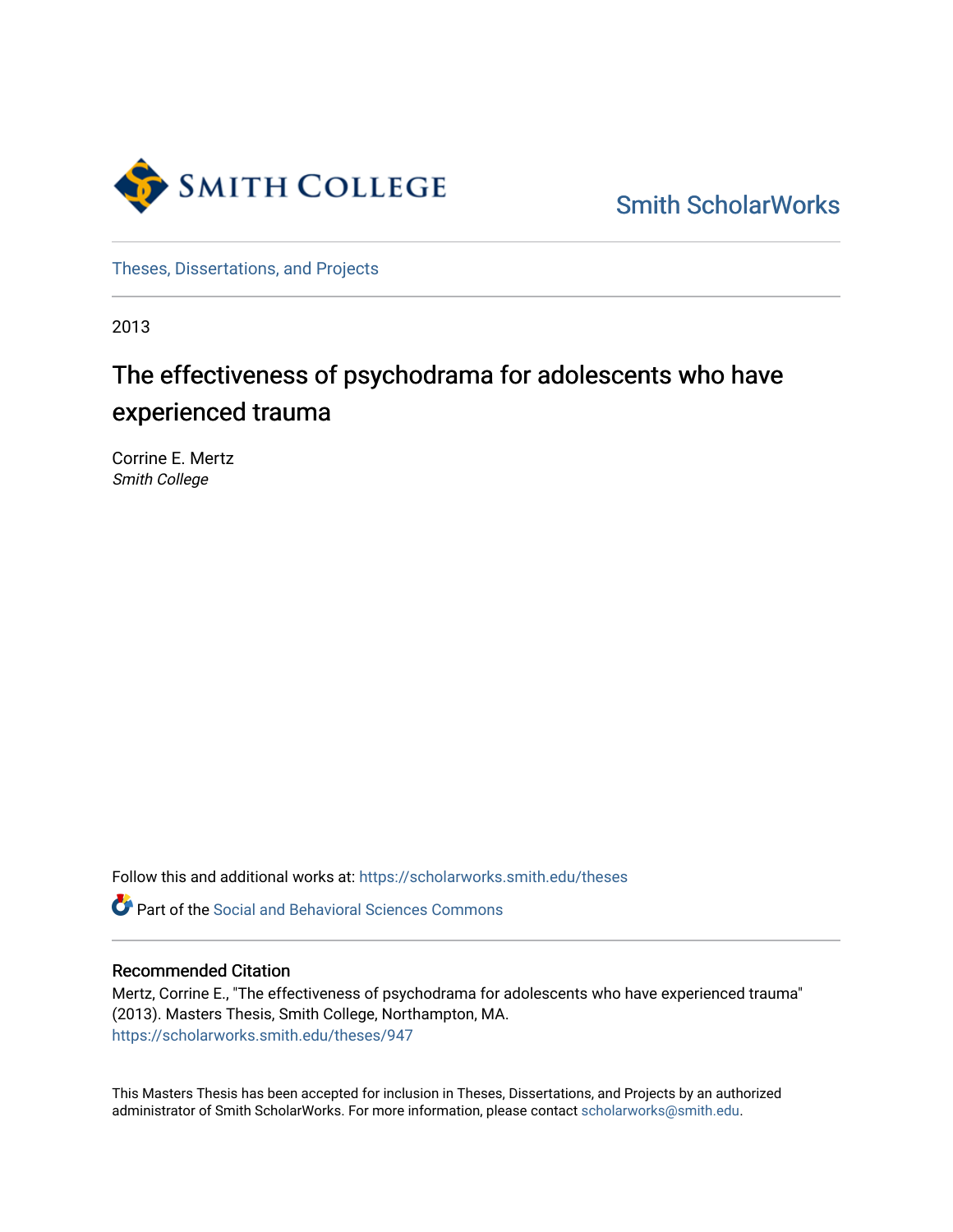Corrine Mertz The effectiveness of psychodrama for adolescents who have experienced trauma

### ABSTRACT

This study focuses on the effectiveness of psychodrama as a treatment for adolescents who have experienced trauma. This study looked extensively at adolescent trauma and three treatment frameworks designed to treat it, The Neurosequential Model of Therapeutics, Attachment Self Regulation and Competency, and Trauma Focused Cognitive Behavioral Therapy. This study also looked at psychodrama and psychodrama frameworks that are intended for use with trauma survivors. Psychodrama is an action- based treatment framework, where clients engage in therapeutic enactments.

The effectiveness of psychodrama was researched through qualitative interviews with seven clinicians who practice psychodrama with adolescents. Participants were asked specific questions about the effectiveness of psychodrama as well as how they measure effectiveness. Within this study all participants spoke to the effectiveness of psychodrama as a treatment for adolescents who have experienced trauma. Participants identified many ways in which they measure the success of their work, however only one participant spoke about using scientific measurements when measuring success.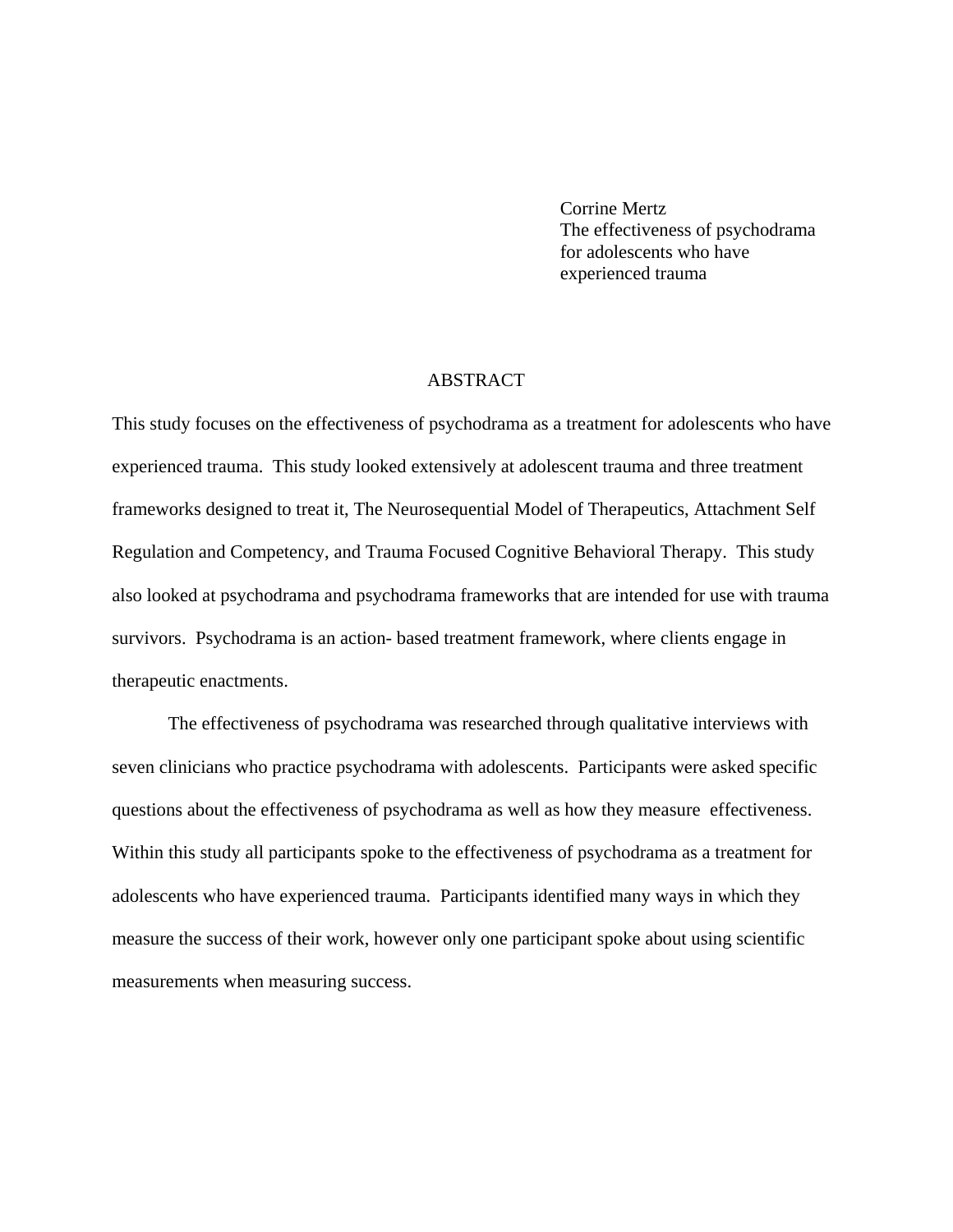# **THE EFFECTIVENESS OF PSYCHODRAMA FOR ADOLESCENTS WHO HAVE EXPERIENCED TRAUMA**

A project based on an independent investigation, and submitted in partial fulfillment of requirements for the degree of Masters of Social Work.

Corrine Mertz

Smith College School for Social Work Northampton, Massachusetts 01060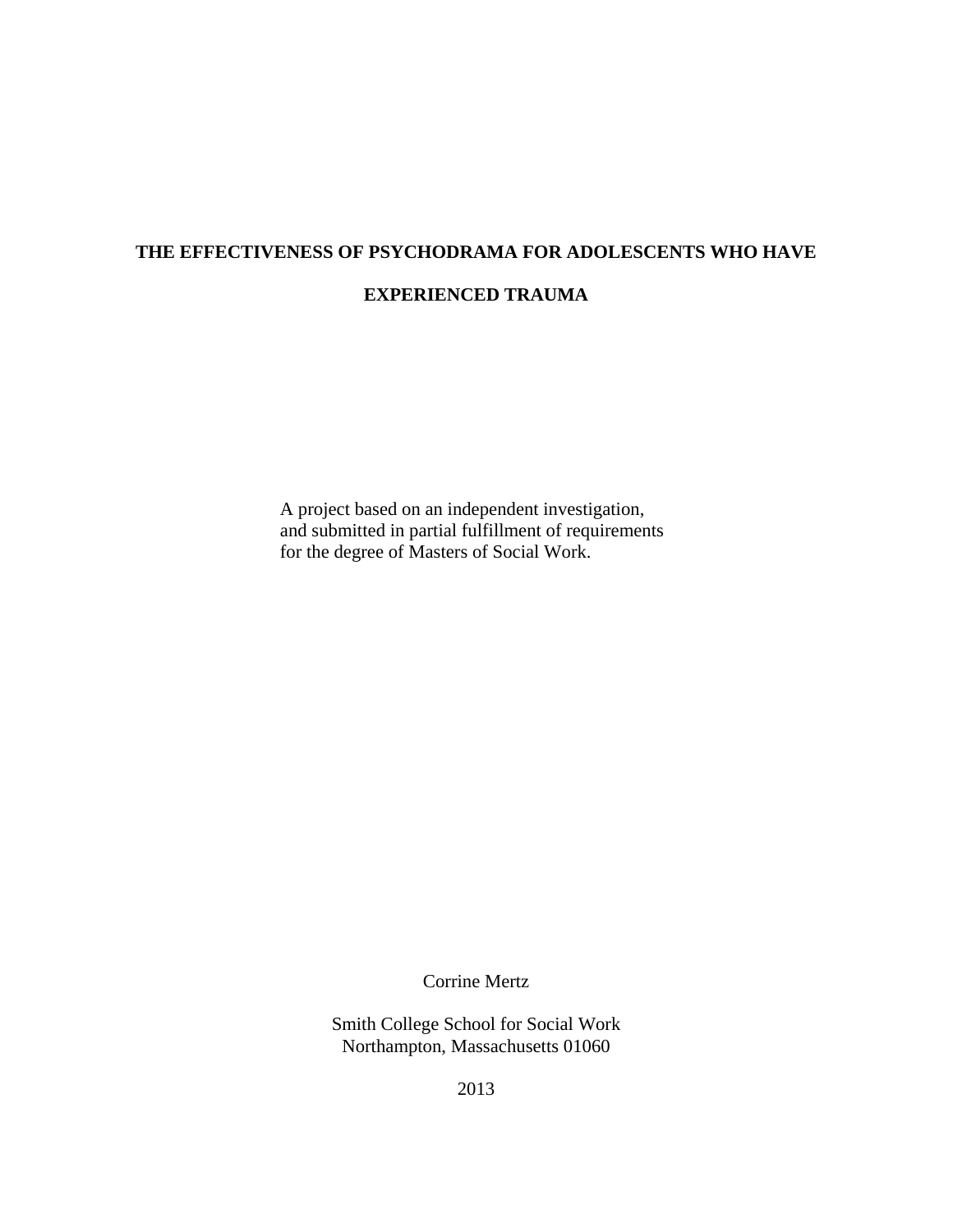### **ACKNOWLEDGEMENTS**

First I would like to thank my parents for their continued support in my perseverance to obtain my Masters of Social Work. Their continued support has been forever helpful in the completing of this project.

Second I would like to thank my partner Ashley. I injured my arm during the completion of this thesis and was unable to type for several weeks. Ashley worked tirelessly as a scribe for me, enabling me to complete this project on time. Ashley also worked as an editor for several sections of this work. I am eternally grateful for that.

I would also like to thank Jennie Krystal and Michael Watson, for their continued support. I would like to thank Jennie in particular for her lending of resources, as well as contacts within the field of psychodrama. Jennie has been instrumental in introducing me to the field of psychodrama locally as well, and I owe my participation in psychodrama trainings to her.

I would like to thank Claudia Bepko my thesis advisor for her continued support. Throughout the entire process Claudia has been readily available to answer any and all questions, as well as to review endless drafts.

Lastly I want to thank any family member, friend, or colleague who has been supportive to me in this process. You know who you are, and I appreciate it more than I could ever say.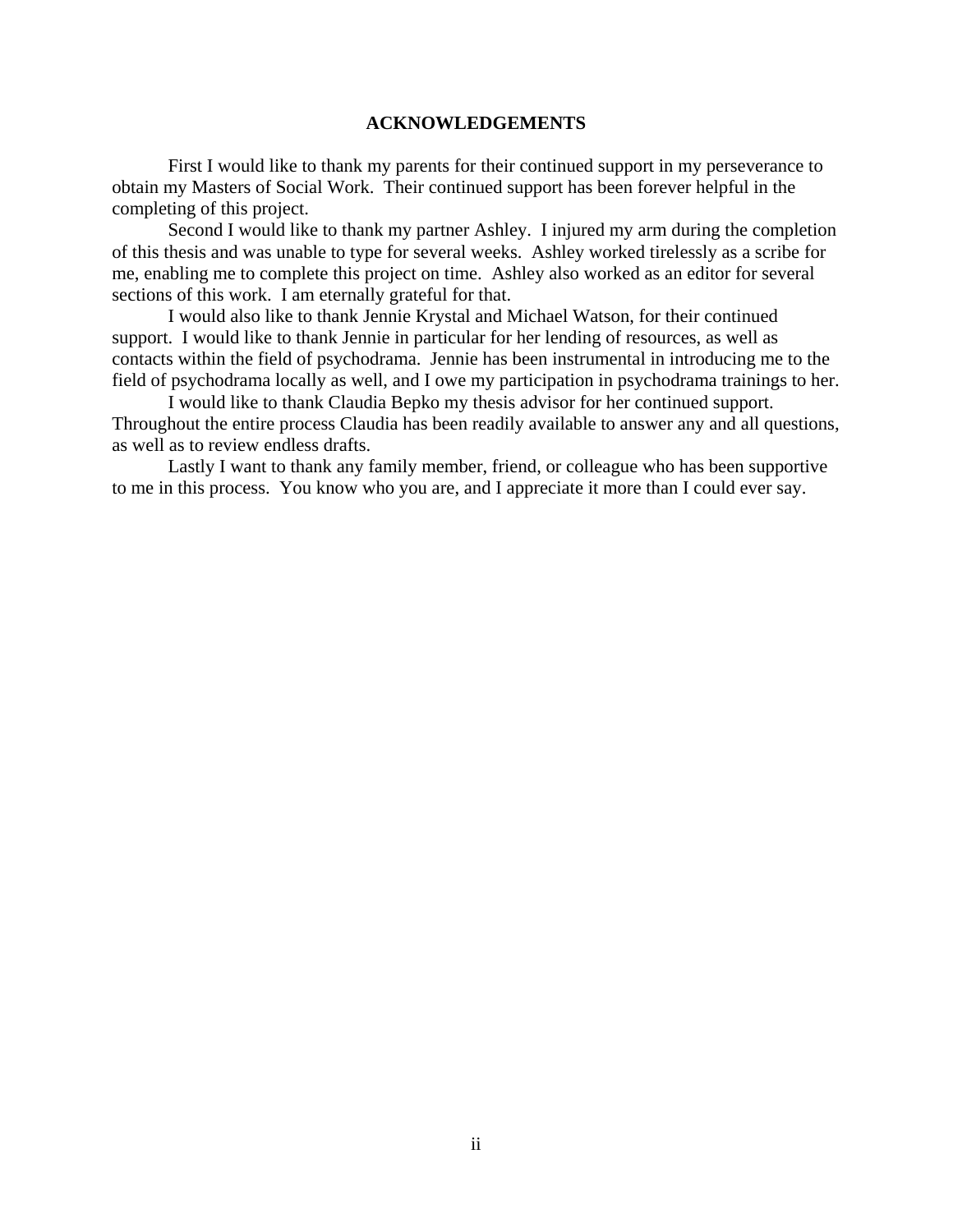## **TABLE OF CONTENTS**

### **CHAPTER**

### APPENDICES

| Appendix A: E-mail to Colleagues and Classmates as well as Facebook Posting 69        |  |
|---------------------------------------------------------------------------------------|--|
| Appendix B: E-mail for Clinicians Identified Through Psychodrama Website  70          |  |
| Appendix C: E-mail for Expressive Therapies Professors Identified through             |  |
|                                                                                       |  |
|                                                                                       |  |
| Appendix E: Talking Points for Recruitment Conversations with Colleagues, Classmates, |  |
|                                                                                       |  |
|                                                                                       |  |
|                                                                                       |  |
|                                                                                       |  |
|                                                                                       |  |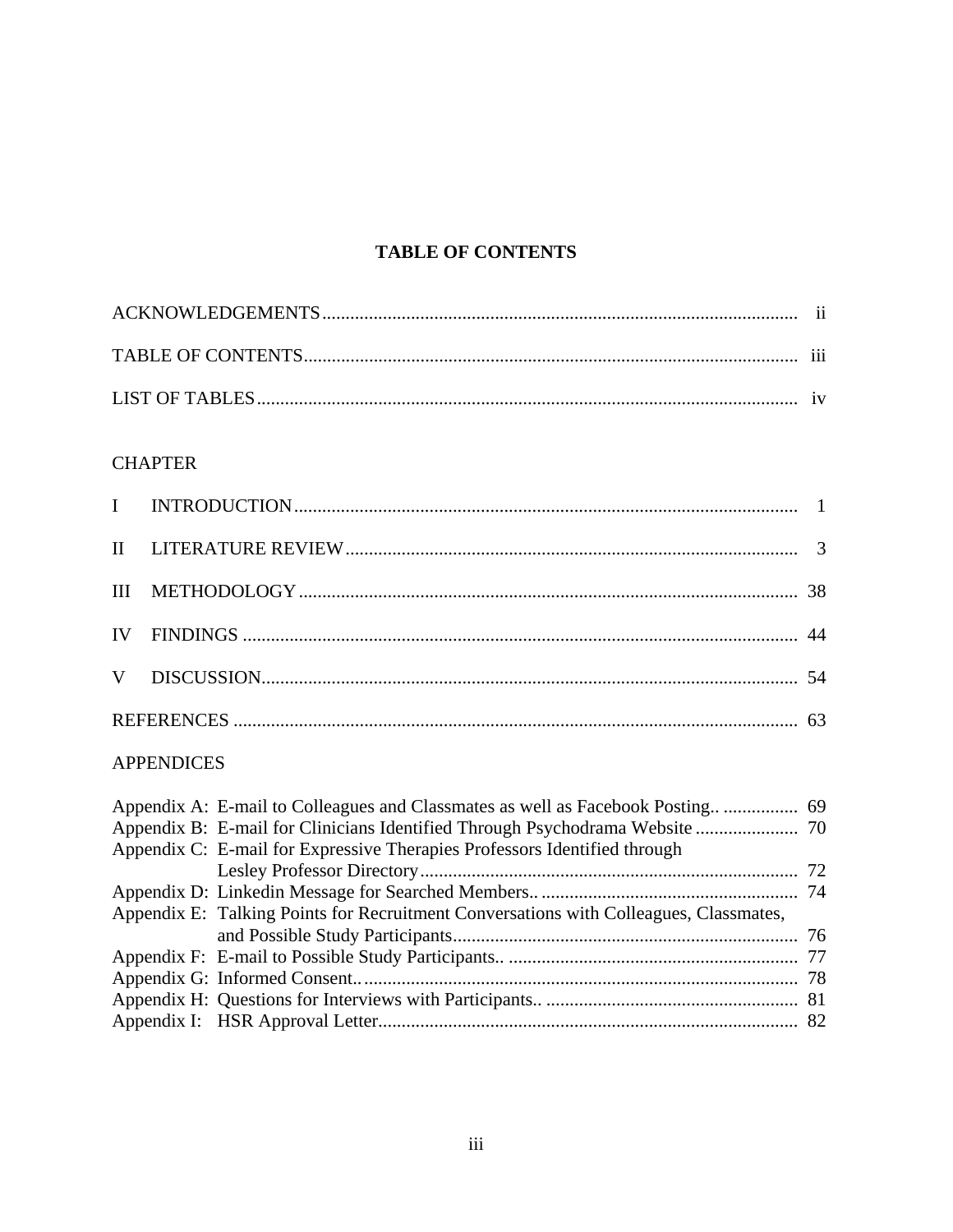## **LIST OF TABLES**

| Table |  |
|-------|--|
| 1.    |  |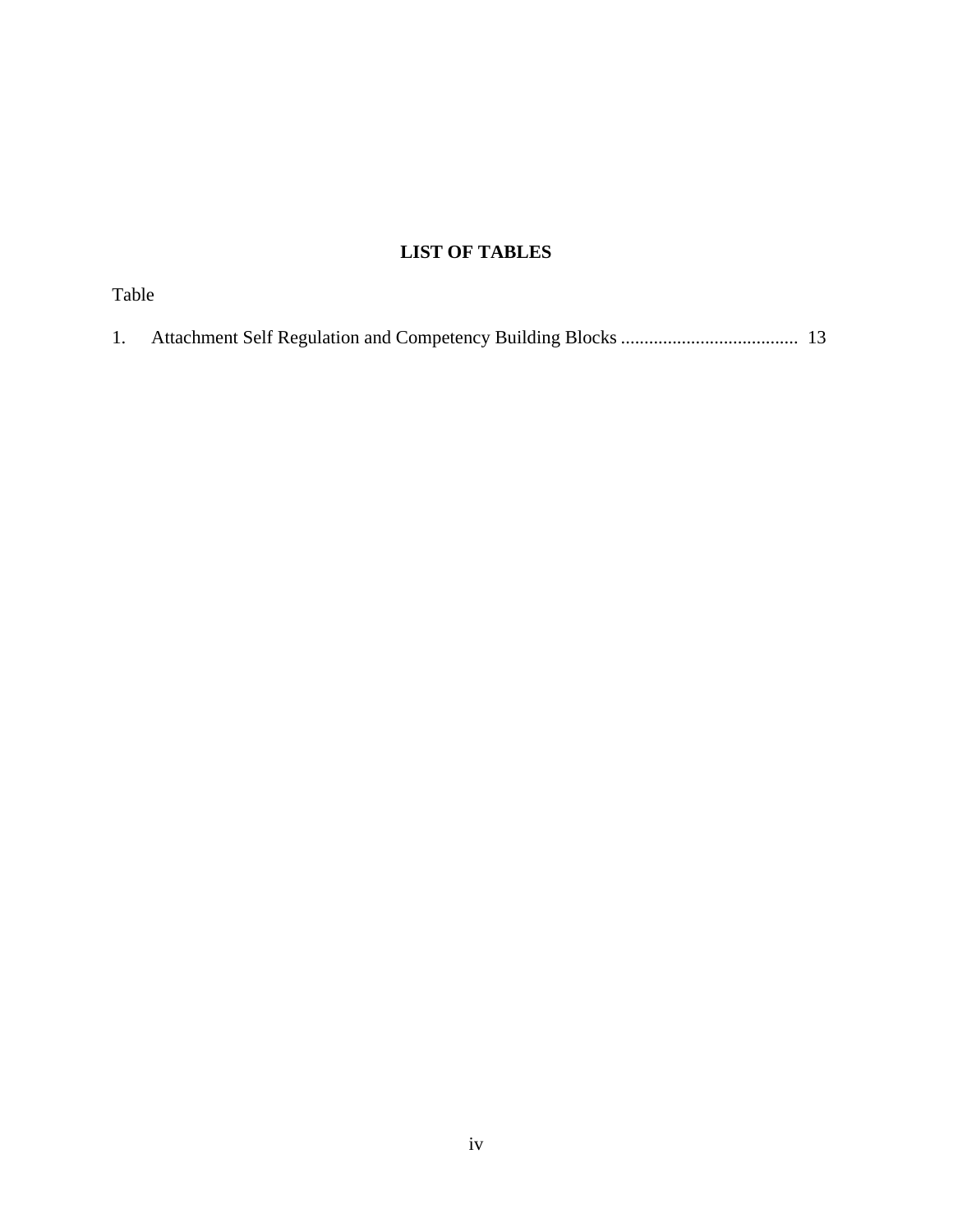### **CHAPTER I**

### **Introduction**

The purpose of this study is to research the potential benefits of psychodrama as a treatment modality for adolescents who have experienced trauma. At their conference in May 2013 in Arlington, Virginia, members of the American Society of Group Psychotherapy and Psychodrama spoke about the lack of research within the field of psychodrama, and the need for more research to exist. Psychodrama is a specific treatment model that uses dramatic action to explore truth (Ridge, 2010, p.1). I am studying this topic because I hope to bring to light the effectiveness of this expressive art therapy. Psychodrama is of interest to me because I believe in the power of all expressive therapies and I want to contribute to the knowledge of expressive therapies within the field of social work. I chose to focus on psychodrama for my study because it is an intervention that speaks to me. I have been involved in drama and music most of my life and have found both of the avenues to be very therapeutic.

 Traumatic experiences are events that are overwhelming, terrifying, shocking, and potentially life threatening. These experiences are subjective and developmentally bound. (Black, Woodworth, Tremblay, & Carpenter, 2012; Blaustien & Kinninburgh, 2010; Cohen, Mannarino, & Deblinger, 2006; Perry, 2009). According to the American Psychological Association "more than two thirds of children report experiencing a traumatic event by age 16" (American Psychological Association, 2013).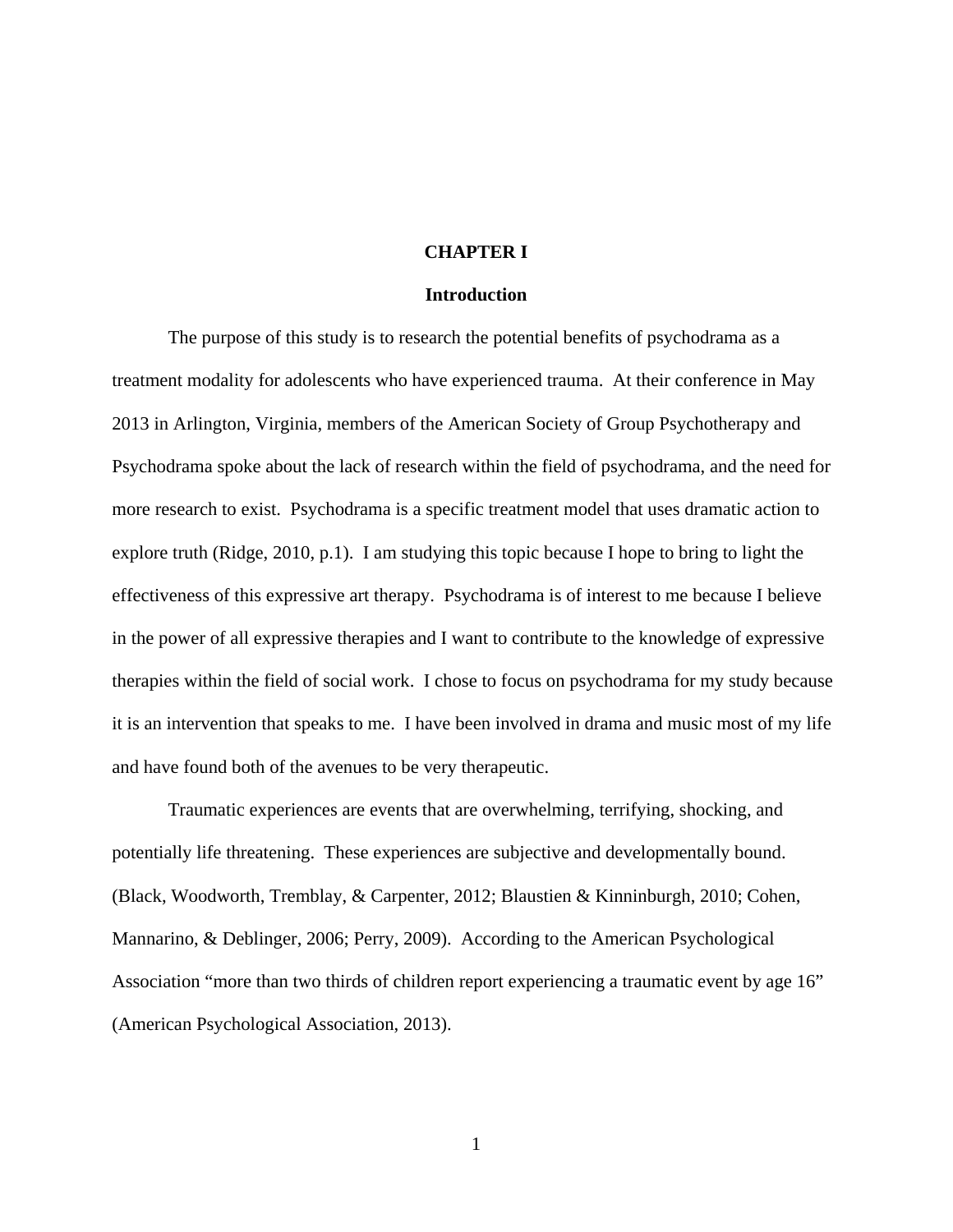There are many treatment frameworks designed to treat trauma in adolescents, and three of these frameworks will be explored within this study. All three have been extensively researched, and have been proven effective treatments for adolescents who have experienced trauma. According to Zerka Moreno, a founder of psychodrama, "Psychodrama has been known as one of the most powerful approaches to the treatment of traumatized people for more than half a century". Currently there are no studies that evaluate the effectiveness of psychodrama as a treatment for adolescents who experience trauma.

 This study is beneficial to the field of social work because it contributes to the existing research on models for treating adolescent trauma. Currently the Social Work profession is driven by managed care and is shifting towards efficacy based treatments (Drisko & Grady, 2012). It is important that we look to evaluate all possible methods of treatment and not just focus on therapies that are already proven effective through studies. It is my hope that this study will provide insight for the social work profession about the effectiveness of psychodrama, and pique interest in other social workers about the use of this tool.

This study interviewed seven clinicians about their beliefs related to the effectiveness of psychodrama as a treatment for adolescents who have experienced trauma. This study will look at those findings, as well as the literature presented and draw conclusions on the effectiveness of psychodrama for adolescents who have experienced trauma. The first step of this study was to explore the literature on both adolescent trauma and psychodrama. This literature is presented in the following chapter.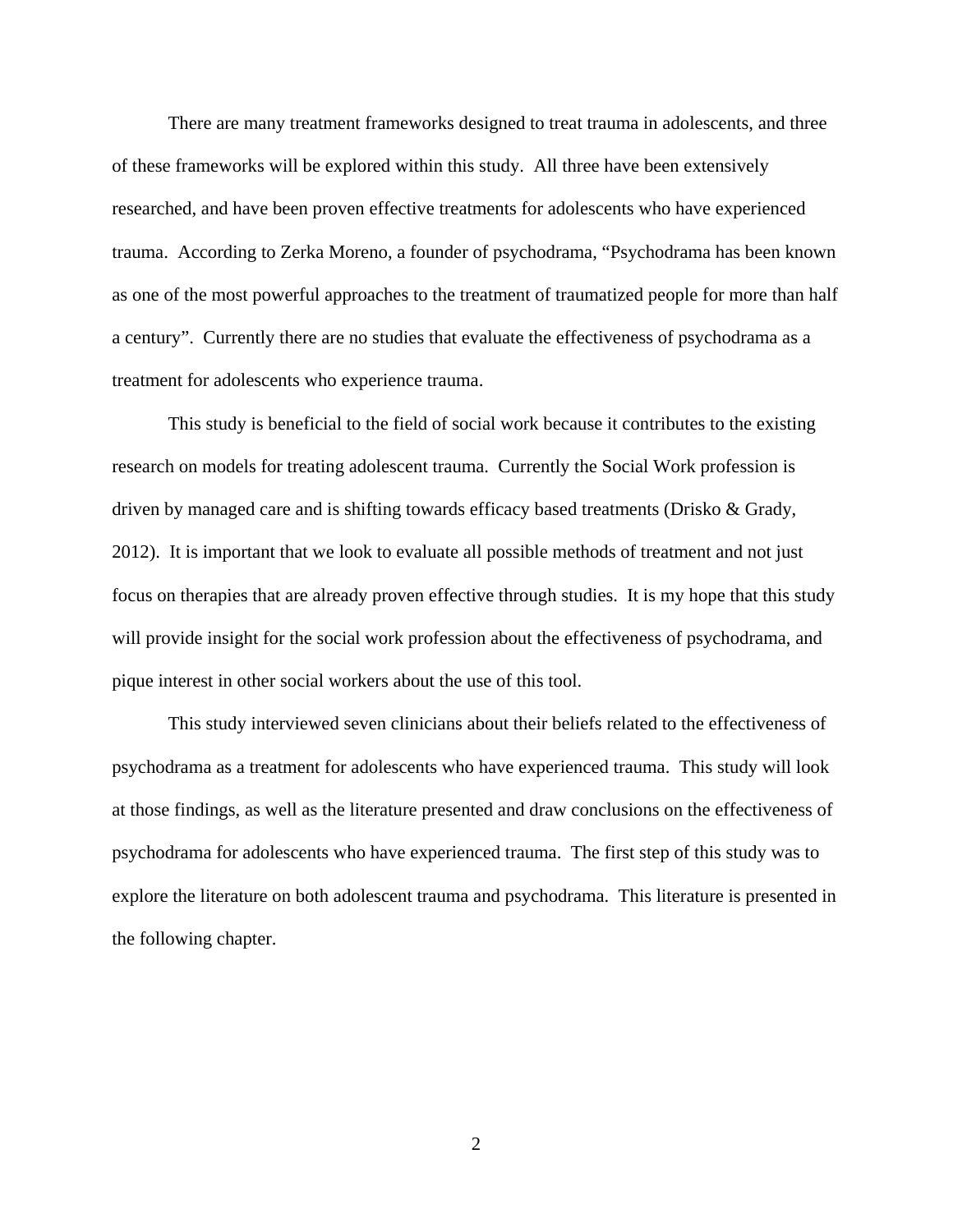### **Chapter 2**

### **Literature Review**

 This study seeks to research the possible effectiveness of psychodrama as a treatment for adolescents who have experienced trauma. In order to understand whether psychodrama is an effective treatment, we must first understand adolescent trauma, how it affects the body, brain, and overall wellness, as well as the current recommended treatment options and their goals. This literature review will discuss adolescent trauma theory, and three common interventions. These three interventions are the Neurosequential Model of Theraputics (NMT) (Perry, 2009), Attachment Self Regulation and Competency (ARC) (Blausteine & Kinniburgh, 2010), and Trauma Focused Cognitive Behavioral Therapy (TF-CBT) (Cohen et al. 2006, 2012).

 The next step in answering this question is to gain an understanding of psychodrama and the theory behind it. This literature review will discuss a brief history of psychodrama, the theory behind it, and the main interventions involved when using classical psychodrama, followed by a review of psychodrama with trauma survivors. Two adaptations of classical psychodrama intended for use with trauma survivors will be explored. These two frameworks are the Therapeutic Spiral Model (Hudgins, 2000), and Cycles of Healing (Mosther & Yuckman, 2000). Finally, a section of related studies and research projects will be included.

 In order to understand whether psychodrama is an effective treatment for adolescents who have experienced trauma we must discover themes within the recommended treatment goals of adolescent trauma from all three adolescent trauma theories/frameworks, and seek to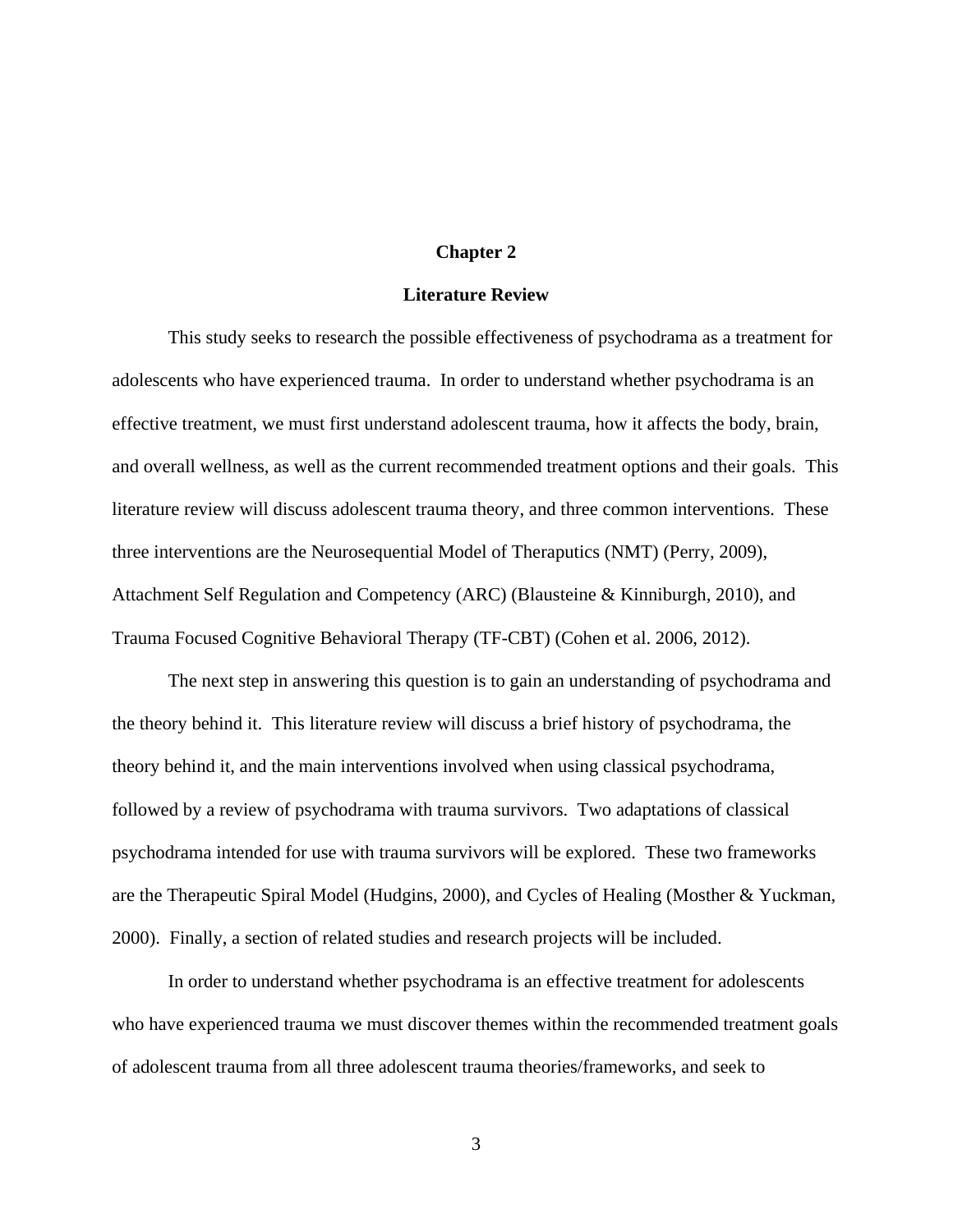understand whether or not psychodrama is capable of helping adolescents reach some or all of the recommended treatment goals. By understanding this we will understand whether psychodrama is an effective treatment for adolescents who have experienced trauma.

### **Adolescent Trauma**

 Traumatic experiences are those that are overwhelming, terrifying, shocking, and potentially life threatening. These experiences are subjective and developmentally bound. (Black, Woodworth, Tremblay, & Carpenter, 2012)( Blaustien and Kinninburgh, 2010) (Cohen, Mannarino, & Deblinger, 2006, p. ) (Perry, 2001). The DSM-IV-TR classifies traumatic experiences as "those events that involve experiencing or observing actual or threatened death, physical injury, or threat to physical integrity (American Psychiatric Association, 2000) and that result in feelings of terror, horror, or helplessness" (Blaustein and Kinniburgh, 2010, pp. 3-4).

 Blaustein and Kinniburgh explain that this definition is limited and many "experts examining a newer diagnosis of developmental trauma disorder expand this definition to include other overwhelming experiences of childhood, that often occur within the attachment relationship, such as neglect, psychological maltreatment, attachment separations, and impaired care giving systems" (Cook et. al, as cited in Blaustein and Kinniburgh, 2010, p. 4) (van der Kolk, as cited in Blaustein and Kinniburgh, 2010, p.4).

 The DSM- IV-TR's definition of trauma is imbedded within the diagnosis of Posttraumatic Stress Disorder (PTSD). PTSD was added to the DSM-III after a number of social movements sprung up drawing awareness to the effects of interpersonal violence, and combat. PTSD pools all reactions to traumatic events under one category, within the DSM. PTSD is the only diagnosis in the DSM that is directly related to symptoms of trauma exposure, and is a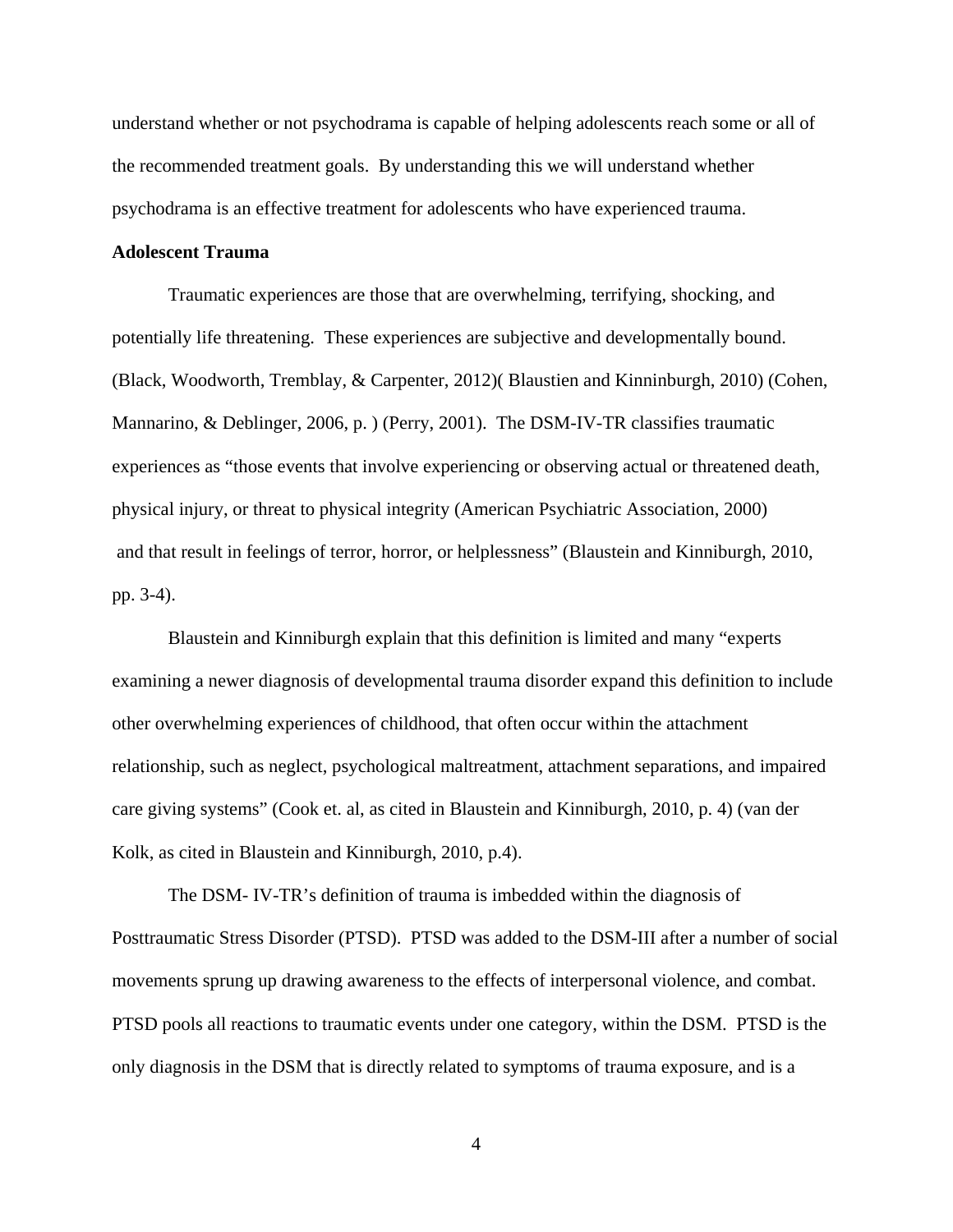widely used diagnosis for people affected by trauma (Friedman, Resick, Keane, 2007, p. 4). However, according to Breslau "only 5-13% of individuals exposed to a traumatic event will develop PTSD" (as cited in Blaustein and Kinninburgh, 2010, p.4).

 Cook et al. argue that PTSD does not capture the effects of developmental trauma well. They state that children exposed to rupture in attachment, maltreatment, or violence within the home often do not meet the criteria for PTSD, however these children often do meet the criteria for the following diagnoses: "depression, oppositional defiant disorder, and attentiondeficit/hyperactivity disorder, conduct disorders, anxiety disorders, eating disorders, communication disorders, separation anxiety disorder, and reactive attachment disorder" (Cook et al., 2005, p. 392). These diagnoses only capture symptoms of the child's behavior and do not capture a picture of the child's impairment. (Cook et al., 2005)

 Through a comprehensive literature review, Cook et al. identify seven areas of possible impairment observed in children exposed to trauma. These areas are: attachment, biology, affect regulation, dissociation, behavioral regulation, cognition, and self-concept (Cook et al., 2005). Cohen, Mannrino, Kliethermes, & Murray add to this list perception and academic performance (Cohen, Mannarino, Kliethermes, & Murray, 2012). Given this information, for the purpose of this thesis I have chosen to use the Blaustein and Kinniburgh's definition of trauma which states the following: "Traumatic experiences are those that are *overwhelming*, invoke intense negative affect, and involve some degree of loss of control and/or vulnerability. The experience of trauma is *subjective* and *developmentally bound*" (2010). Remembering that trauma is subjective and developmentally bound are key elements in understanding adolescent trauma.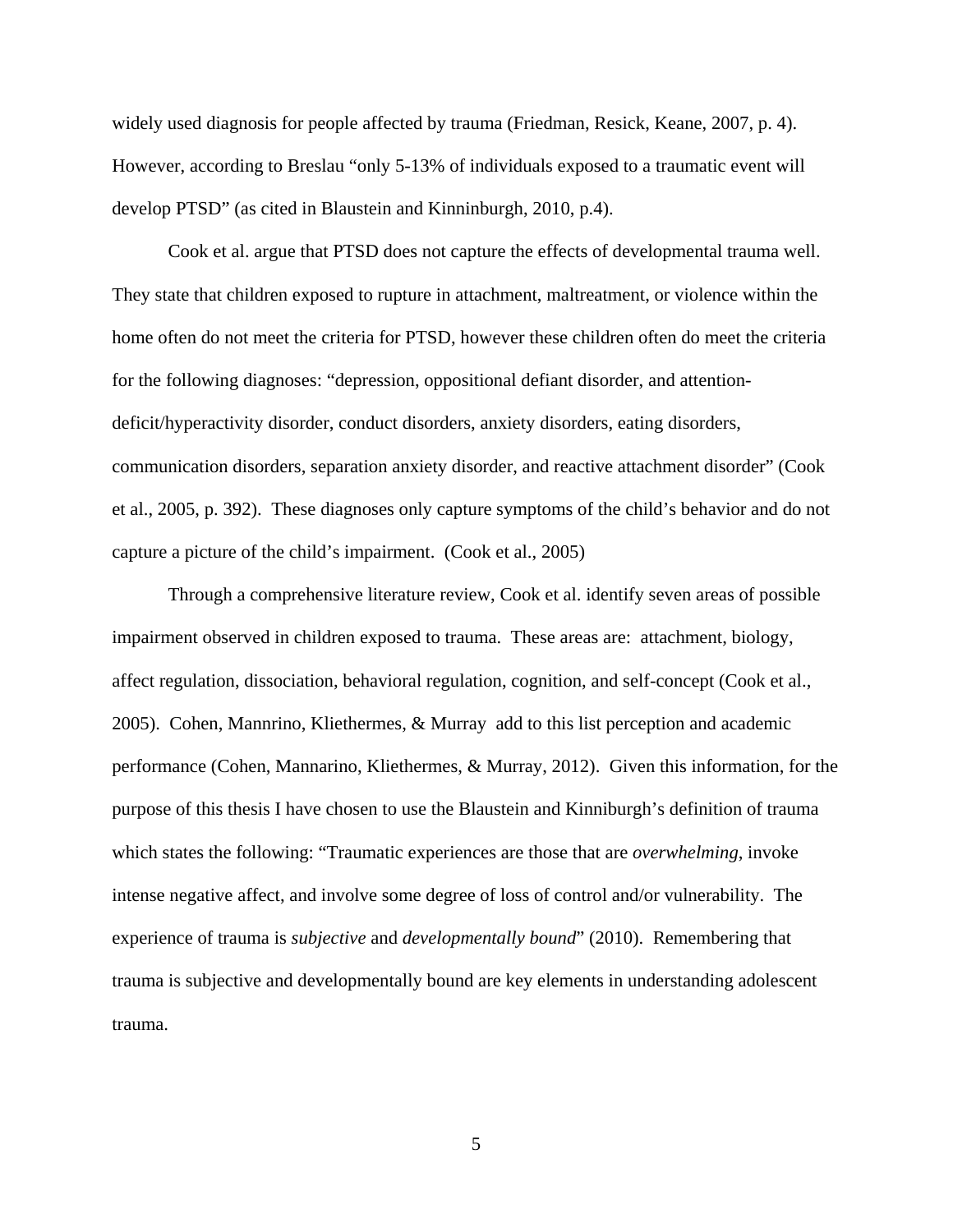The subjectivity of trauma is a key element within this definition because each person experiences trauma differently , and "what one individual finds traumatic may not be traumatic to another" (Black et al., 2012, p.1). The subjectivity of trauma is also connected to the symptoms expressed by trauma victims. Cohen, et al. argue children often have diverse and distinct symptomatic expressions of trauma: "Thus the experience of trauma depends not only upon exposure to a traumatic event but also on the individual child's response to that event" (2006, p. 4).

 The developmental component to trauma is another key point within this definition. Cohen et al. (2006) say "A child's response to a trauma will be mediated by his/her age and developmental level" (p. 3). The Neurosequential model created by Perry also supports the idea that trauma is developmentally bound. Using this model Perry (2009) explains that brain development happens in a "hieratical fashion" (p. 241) starting with the brain stem, in utero, and finishing with the pre-frontal cortex in adolescents and early adulthood. As the brain develops it builds upon itself like building blocks with the lower parts of the brain acting as the foundation for the higher parts to expand upon. "Simply put, the development of higher parts of the brain depends on input from the lower parts of the brain" (Perry, 2009, p. 242).

When trauma impacts the brain it can slow down or stunt healthy brain development. If trauma happens to a child in the womb, perhaps by early exposure to drugs or alcohol, the brain can be negatively affected ---detouring the development of lower brain systems, such as the brain stem and the diencephalon. This dysfunction is then projected throughout the rest of the brain's development, creating dysfunction throughout the brain system. However, if trauma happens when a child is 10, when the brainstem and diencephalon are fully developed, it will only affect the parts of the brain that are currently developing and those pieces that follow in development.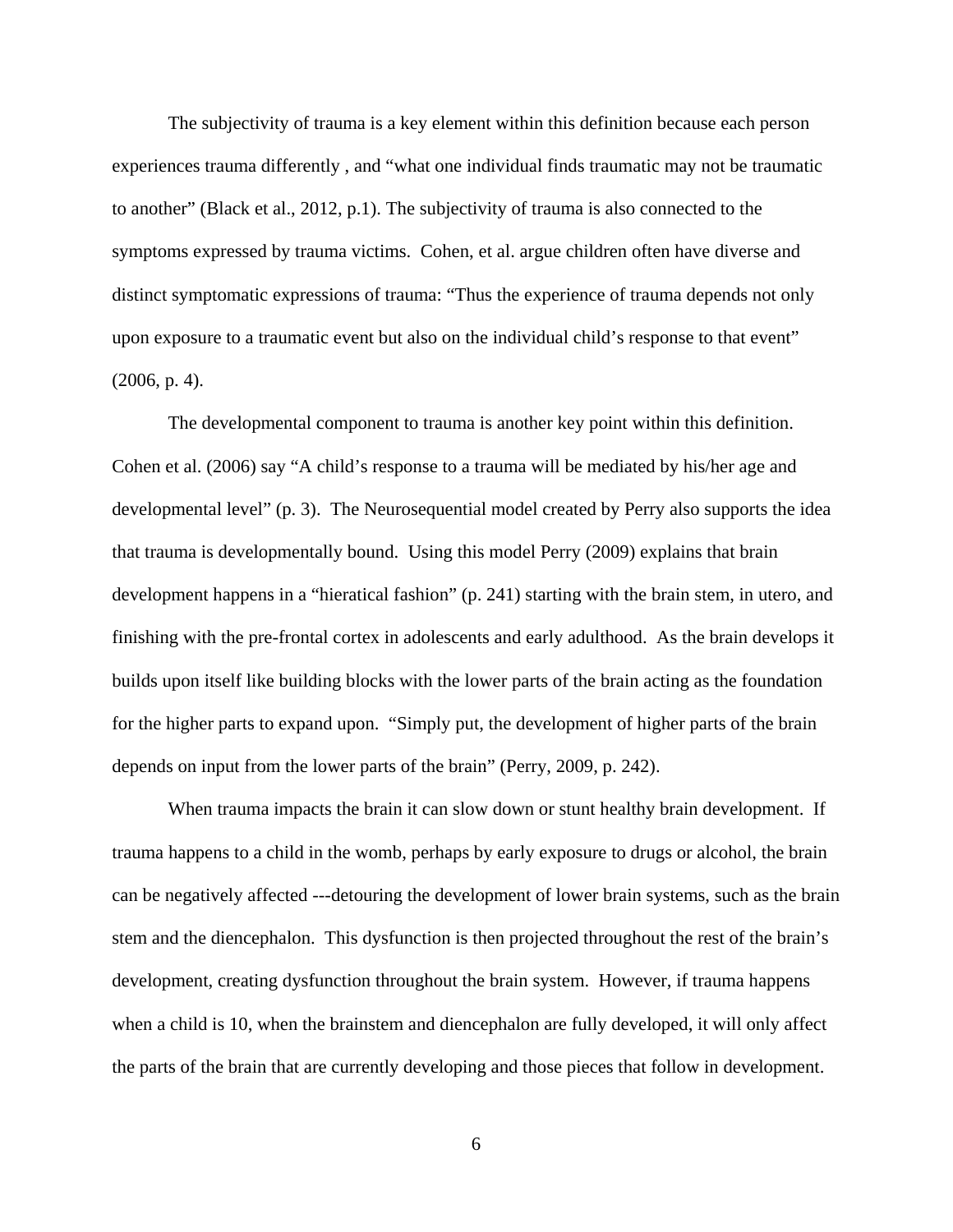This developmental model explains why trauma effects an 18-month old differently than a 10 year old. (Perry, 2009) Cohen et al. (2006) support this argument by saying "ongoing traumas that start early in life have the potential to dramatically alter the trajectory of the young children's development more than chronic traumas that begin later in adolescence." (p. 4).

 Trauma however does not only effect the way that the brain develops, but can alter the brain's organization all together. Our brain organizes itself in a use- dependent fashion- throughout development the brain strengthens neurons that are commonly used and prunes away neurons that are not. When the child experiences a trauma the stress response system within the brain is activated. If a child experiences continued trauma and stressors, and the stress response system is often activated, than the brain learns that this system is often used and it develops a "use dependent' adaptation" (Perry, 2009, p. 244) which will cause the brain to reset and act as "if the individual is under persistent threat" (Perry, 2009, p. 244).

 At the same time this is happening other neurotransmitters are being pruned to make room for the prioritized stress response system. This explains why some children who have undergone perverse trauma have difficulty retaining information learned in school. When a child is worried about being kept safe, and their stress response system is on high alert. This system takes over the brain and there is little room for other information or development. This can result in brain development being stunted, and children falling behind in other developmental tasks. Trauma can also alter brain patterns and neurotransmitter connections for an extended period of a child's life, and possibly forever if the child does not receive proper treatment (Perry as cited in Black et al., 2012) (Perry, 2006).

 Blaustein and Kinninburgh also highlight the impacts of trauma on development. Blaustein and Kinninburgh (2010) begin by explaining that a child is busiest in the first year of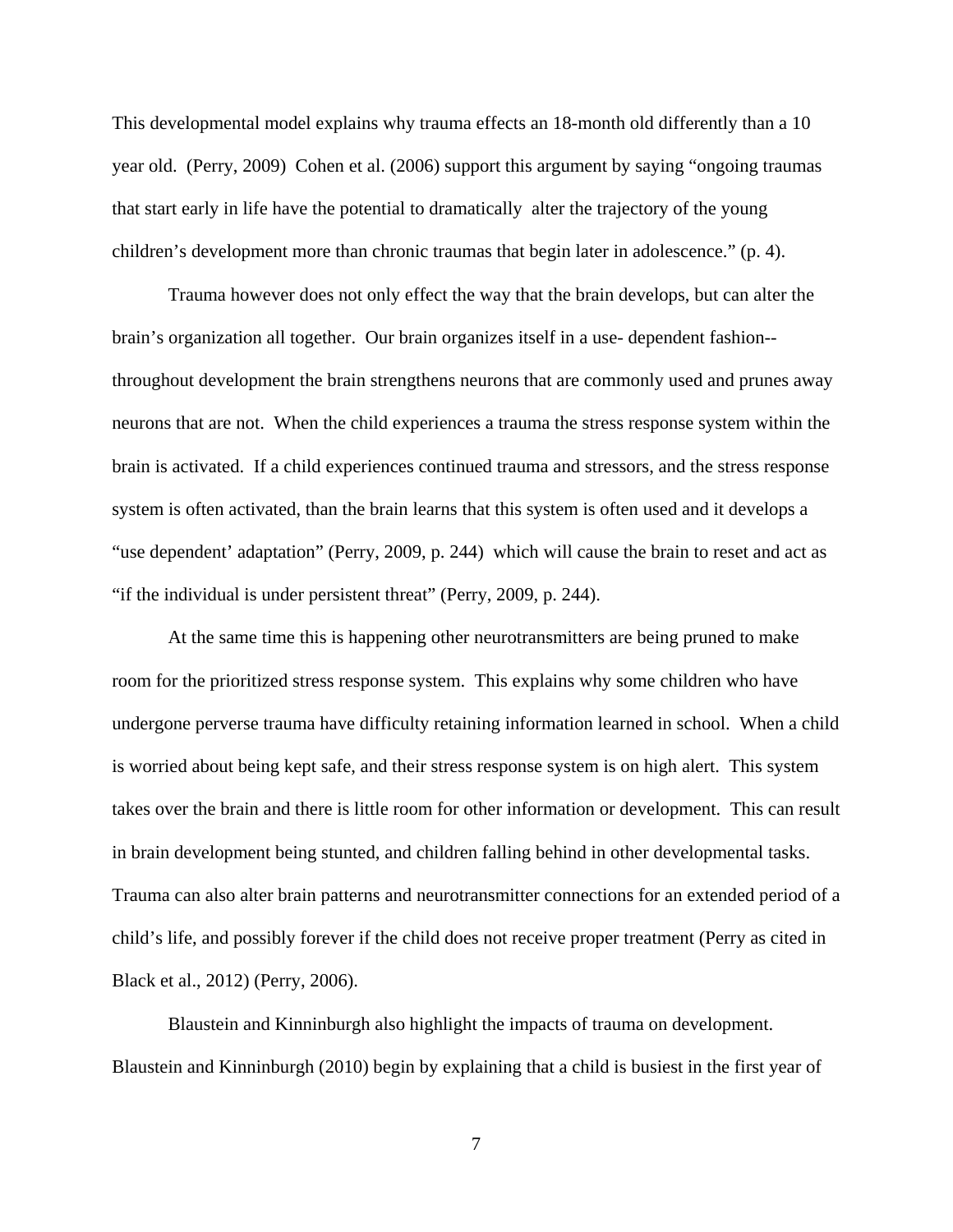life, they say within this time children are learning "the essential building blocks for the remainder of development" (p.11). They go onto explain that the child does most of their learning through the relationship forged between themselves and their primary caregiver. The infant relies solely on the primary caregiver as a form of reference to relate to the outside world. If the primary caregiver is able to provide a safe environment, meet the child's needs consistently and provide predictability, than the child will internalize that the world around them is safe, consistent and predictable. Similarly if the primary caregiver is unsafe, unpredictable, and the child's needs are not always met, then the child will create an internalized image of a world that behaves similarly. The child may also internalize that they are the only ones who can keep themselves safe (Blaustein and Kinninburgh, 2010).

 Through his research in brain development Perry created the Neurosequential Model of Therapeutics (NMT). NMT "is not a specific therapeutic technique or intervention, it is an approach to clinical work that is informed by neuroscience" (Perry, 2009, p. 248). NMT is used as an assessment tool, and through this use of this assessment tool Perry expands on the idea that trauma can stunt brain development. If a Child is exposed to repeated trauma, their stress response system will be given developmental priority within the brain. "A 10-year-old child, for example, may have the speech and language capability of an 8-year old, the social skills of a 5 year-old, and the self-regulation skills of a 2-year-old" (Perry, 2009, pp. 249–250). Perry goes on to say the developmental age of a child also has a large bearing on the type of intervention that will be successful (Perry, 2009)

 Within this model Perry also talks about the important role that caregivers play in the lives of children. Perry says that that an inattentive caregiver can directly affect the levels of norepinephrine, serotonin, and dopamine levels, which are chemicals inside the brain that affect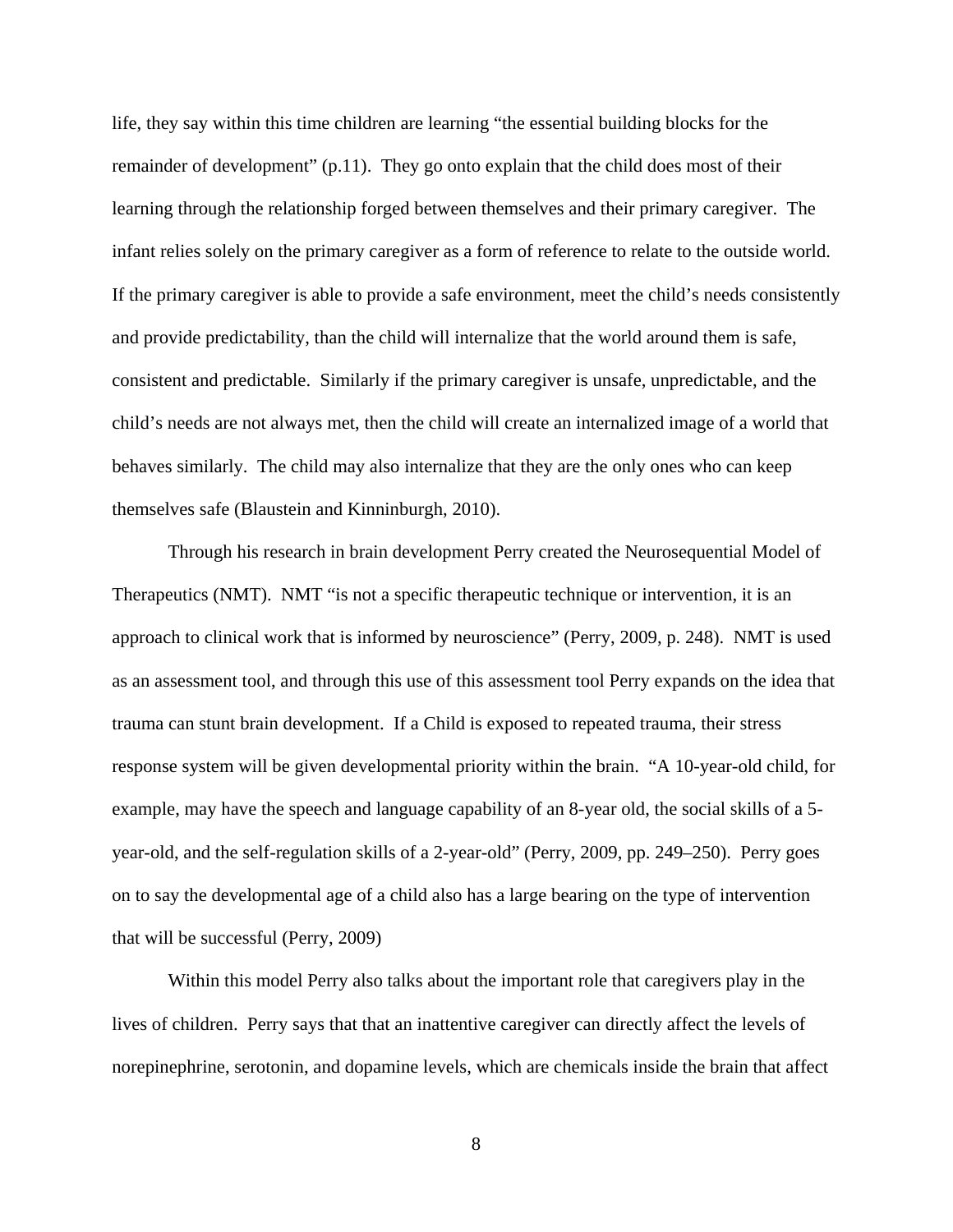development, especially in young children whose brain stem is still developing. Perry also talks about the importance of the relational history and attachment. Perry says relationships where a child has a secure attachment to the caregiver "have some capacity to buffer the impact of trauma" (Perry, 2009, p. 249). Where as if a child has an insecure attachment, perhaps due to the impact of having several primary care givers throughout life, not only brain development, but also the child's ability to be resilient in the face of trauma can be compromised.

 Cohen et al. highlight the importance of the child caregiver relationship as well. Cohen et al. state that younger children are especially dependent on their parents reaction to a trauma, "if parents cope well most younger children do not develop serious long lasting trauma symptoms" (Cohen et al. 2006, p. 4). We also know that if a child develops an insecure attachment that their ability to be resilient in the face of trauma is diminished, as well as in other facets in life (Perry, 2009).

 As stated earlier, Cook et al. focus on attachment as one of their seven impaired domains observed in children exposed to trauma. Cook et al. say "Early care- giving relationships provide the relational context in which children develop the earliest psychological representations of self, other, and self relation to other" (2005, pp. 392). They go on to report that 80% of maltreated children develop insecure attachment styles. This means that they learn to relate to people in the world from an insecure base. Children who are maltreated are not taught unconditional love, and instead are taught that they have to relate to their caregiver in a particular way in order to get their needs met (Cook et al., 2005).

 Blaustein and Kinninburgh agree with this assessment by saying children who grow up in environments where their needs are not consistently met adapt their own behavior in hopes of their needs being met more often. Examples of these adaptations could look like a child who is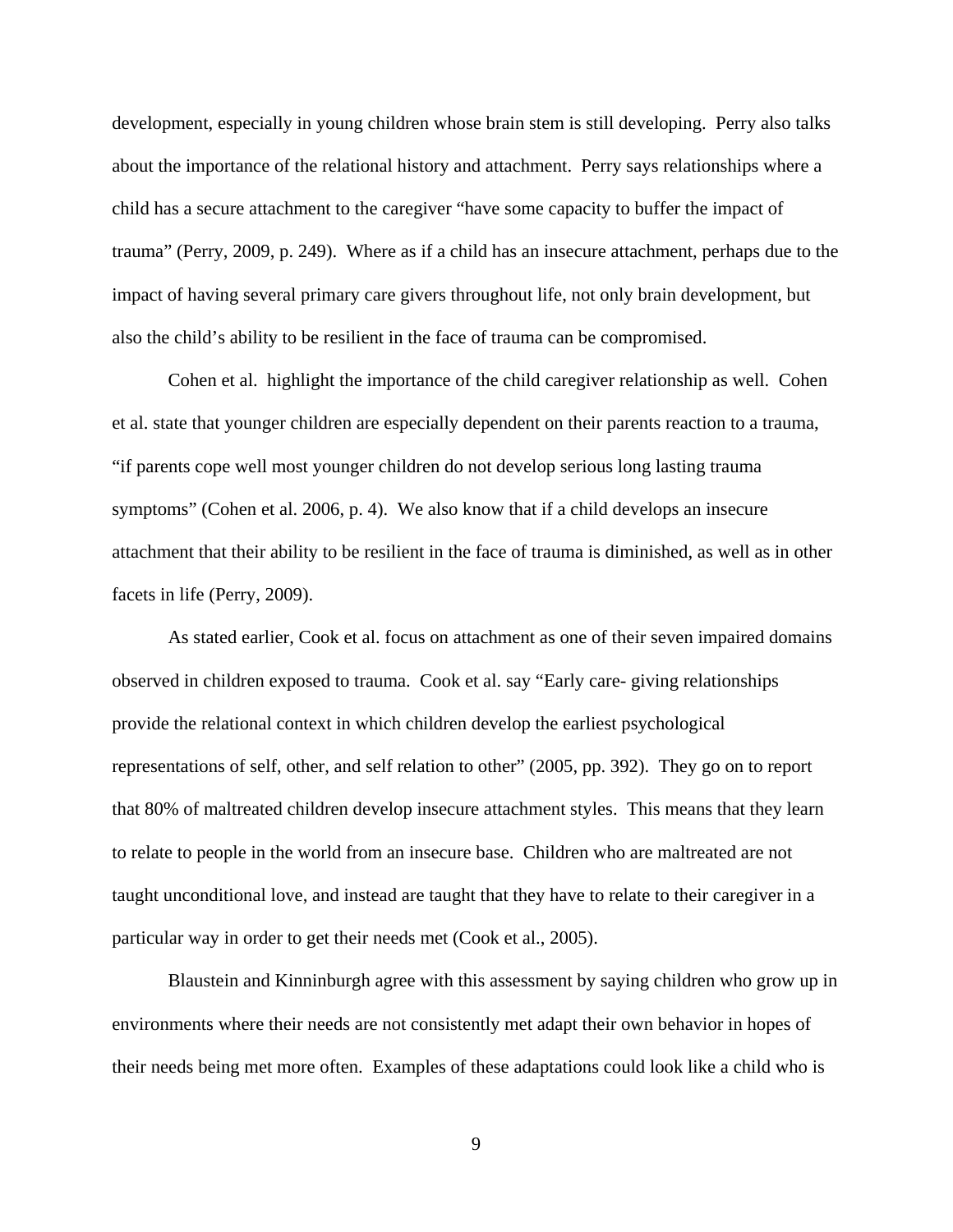frequently fussy and overtly attention seeking. On the contrary other children might adapt by retreating and minimizing communication all together. The important thing to remember is the child will learn to communicate in the way that is most likely to get their needs met. Like Perry Blaustein and Kinninburgh also explain these communication deficits travel with the child throughout life and effect development moving forward (Blaustein & Kinniburgh, 2010, p. 13).

 In accordance with Cohen et al., Cook et al., and Perry, Blaustein and Kinninburgh also talk about the importance of the caregivers. Like Cohen et al. they say caregivers are important in teaching the child self- soothing, also known as self -regulation skills. They say that without proper soothing from a caregiver during the early phases of life children can internalize emotional experiences as scary and lack the self -soothing skills to deal with their emotions.

 Blustiein and Kinninburgh, like Cook et al., and Perry, also talk about the impact of a child with insecure attachment who does not have a secure base to explore from. Without a secure base the child is not able to feel secure enough, within themselves or their primary relationship, to explore the world around them. This can affect a child's sense of the world. "The child in the constantly stressed environment has less control, less impact, and less predictable understanding of the world, and often begins to internalize a sense of helplessness" (Blaustein and Kinninburgh, 2010, p. 13).

 Blaustein and Kinninburgh pay particular attention to attachment within their own treatment framework, Attachment, Self-Regulation, and Competency (ARC). Blaustein and Kinninburgh (2010) say that early attachment "provides a model for all other relationships" (p.49). They also highlight the importance of attachment in helping children learn to cope with their early emotions. They highlight that the "attachment system provides a safe environment for healthy development" (Blaustine and Kinninburgh, 2010, p. 49).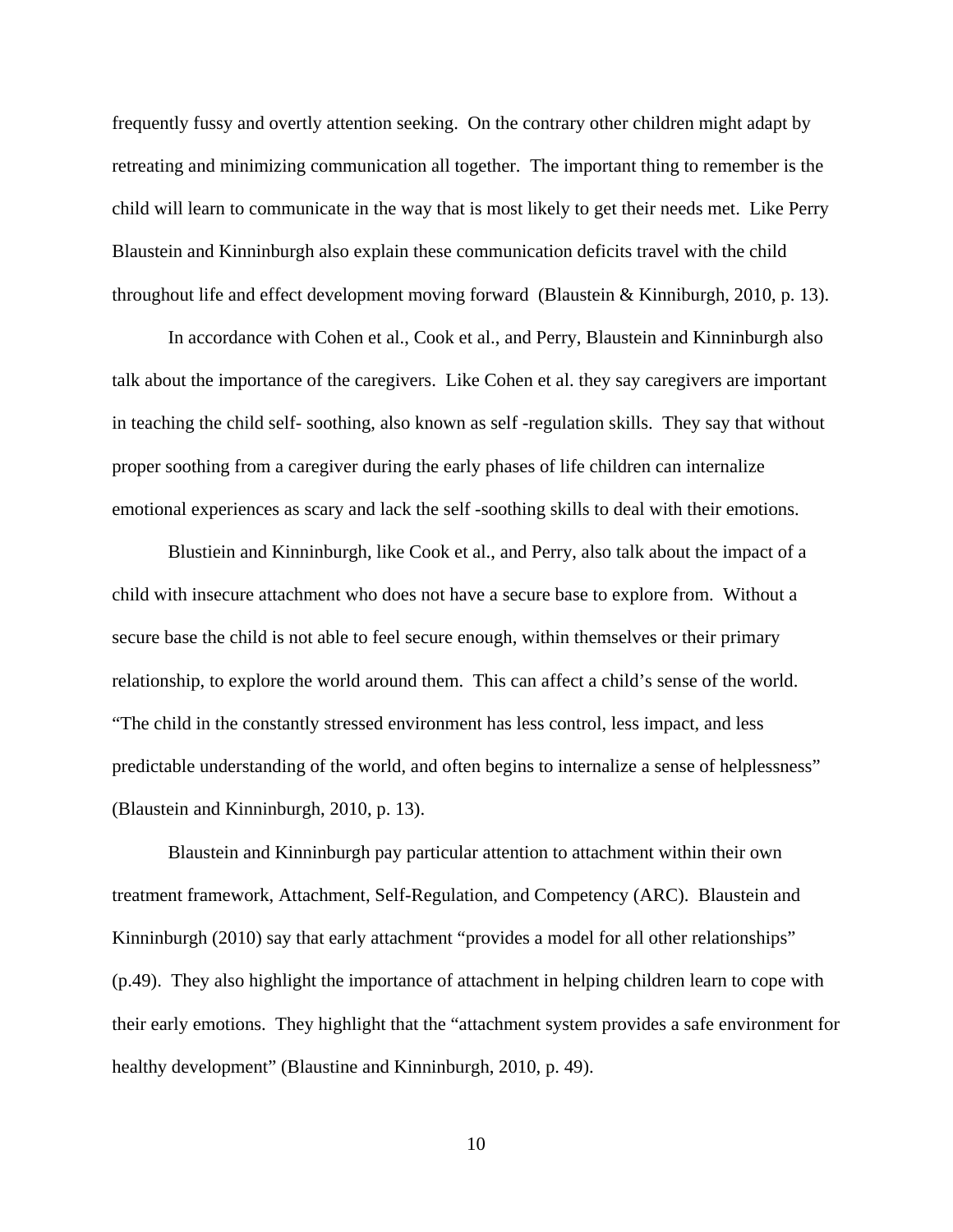Blaustine and Kinninburgh say, like Perry, that children who have experienced trauma are chronically in self-defense mode, and that they react quickly when they believe danger is present (2010), due to the over reactive stress response system described by Perry (Perry, 2009). Also related to Perry, Blaustine and Kinniburgh say that children without a secure base must invest all of their energy into keeping themselves safe, and do not have the ability to invest their energy in other accomplishments, which can in turn leave them behind in other developmental aspects (Blaustine and Kinniburgh, 2010).

 One large developmental aspect that can be affected by trauma is the ability to learn and retain information in school. Blaustien and Kinninburgh (2010) state that "Positive school achievement, for instance, may require cognitive ability but also hinges upon the capacity to concentrate, ability to modulate arousal levels, ability to regulate behavior and control impulses, frustration tolerance skills, and interpersonal relationship capacitates. Children who have experienced trauma may have impairments in any or all of these domains" (p. 15). These impairments make it exceedingly difficult for children who have experienced trauma to succeed in school.

 Blaustine and Kinninburgh differ from Perry some on the topic of resilience. As mentioned earlier Perry states that an insecure attachment makes it difficult for children to foster resilience, however, Blaustine and Kinninburgh look at resiliency a little differently. They define resilience as "The process of, the capacity for, or outcome of successful adaptation despite challenging or threatening circumstances." (Masten, Best & Garmezy, as cited in Blaustine and Kinninburg, 2010, p. 18). They explain using this definition because it offers a wide array of possible scenarios to be viewed as resilience; they state that by using this definition "every child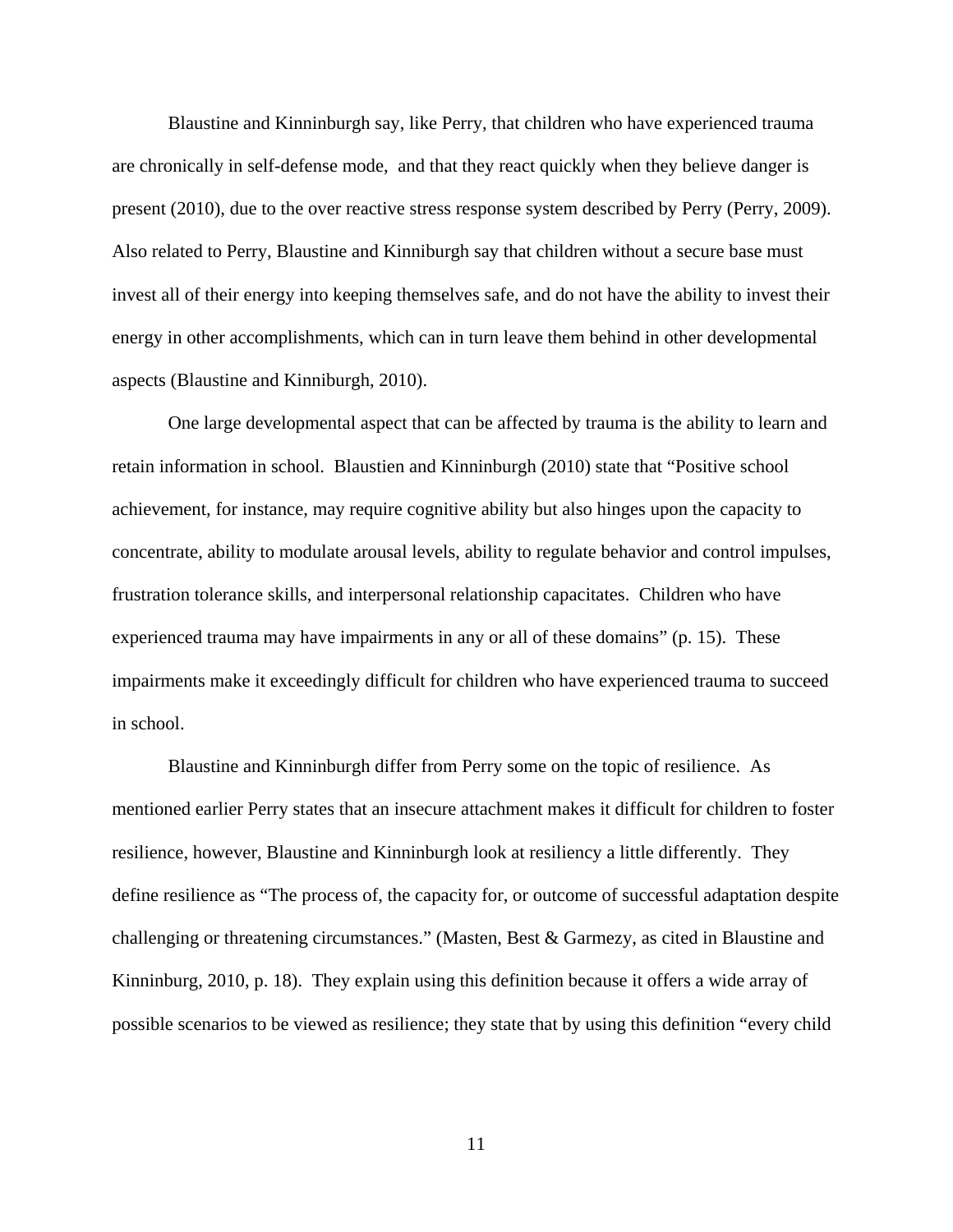we have seen is resilient, in some way and on some level" (Blaustine and Kinniburgh, 2010, p. 18).

 The effects of trauma on children and adolescents can be egregious. How severely an individual is effected by trauma depends on the severity of the trauma, the age at which the trauma occurred, and the direct relationship with the primary care giver. When trauma occurs at any age it effects current development and development moving forward. The younger a child is when a trauma occurs the more severe the impact will be. (Blaustein and Kinniburgh, 2010), (Cohen et. al, 2006), (Perry, 2009)

 The effects the primary care relationship can have on a child are huge. The relationship between a child and their primary caregiver is a model for all relationships to the child. A rupture within this relationship can be a trauma for some children. When this relationship is not safe and secure, the effects can alter a child's development and way of relating to the world. The effects of these alterations can be devastating (Blaustein and Kinninburty, 2010), (Cook et al., 2005), (Perry, 2009).

 **A deeper look at adolescent trauma models.** Informed by this basic understanding of trauma and its impact on development, it is important to now look at what treatment models are currently being utilized in the treatment of trauma with children and adolescents. Echterling says trauma informed interventions are interventions which are "attachment grounded, resilience focused, and strength based" (p. ix). Three models that are widely used to inform and treat developmental trauma today are A.R.C. (Attachment, Self Regulation, and Competency), NMT (the Neurosequential Model of Therapeutics), and TF-CBT (Trauma Focused Cognitive Behavioral Therapy). All three of these models have a focus in Echterling's three arenas.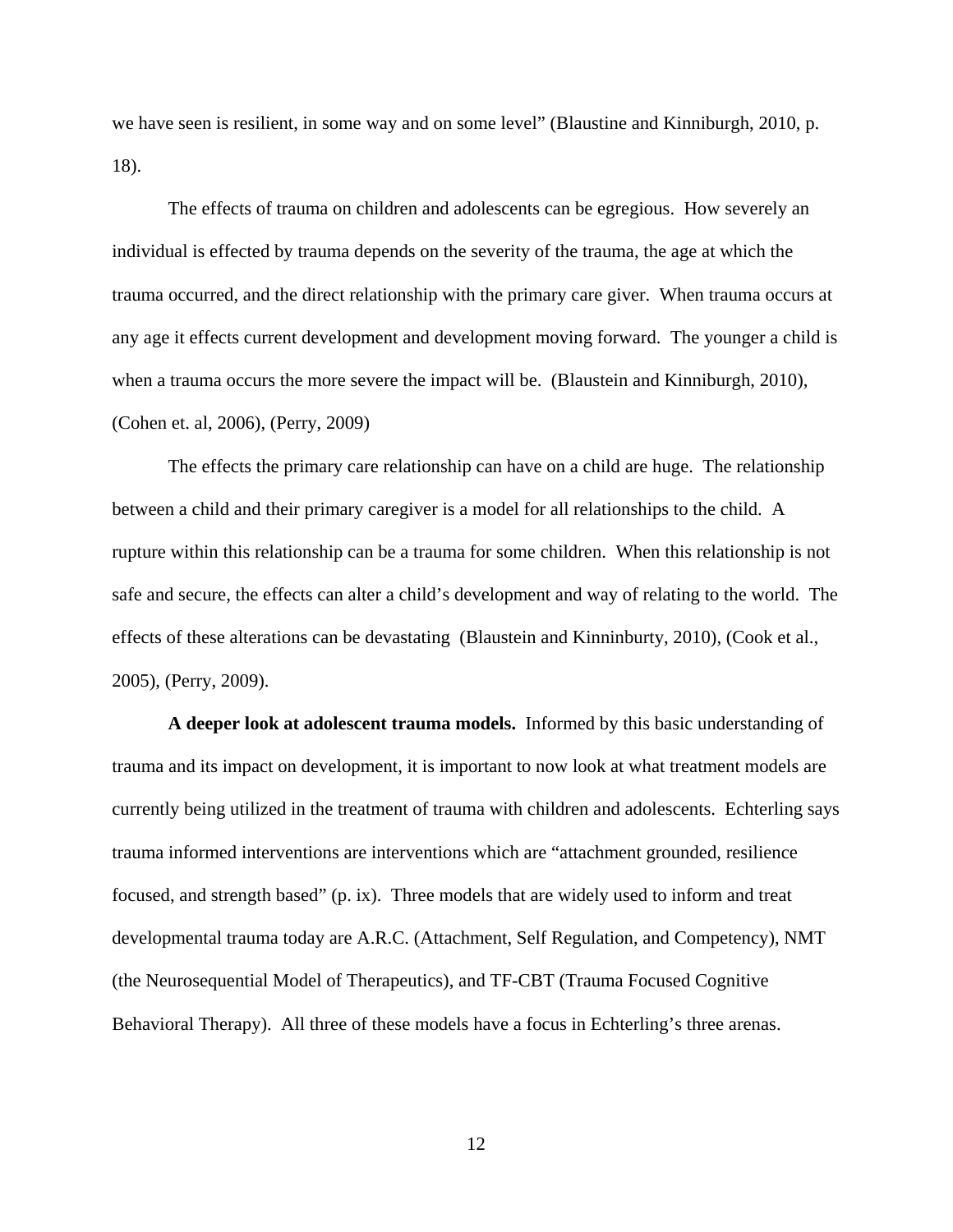*Attachment, self regulation and competency (ARC)***.** Blaustine and Kinniburgh (2010), who are the founders of the ARC model, say that in order to reverse these effects children first need a secure base that provides them with "some degree of felt safety" (p. 51). The ARC model is based on the idea of achieving mastery of three domains (Attachment, Self-Regulation, and Competency). In order to achieve this mastery of these domains they use a model of ten building blocks for the clinician and client to work towards. They arrange these ten building blocks in a pyramid, with each level of the pyramid making up a different domain.



10 Building Blocks

 Four blocks that make up the base are all under the umbrella of Attachment. Blaustine and Kinniburgh (2010) say "Across cultures, the caregiving system, in whatever way it is defined, serves as the foundational context for healthy development. A safe, healthy attachment system can buffer the impact of highly traumatic stressors (Cohen and Mannarino, 2000); conversely, a stressed attachment system can, in itself, recreate a significant risk (cf. Crittenden, 1995; Wakschlag & Hans, 1999)" (p. 36). Blaustein and Kinninburg also talk about Attachment

Blaustein & Kinniburgh, 2010; Kinniburgh & Blaustein, 2005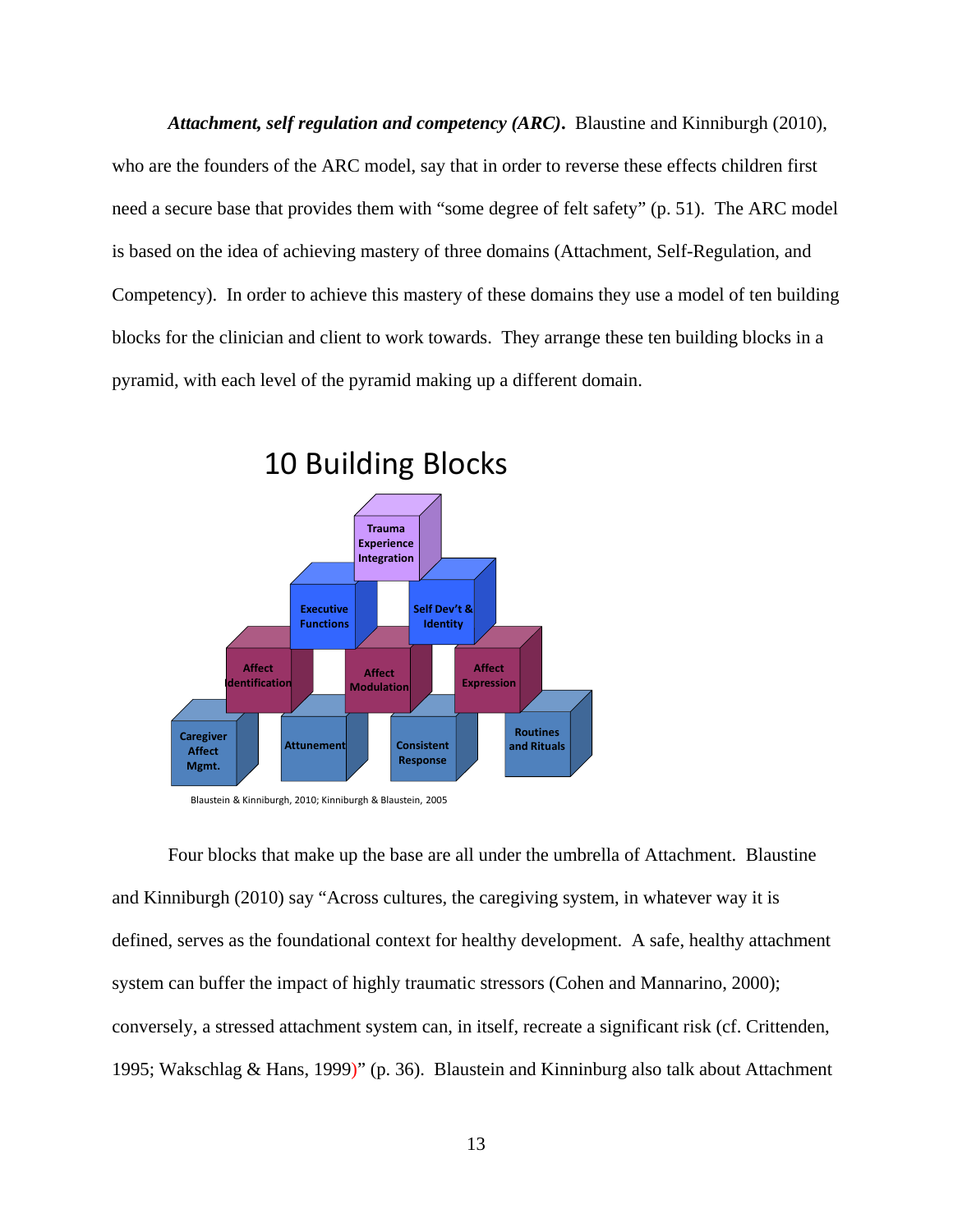being the most important domain within their framework. The four blocks that make up this domain are; Caregiver Affect Management, Attunement, Consistent Response, Routines and Rituals. Blaustein and Kinniburgh also notate this domain is the most important of the domains, as well as often the one with the most time spent on it.

 The next level of the pyramid is formed from three blocks, and comprises the Self-Regulation Domain. Steele and Malchiodi also write about the importance of self-regulation (Steele and Malchiodi, 2012). Blaustine and Kinninburgh remind that trauma has a significant impact on a child's or adolescent's ability to regulate their "emotional, behavioral, and cognitive experience" (pg. 38). "The self-regulation building blocks target children's awareness and understanding of internal experience, ability to modulate that experience, and ability to safely share that experience with others. The three building blocks that encompass this domain are; Affect Identification, Modulation, Affect Expression.

 The final domain of the pyramid is Competency. This domain is comprised of the following two blocks; Executive Functions, and Self Development and Identity. Blaustien and Kinniburgh note that children and adolescents who experience trauma, often do not develop a positive sense of themselves in the world, so it is important within the therapeutic alliance that we work towards helping them feel a sense of importance and place in their world. This domain is aimed at doing just that.

 The last piece of the treatment model and the top of the pyramid is Trauma Experience Integration. Blausteine and Kinniburgh explain that this process is "ongoing and occurs over time within treatment, [as well as] embedded within the caregiving system" (p. 41). This piece surrounds helping children and adolescents integrate the memories of their negative experiences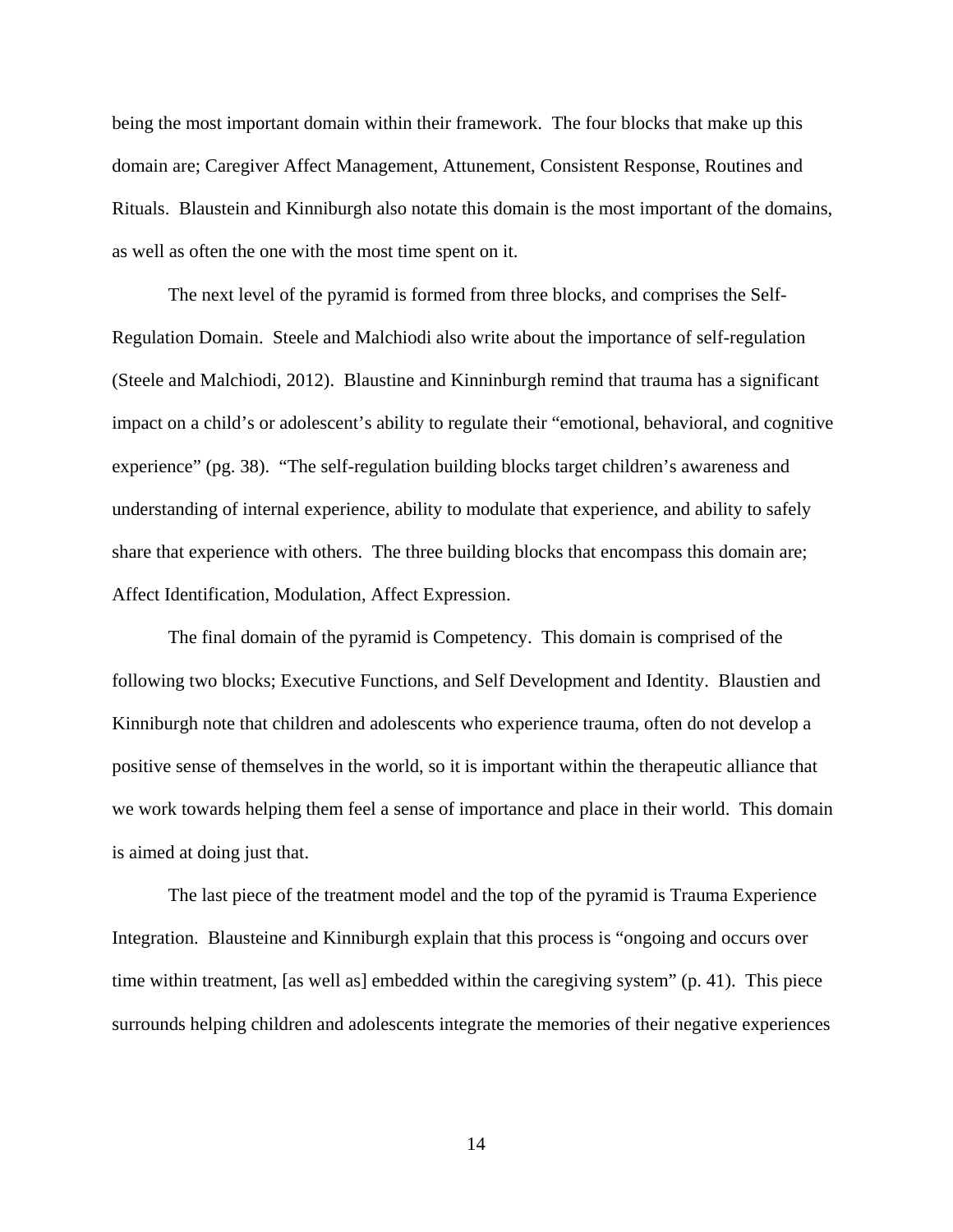into their lives, make sense of them, and "draw upon their learned skills to help them create an integrated understanding of self and the compactly to engage in present life" (p.41).

 Throughout their text Blaustein and Kinniburgh offer suggestions and tools on how to reach mastery within each of these domains, as well as explain in depth the importance of each block. However, they intentionally do not offer a step by step instruction manual on how to achieve each of these, because they believe that each client and situation is individual and therefore needs an individualized approach to achieving these building blocks. What works for one client may not work for another.

*The neurosequential model of therapeutics (NMT).* The NMT is a model using Neuroscience to inform clinical interventions with children and adolescents. This model similar to ARC is not based on a step by step treatment plan. NMT begins with assessment and" identification of the primary problems and strengths" (Perry, 2009, p. 249) and then using that information to inform the "application of interventions (educational, enrichment, and therapeutic) in a way that reflects the child's specific developmental needs in a variety of key domains and is sensitive to the core principles of neurodevelopment" (Perry, 2009, p. 249; Perry, 2006).

 The NMT assessment is focused on the "developmental history of the child" (Perry, 2009, p. 249). It focuses mainly on the "timing, nature, and severity of developmental challenges" (Perry, 2009, p. 249), and then scores them "resulting in an estimate of developmental load" (Perry, 2009, p. 249). From the assessment one can put begin to put together what areas of brain development may have been affected by the trauma, remembering from earlier that trauma which happens earlier in life will have graver effects due to the cascading nature of brain development. The NMT also pays special attention to the relational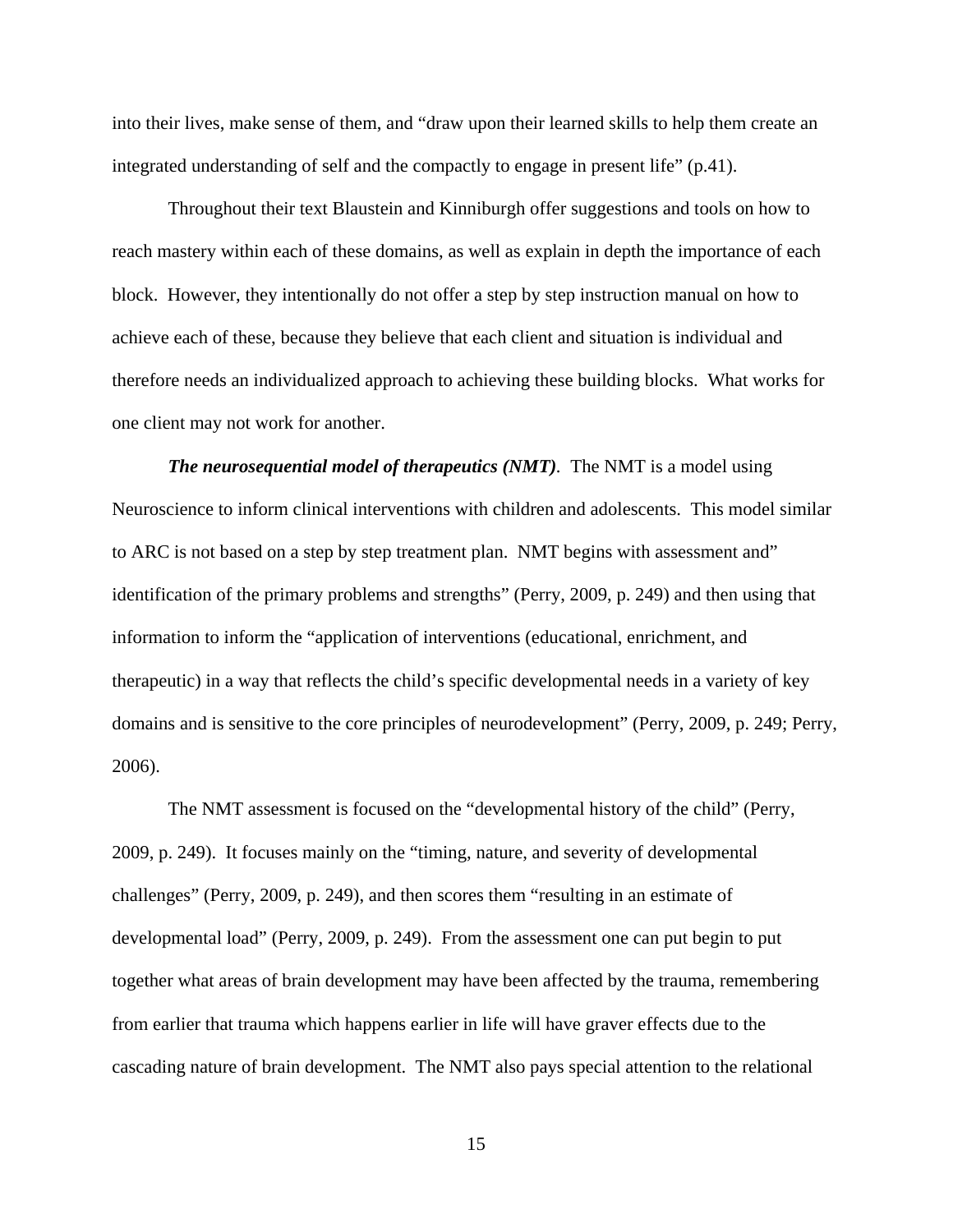and attachment history of the child. Perry reminds that "Relational milieu can be protective and confer some capacity to buffer the impact of trauma, while relational instability and multiple transitions can exacerbate developmental insults " (Perry, 2009, p. 249).

 The next piece of this model is brain "mapping." Brain "mapping" is a review of current functioning and allows us to make estimates of which neural systems and brain areas are involved in the various neuropsychiatric symptoms"(Perry, 2009, p. 249). Part of this process is done by analyzing a brain scan of the client's head. The analysis must be completed by trained clinicians who know "child development, clinical development, clinical traumatology, and developmental neurosciences" (Perry, 2009, pp. 250  $\&$  251). This process helps us to assess a child or adolescent's developmental age, which in turn will help us understand how to work with the client. NMT says that the interventions which target the child or adolescents developmental level are more effective in helping to correct development. Brain "mapping" can also help to track the progress of treatment if it is reevaluated periodically.

 From these two assessment frameworks NMT then offers specific treatment recommendations. The "mapping" process specifically helps to delineate a "unique sequence of developmentally appropriate interventions and enrichments that can help the child reapproximate a more normal developmental trajectory" (Perry, 2009, p. 251). Perry highlights, similar to ARC, that the sequence in which treatment is addressed is important, as well as the individualized structure of the treatment.

 When sequencing interventions Perry says that you want to start with interventions that target the lowest level of brain development and then move upwards in development as progress is noted. Perry talks about the use of drumming to regulate the heartbeat, yoga and mindfulness is helpful for this as well, he also talks about using interventions that are appropriate for a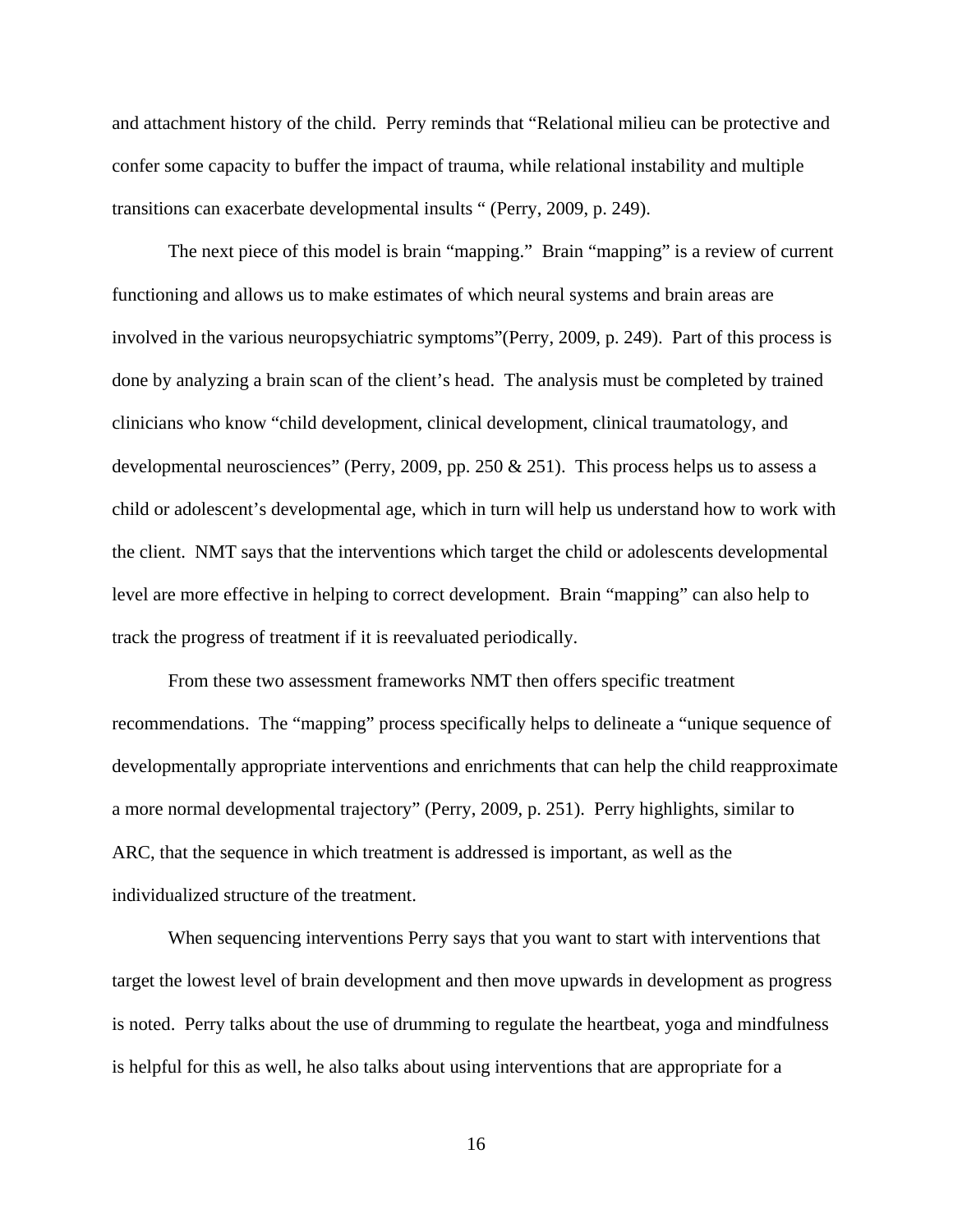child's/adolescents developmental age. Similarly to how you teach a child to read at the level of reading he is able to complete. If you're working with an adolescent who presents as three, melts down and throws temper tantrums at hearing the word no, you have to work on this with them like you would a child who is actually three and then progress upwards as their development catches up (Perry 2006). Interventions are not only tailored to the individual but also to the different environments in which an individual receives treatment, and many of the interventions focus on using "repetitive activities [to] shape the brain in patterned ways" (Perry, 2009, p. 252).

 Similar to ARC, NMT treatment recommendations also focus on the relational milieu of the child. Perry says "A primary finding of our clinical work (and many other researchers) is that the relational environment of the child is the major mediator of therapeutic experiences. Children with relational stability and multiple positive, healthy adults invested in their lives improve; children with multiple transitions, chaotic and unpredictable family relationships, and relational poverty do not improve even when provided with the best "evidence-based" therapies"(Perry, 2009, p. 252). NMT uses "relational health indexes to score the number of quality and relational supports capable of providing the safe, nurturing, and attuned environment in which the recommended therapeutic" (Perry, 2009, p. 252) interventions can be provided. Perry also recommends co-therapeutic activities that have the parent and child participating in activities together (Perry, 2009).

*Trauma focused cognitive behavioral therapy (TF-CBT).* TF–CBT is an evidencebased treatment with specific session structure. Cohen et al. notate several authors whom "recommend that youth with complex trauma respond best to phase-based treatment with an initial stabilization phase to provide coping skills, a trauma processing phase to understand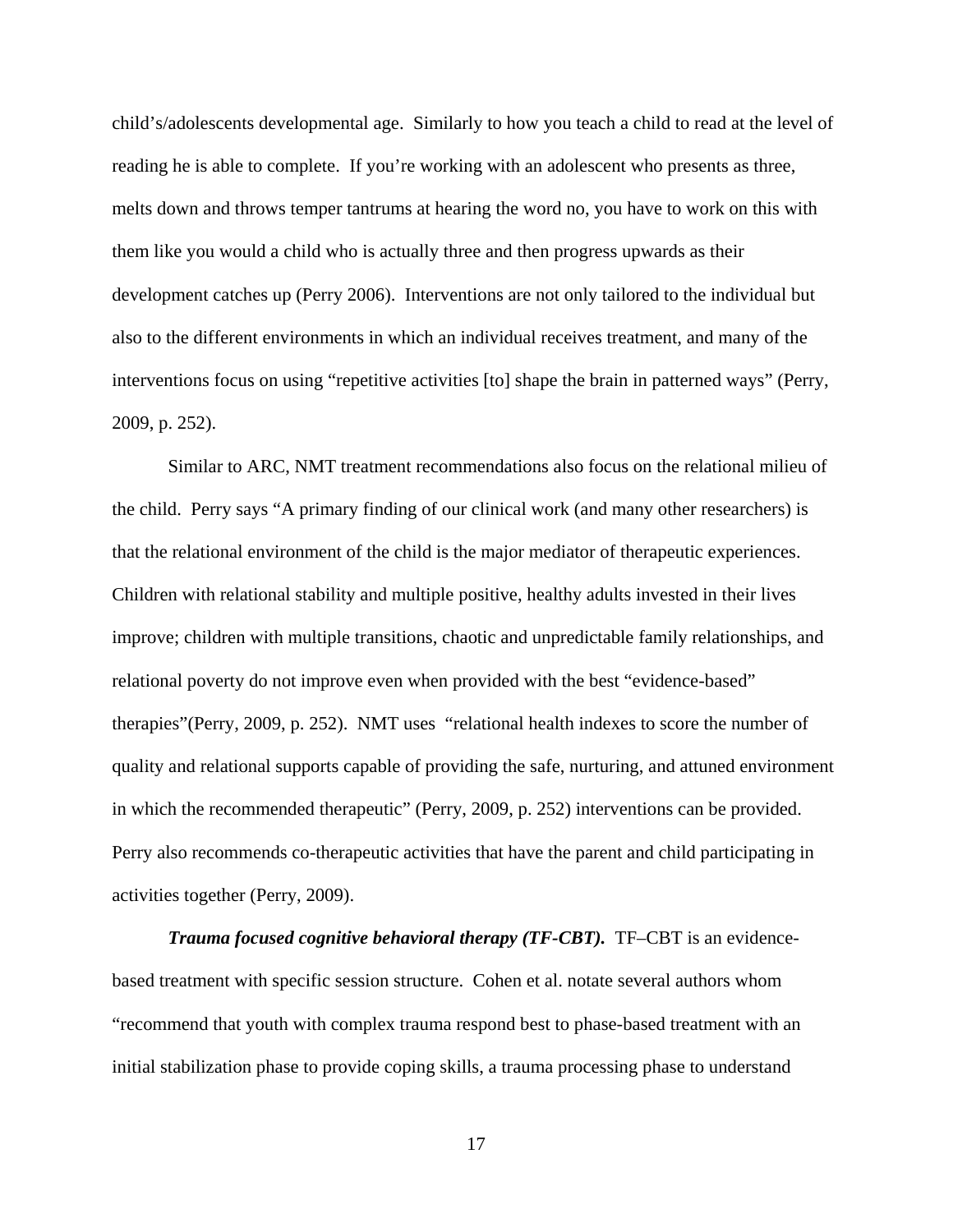personal trauma experiences, and a final integration phase to consolidate and generalize safety and trust" (as cited in Cohen et al., 2010, p. 529, Ford and Cloitre, 2009; Ford, Cortois, Steele van der Hart, & Mijenhuis, 2005). The treatment focuses equally on the following three treatment phases; coping skills, trauma narrative and processing, and consolidation and closure. Usually clients attend 8-16 50 minute sessions with the sessions equally divided between the three phases. Cohen et al. notate that because adolescents who have experienced trauma have significant regulation problems within many areas as well as difficulty forming attachments within the therapeutic alliance that half the sessions should be re organized to have half the sessions focus on the coping skills phase, in addition they recommend that the total number of sessions increase to 25-30 sessions total (Cohen et al., 2012).

 Cohen et al. also speak about the importance of creating and "sustaining the therapeutic relationship" (Cohen et al., 2012, p. 529). They however also highlight that this is especially important for adolescents who have experienced trauma and their caregivers. As stated earlier adolescents who have experienced trauma have difficulty trusting and attaching to people in their lives (Blaustein, M., Kinniburgh, K., Spinazzola, J., van der Kolk, 2005; Cook et al., 2005; Perry, 2009), and all three of the treatment modes examined have highlighted the importance of working on attachment with adolescents who have experienced trauma and their caregivers (Cohen et al., 2012).

 The first phase of treatment is Coping Skills. The main goal of the coping skills phase is for the client to establish a trusting relationship with the therapist. This is gravely important for adolescents who have experienced trauma, as mentioned above. Within this phase it is also ideal for the therapist to gain some understanding and attunement to the adolescents' trauma responses; however due to the unpredictable environment in working with youth this is not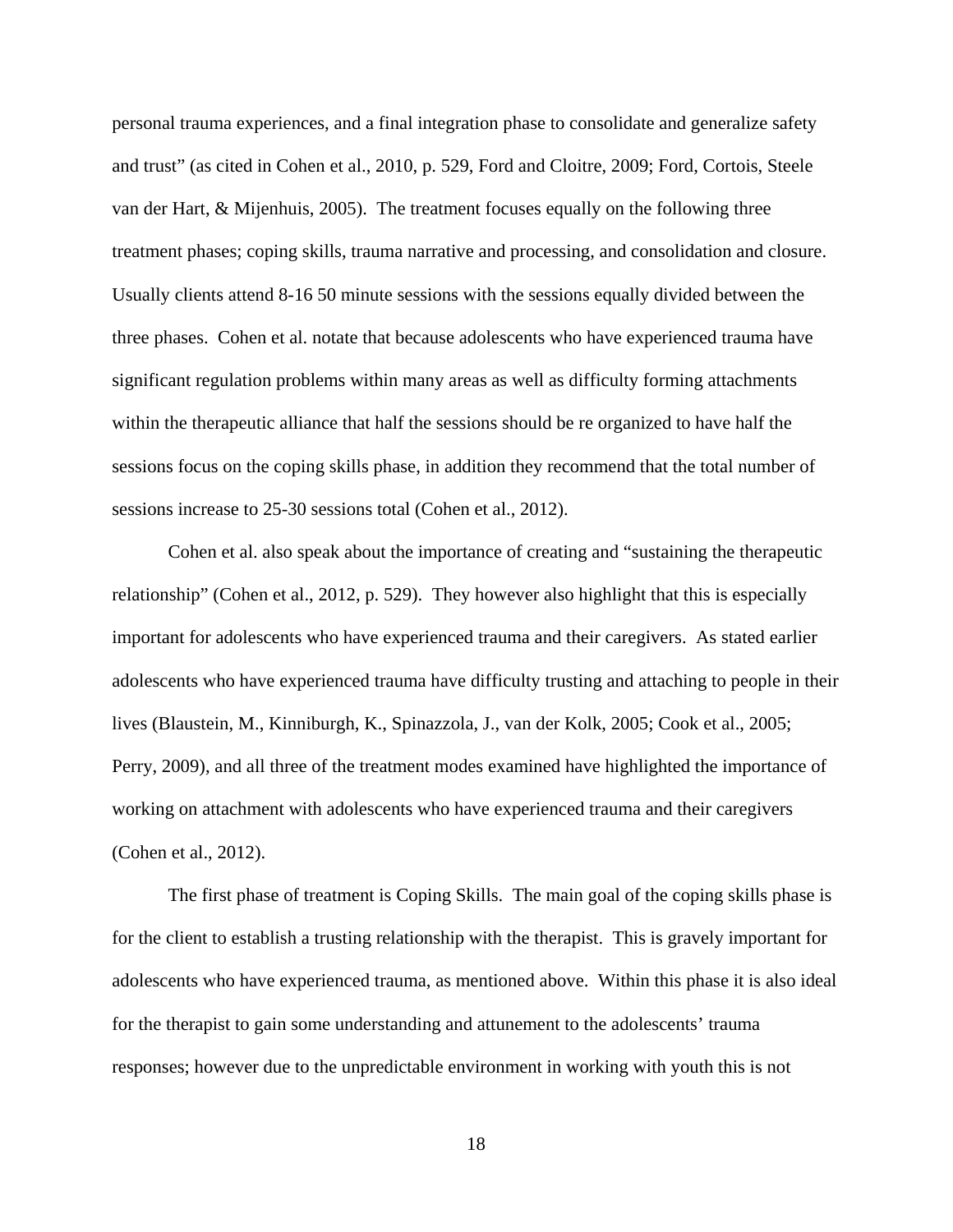always possible. Within this phase there are six headers which include enhancing safety, psycho-education, parenting skills, relaxation skills, affect modulation skills, and cognitive coping skills. Through teaching coping skills, relaxation skills, and affect management, as well as modeling a safe and predictable relationship with reasonable boundaries, the therapist helps the youth develop self-regulation skills as well as the ability to tolerate a reasonable level of frustration (Cohen et al., 2012).

 In TF-CBT with adults enhancing safety is usually the final component, however Cohen et al. state that "for youth living with ongoing threats to safety or stability, addressing safety concerns becomes the first treatment priority and often is an going process throughout TF-CBT" (Cohen et al., 2012, p. 530). Cohen et al. state that building a sense of safety is the most important goal of working with adolescents who have experienced trauma. They identify one of the most important ways to address safety is to include the primary caregiver in the TF-CBT treatment, and to help foster a safe relationship between them and the adolescent. The other important reason to include caregivers in treatment is to build or rebuild a health attachment between the caregiver and the adolescent. Building safe attachments can be expanded to other adults in the adolescent's life such as teachers and direct care staff as well. The more safe and primary attachments that the adolescent experiences the more safety is enhanced (Cohen et al., 2012)

 Once safety and attachment is achieved, and coping skills are taught TF-CBT moves into it's second phase, Trauma Narration & Processing. In this phase youth are asked to talk about their traumatic experiences, with the goal of helping them understand how these experiences have affected who they have become. There are two headers within this phase and they are; traumatic narrative & processing, and in-vivo mastery of trauma reminders. This phase is similar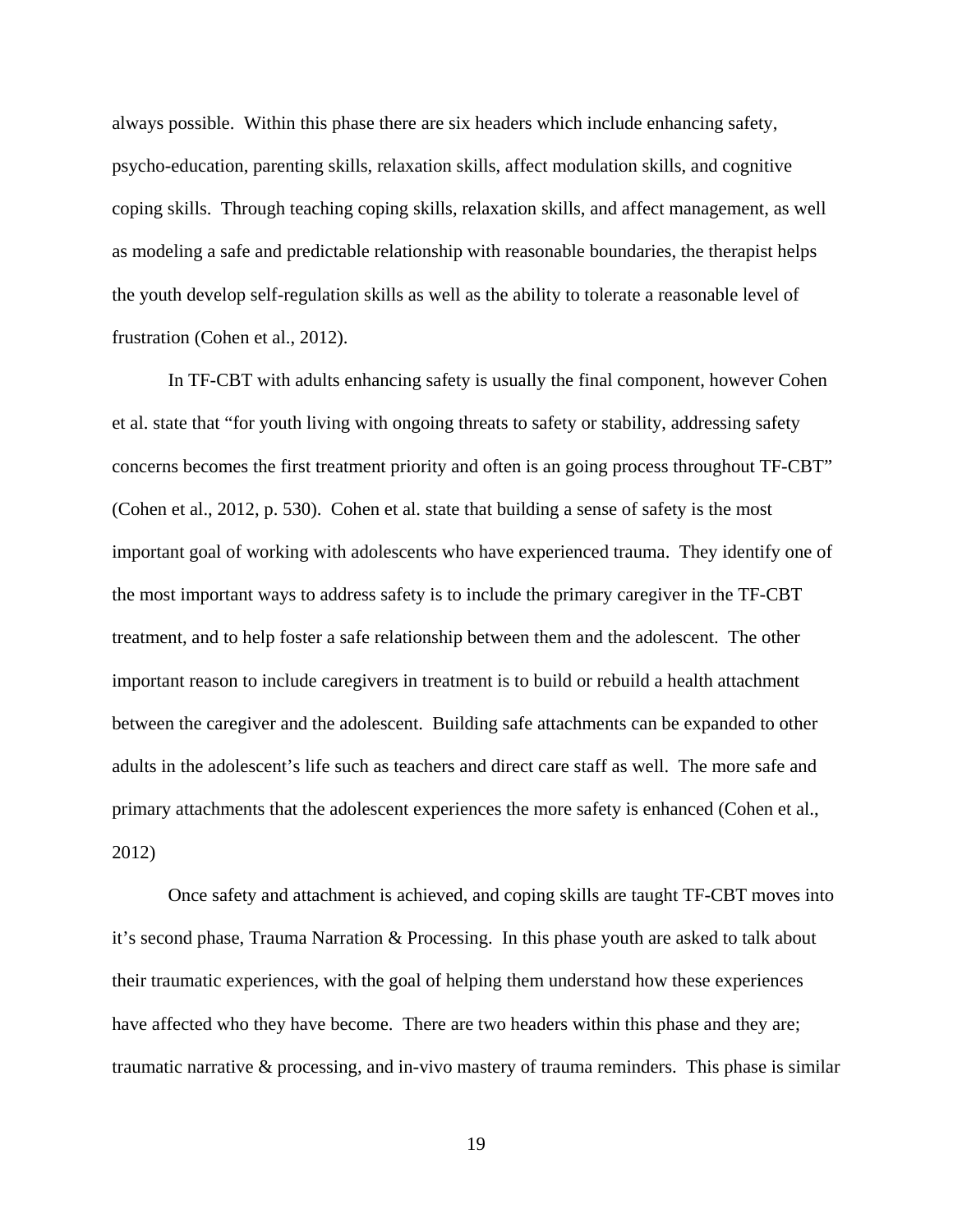to the Trauma Experience Integration block from the ARC model. Cohen et al. warn however that it is increasingly difficult for youth who have experienced trauma to create a "fully integrated trauma narrative due to fragmented and non-linear nature of complex trauma memories" (Cohen et al., 2012, p. 536). With this knowledge however the therapist is encouraged to do what they can to promote integration of trauma within self, one idea of how to do this is by creating a "life story" (Cohen et al., 2012).

 Trauma exposure is the second step of this phase and is done by creating a hierarchy of trauma events, places, and people etc. that trigger and or evoke anxiety. Through planned exposure to these events, places and people the client can practice using their self -regulation skills to regain control over their bodily reactions when triggered by these items (Cohen et al., 2012).

 The third and final phase of TF-CBT is Consideration & Closure. The goal of this phase is to transfer the primary trust relationship and communication about trauma from the therapist to the primary caregiver. There are three headers within this phase and they are Conjoint Youth-Parent Sessions, Enhancing Safety and Future Developmental Trajectory, and Traumatic Grief Components as indicated (Cohen et al., 2012).

 In Conjoint Youth-Parent Sessions the therapist meets conjointly with the youth and caregiver, and has the youth share their trauma narrative directly with the caregiver, with the hopes that the caregiver will respond supportively and the youth will learn that the caregiver is a safe person to communicate with about their trauma (Cohen et al., 2012).

 In the Enhancing Safety component it is acknowledged that youth often need extra time to apply what they have learned in TF-CBT to their environment. They also need time to experience setbacks in those environments and be supported by the therapist in working through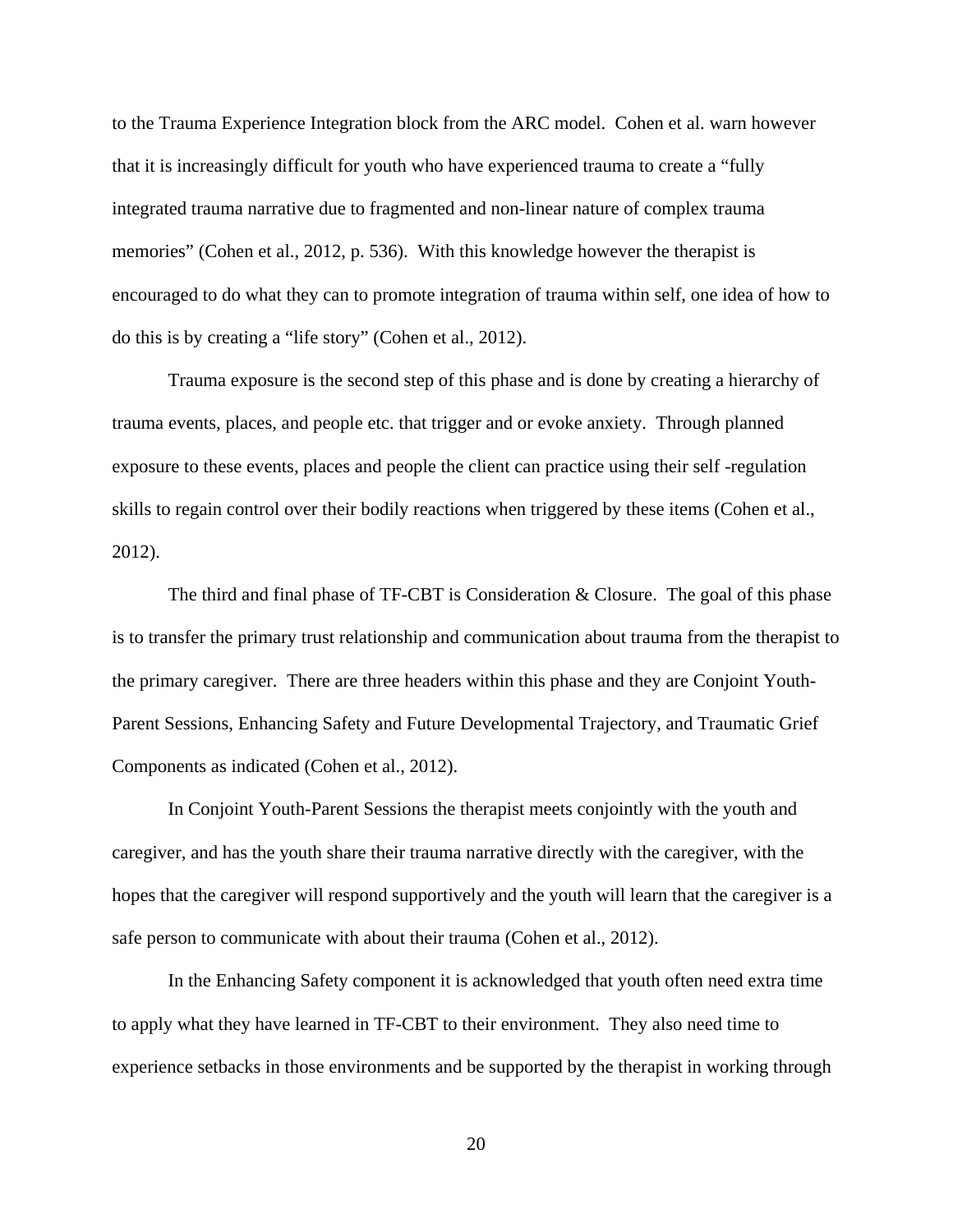those setbacks. In these sessions the therapist focuses on helping the youth tolerate setbacks and continues to help the youth frame the work overall as a positive experience.

 The Traumatic Grief Components as indicated component focuses on the traumatic grief that may be experienced by the youth. Cohen et al. say that many but not all youth with trauma experience some traumatic grief. In this phase the therapist uses traumatic grief psycho education, and talks with the youth about their traumatic grief experiences, then also helps the youth understand how this grief might be affecting current relationships. Following this final phase youth are discharged from therapy.

#### **Themes found within treatment theories/frameworks.**

In looking in depth at these three treatment modalities, many similarities and themes emerge. Two of the most poignant are that of caregiver involvement, and caregiver attachment. Another theme that emerges is the importance of teaching self- regulation skills. Both ARC and TF-CBT also focus on trauma narratives, as a tool used to integrate trauma within the youth. However, The ARC model puts this step at the end of the work and emphasizes strongly that some youth are not yet at a place to do this work. Blaustein and Kinniburgh strongly emphasize the attachment, and self-regulation blocks as being a much more important piece of the work, whereas TF-CBT seems to use the trauma narrative as a way to bridge attachment and connection between the youth and the primary caregiver.

 In assessing the effectiveness of psychodrama as an appropriate modality for youth who have experienced trauma it will be important to understand whether psychodrama can achieve any of these important researched outcomes to treatment, such as caregiver attachment, self regulation, or trauma integration.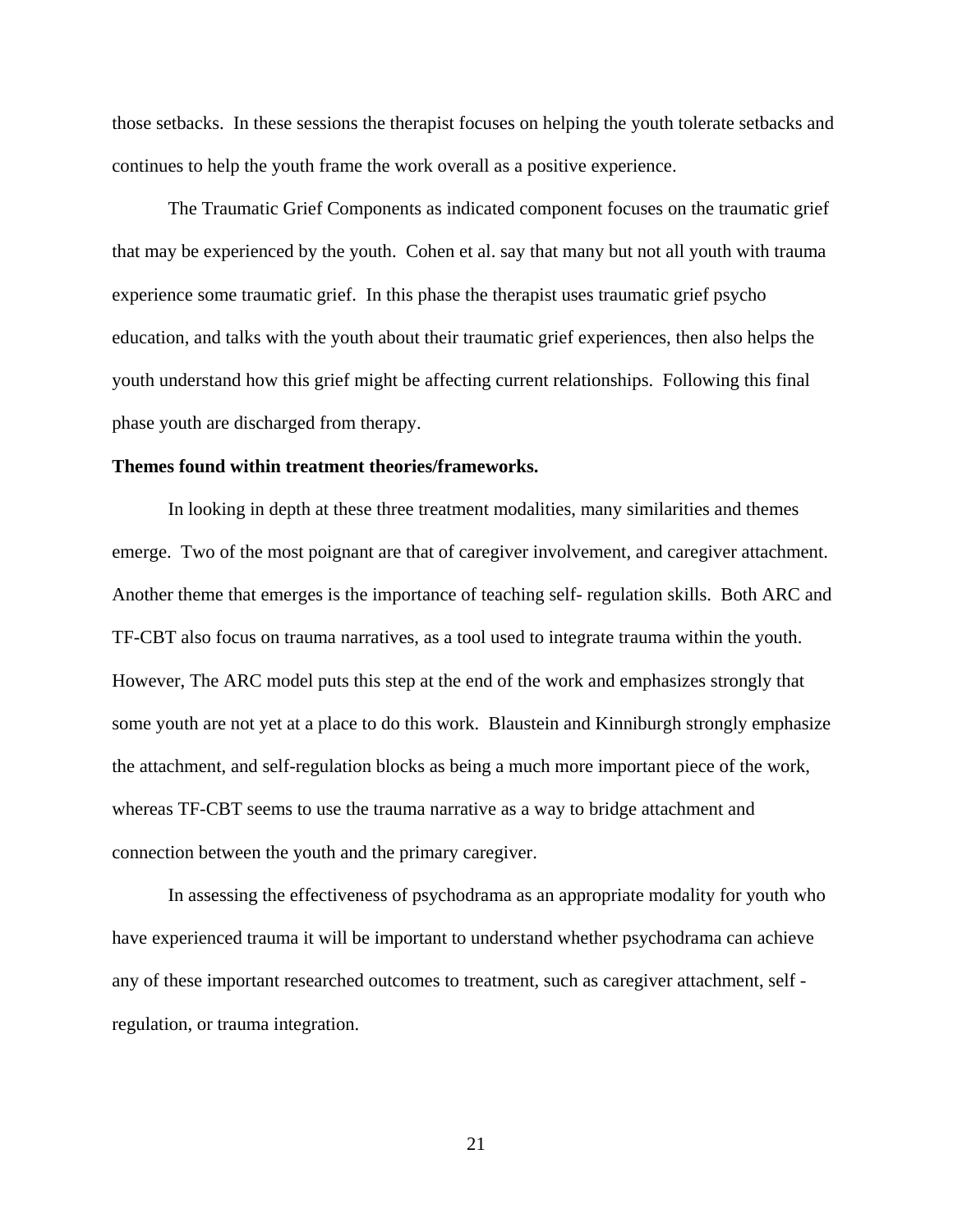### **Psychodrama**

 Psychodrama was "conceived and developed by Jacob L. Moreno, MD" (ASGPP, 2013, np.). "Moreno first defined 'psychodrama' in *Psychodrama Volume 1* (1946, 1985): 'Drama is the transliteration of the Greek word which means action, or thing done. Psychodrama can be defined therefore as the science which explores the truth by dramatic action' (p.a.)" (Ridge, 2010. p. 1). Moreno was not interested in what was wrong with patients, rather he was interested in what would empower patients to have more meaningful relationships and drive spontaneity and creative fulfillment (Ridge, 2010).

 According to the American Society of Group Psychotherapy and Psychodrama (ASGPP) "psychodrama employs guided dramatic action to examine problems or issues raised by an individual (psychodrama) or a group (sociodrama). Using experiential methods, sociometry, role theory and group dynamics, psychodrama facilitates insight, personal growth, and integration on cognitive, affective, and behavioral levels. It clarifies issues, increases physical and emotional well being, enhances learning and develops new skills" (ASGPP, np.).

 Moreno used five instruments to describe the psychodramatic method. "Client", "subject", and "patient" are used interchangeably within this description.

1. The stage, which is an extension of life where fantasy and reality are not in conflict, provides an objective therapeutic setting that is designed to create a relief from tensions. Enactments within this therapeutic space encourage a mobility and flexibility for the protagonist, which stimulates an ultimate resolution of deep mental conflicts.

2. The subject or the patient (later called "the protagonist"), who is "warmed up" to give an account of his or her daily life, acts freely and spontaneously with a variety of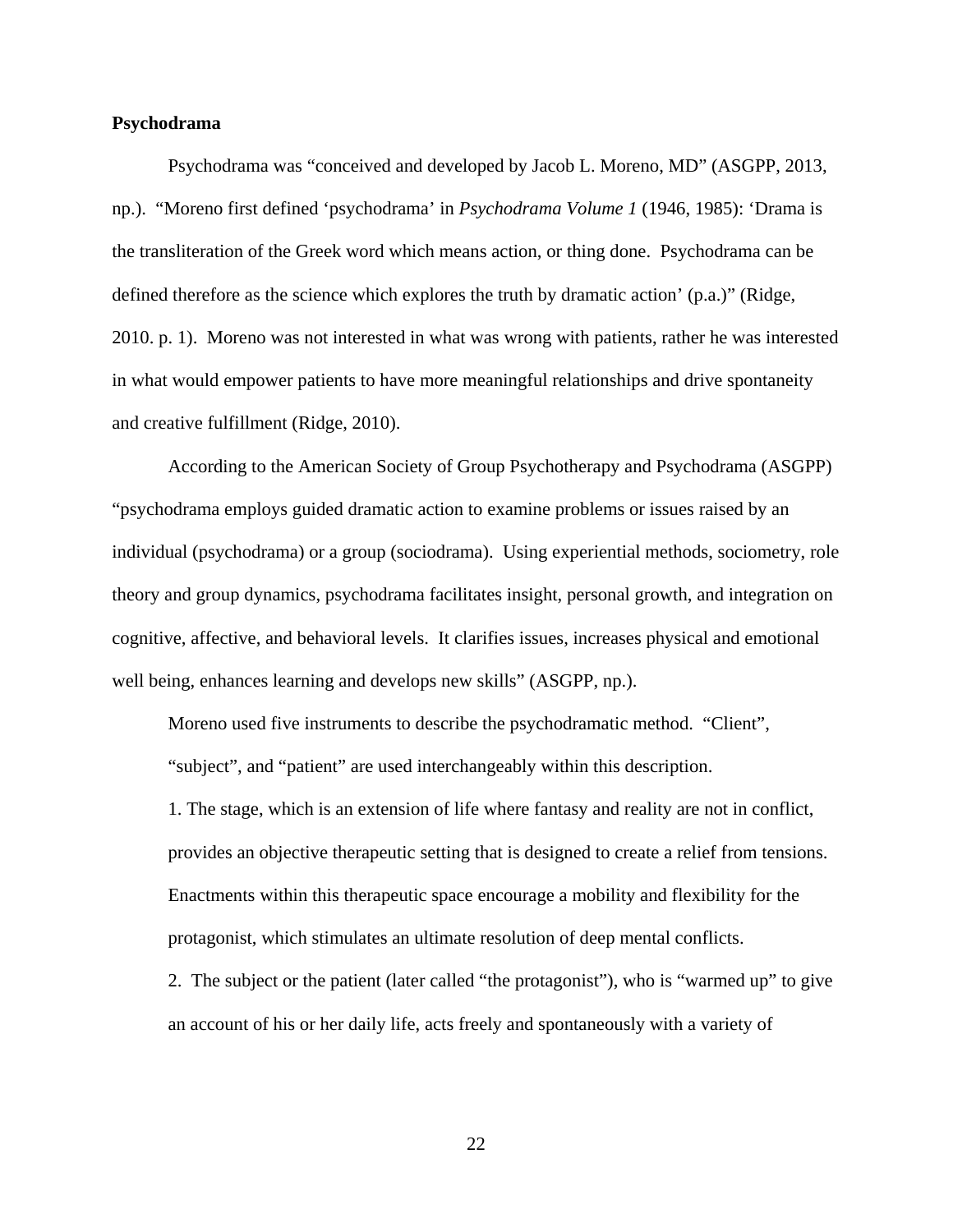techniques employed to explore a patient's internal world of self or external world of others who are involved in their psychological conflicts.

3. The director has at least three primary functions: first as a producer who must develop the dramatic action, second, as therapist who engages in a therapeutic relationship with the patient, either confronting or laughing with them, and finally, as an analyst who interprets the responses of both the patient and the group members as they respond to the patient.

4. The auxiliary egos are group members who are involved in the action as therapeutic actors and are the extensions of both the director and of the patient as they portray roles within the client/patient's world. The auxiliary egos have a three-fold function: as the actor bringing to life the roles for the patient, as therapeutic agent of the director, guiding the patient, and as a social investigator exploring the internal world of the role they are chosen to enact for the patient.

5. The audience or group has a dual purpose, either in assisting the patient or by receiving help from the work the patient portrays. The audience assists most importantly with a client/patient who lives in an extremely isolated internal world shaped by delusions. In such a case, the audience provides a sense of reality and unconditional positive regard for the therapeutic work of the patient (Moreno, 1985, p. a-d as cited in Ridge, 2010, p. 1 & 2).

Going along with these five instruments, psychodrama also has three distinct phases.

1. The warm-up: The group theme is identified and the protagonist is selected.

2. The action: The problem is dramatized and the protagonist explores new methods of resolving it.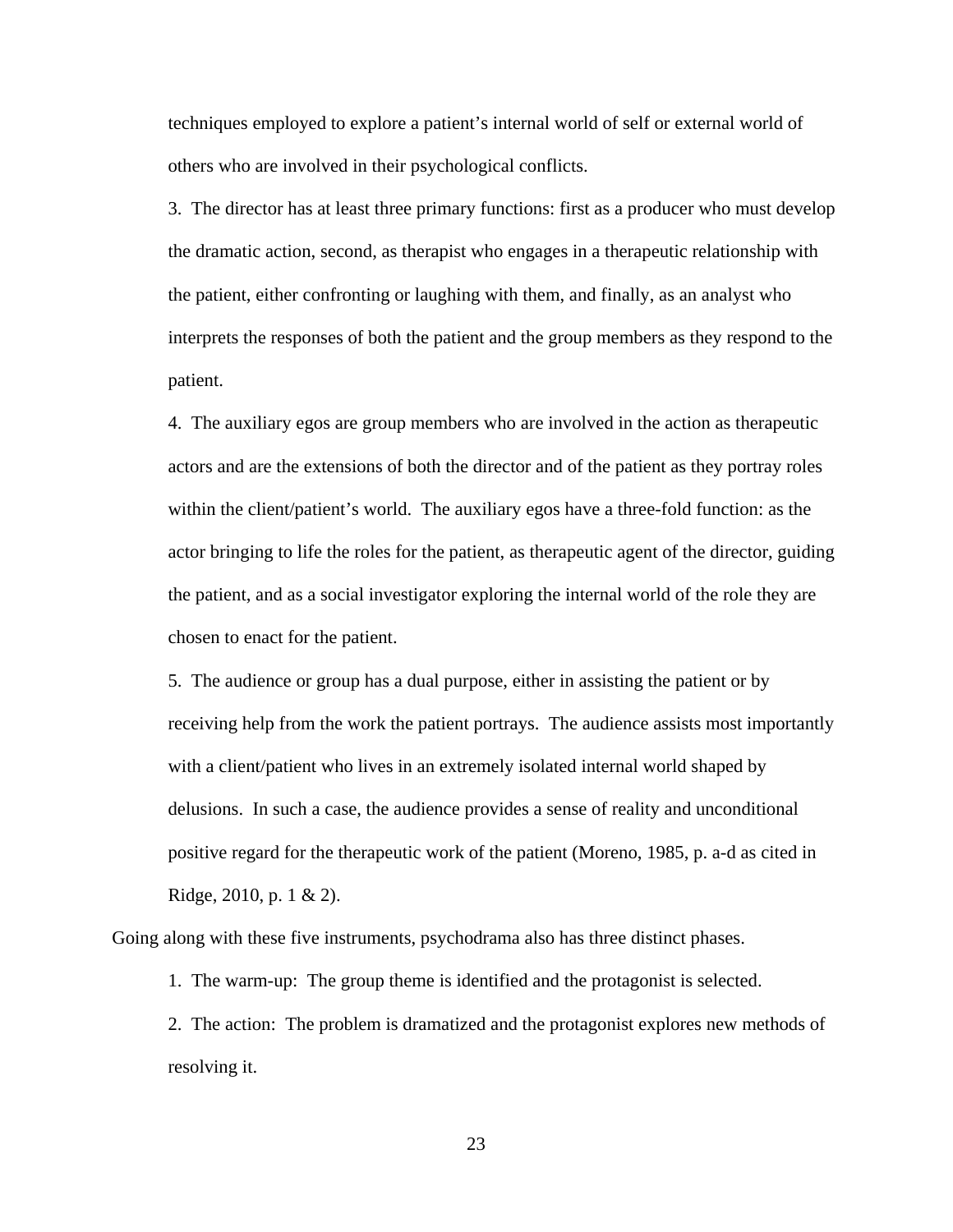3. The sharing: Group members are invited to express their connection with the protagonist's work (ASGPP, 2013, n.p.).

 Sociometry is a large component mentioned within the definition of psychodrama. Sociometry simply put is the "scientific measurement of social relationships" (ASGP, 2013, n.p.). Moreno developed this idea by studying and investigating "the structure of groups and society" (ASGPP, 2013, n.p.). Moreno believed that by studying the way in which a person engaged in relationships, one could learn a lot about a person. Moreno noted that people spend a lot of their time in groups, from infancy up and through adulthood. Using sociometric procedures/exercises within a psychodrama group, guides therapist/director into a patient's problem and are helpful in starting a psychodramatic session (Star, 1977).

 "Psychodrama as a treatment tool (proposed by Jacob Moreno in the early 1920s) originated from the discovery that representing their own conflicts on stage enables people to release repressed and inhibited feelings." (Moreno, 1985 as cited in Gatta, Lara, Andrea, Paolo, Givoanni, & PierAntiono, 2010, p. 240). Zerka Moreno, Jacob Moreno's wife, also had a large role in the creation of psychodrama. Moreno began developing psychodrama in 1909, when he became "interested in treating Viennese school children by having them act out little plays written for them about various problems of behavior" (Starr, 1977, p. 2). This soon led to the children spontaneously creating their own plays. Moreno felt these spontaneous plays were a more direct representation of the children's individual experiences, and Moreno quickly began this spontaneous playing with adults through his Theater of Spontaneity (Starr, 1977).

 Theater of Spontaneity was a theater group where members went out into the world and brought back information from news events. From there, actors were assigned roles in the story and were then asked to act out the scenario on stage in front of an audience. This way of acting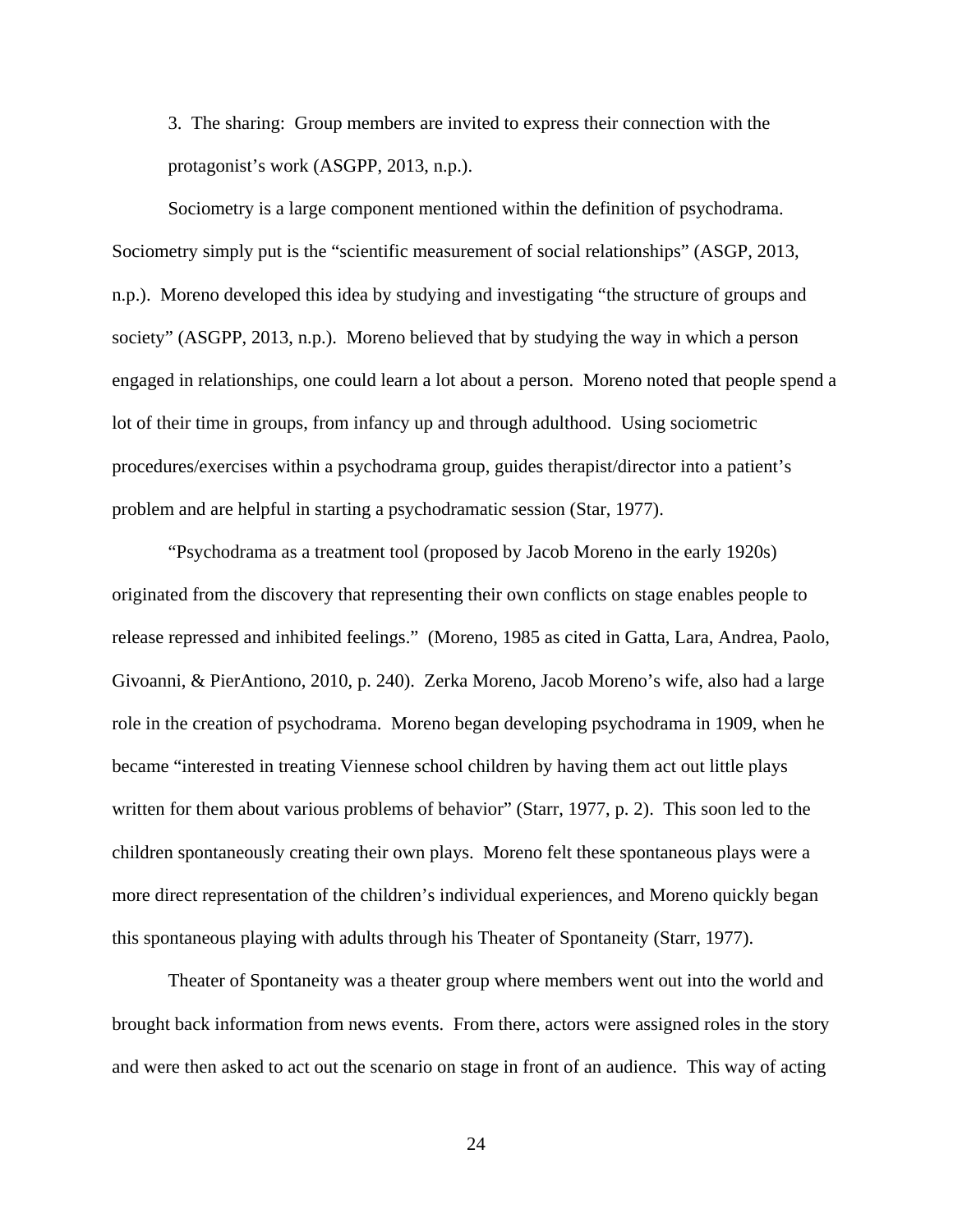out stories shed light on the interpersonal workings and dynamics within the story, allowing the audience to see the story from a whole new perspective. Moreno called this technique Sociodrama. These were largely provocative shows as Moreno's troupe staged reenactments of "the Eichmann and the assassination of John F. Kennedy" (Starr, 1977, p. 3). Sociodrama is now used in classrooms, churches and community organizations all over (Starr, 1977).

 Psychodrama itself has a close connection with catharsis, "meaning a cleansing and purifying" (Starr, 1977, p. 3). Historically, this word is connected with "Aristotelian ideas about tragic drama" (Starr, 1977, p. 3). Aristotle believed tragedy "deeply affects the spectator by arousing both pity and fear and eventually produces catharsis of emotions in the spectator as he watches the unfolding of human conflict" (Starr, 1977, p. 3). This is greatly relevant in psychodrama because all group members are encouraged to identify with the difficulties and roles of others, and to share about these experiences with group members. Psychodrama is almost always practiced in groups.

 When practicing classical psychodrama, there are three main components; warm- up, enactment/action, and sharing. Warm-ups are "aimed at developing group cohesion, spontaneity, trust in the director, interest and concern for the protagonist, safety in the group, and the emergence of a protagonist whose problem is of concern for the group (Blatner, 1996; Taylor, 1998)" (Blatner, 2000, p.5). Sometimes the warm-up involves specific techniques such as sociograms or sociodramas. It is important when choosing a warm-up to begin with activities that are "relatively neutral", meaning "that the warm-up should be a task which affords the participant a good deal of choice regarding the amount of personal disclosure she is willing to make" (Leveton, 1992, p. 22). Following warm-up activities, the group begins the selection of a protagonist (Blatner, 2000; Leveton, 1992).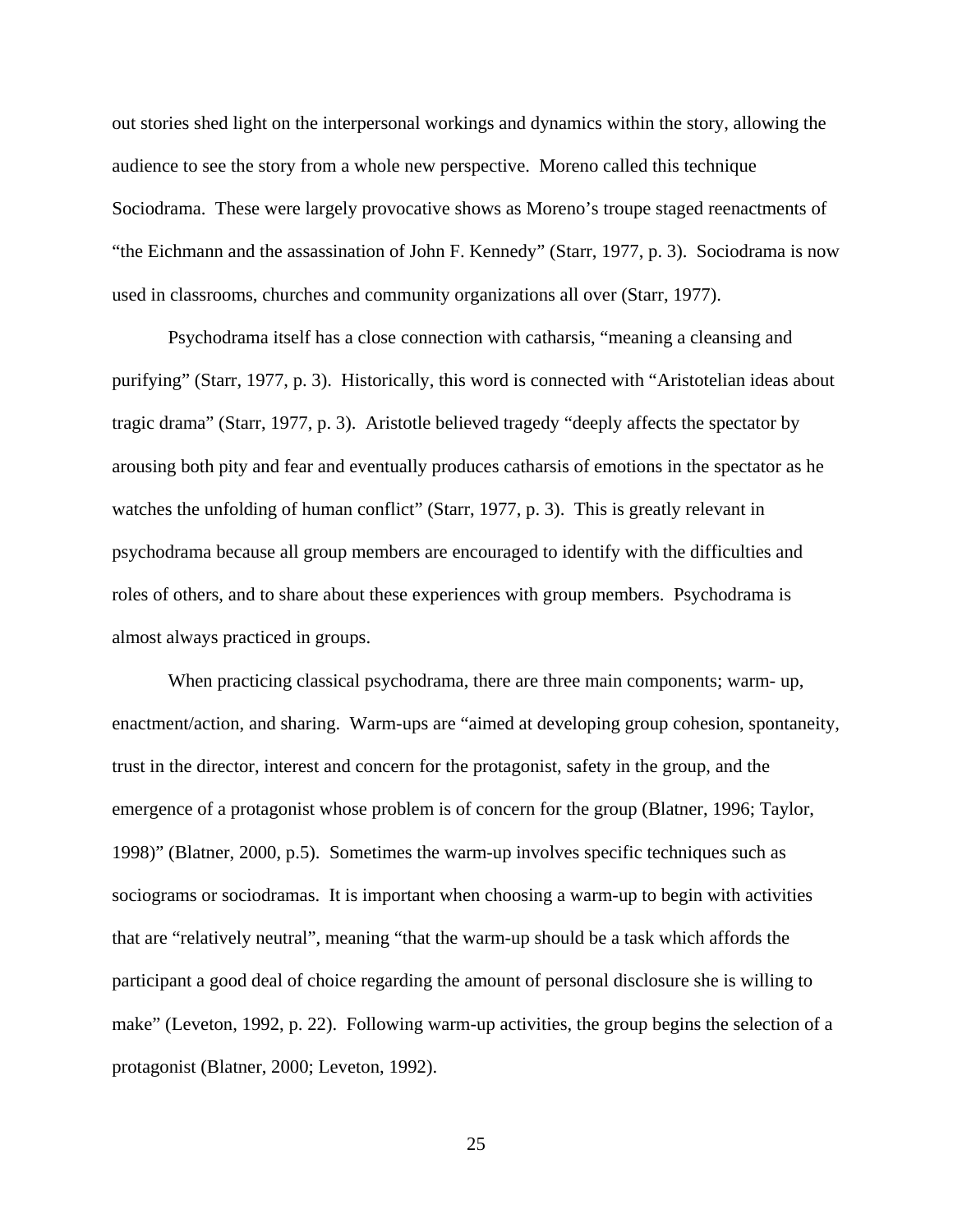Protagonist "is the term for *the role* of the individual who is seeking to work out a problem, gain insight, or develop an alternative response pattern. It is generally the principal role played in an enactment, and the person's experience that becomes the central focus of the group" (Blatner, 2000, p.3). Protagonists are usually selected by one of the following three ways: self- selection, meaning an individual volunteers; director selection, where the director chooses a group member; and by group selection, meaning the group either intentionally or unintentionally nominates a member (Blatner, 2000).

 Once the protagonist is selected, the protagonist begins to set the scene for their enactment/action. This process may be facilitated by the director. Throughout the scene, the director may prompt the protagonist to call upon auxiliaries from the audience. All of the action within the enactment is derived directly from the protagonist themselves. This is made possible through several of the following psychodramatic techniques; these techniques may also be employed within the warm-up; " role reversal, replay, mirror, soliloquy, doubling, asides, empty chair, role training, cutting the action, action sociometry (or 'sculpting'), multiple parts of self, and surplus reality scenes" (Blatner, 2000, p.5). Some of the most commonly used techniques are explained further as follows.

 Role reversal refers to an auxiliary trading places with the protagonist. Zerka Moreno explains doubling and mirroring as the following; Doubling refers to using the protagonist to call an auxiliary on stage to represent a part of the protagonist's self. "The patient [the protagonist] represents the deeper, inner levels of experience which the ego [the auxiliary] acts as a double, copying physical bearing in every way and representing the outer levels" (2006, p.38). Mirroring is the act of a double, reflecting protagonist's movements, sentiment, and sometimes words (Z. Moreno, 2006). The empty chair is literally an empty chair, which can be used within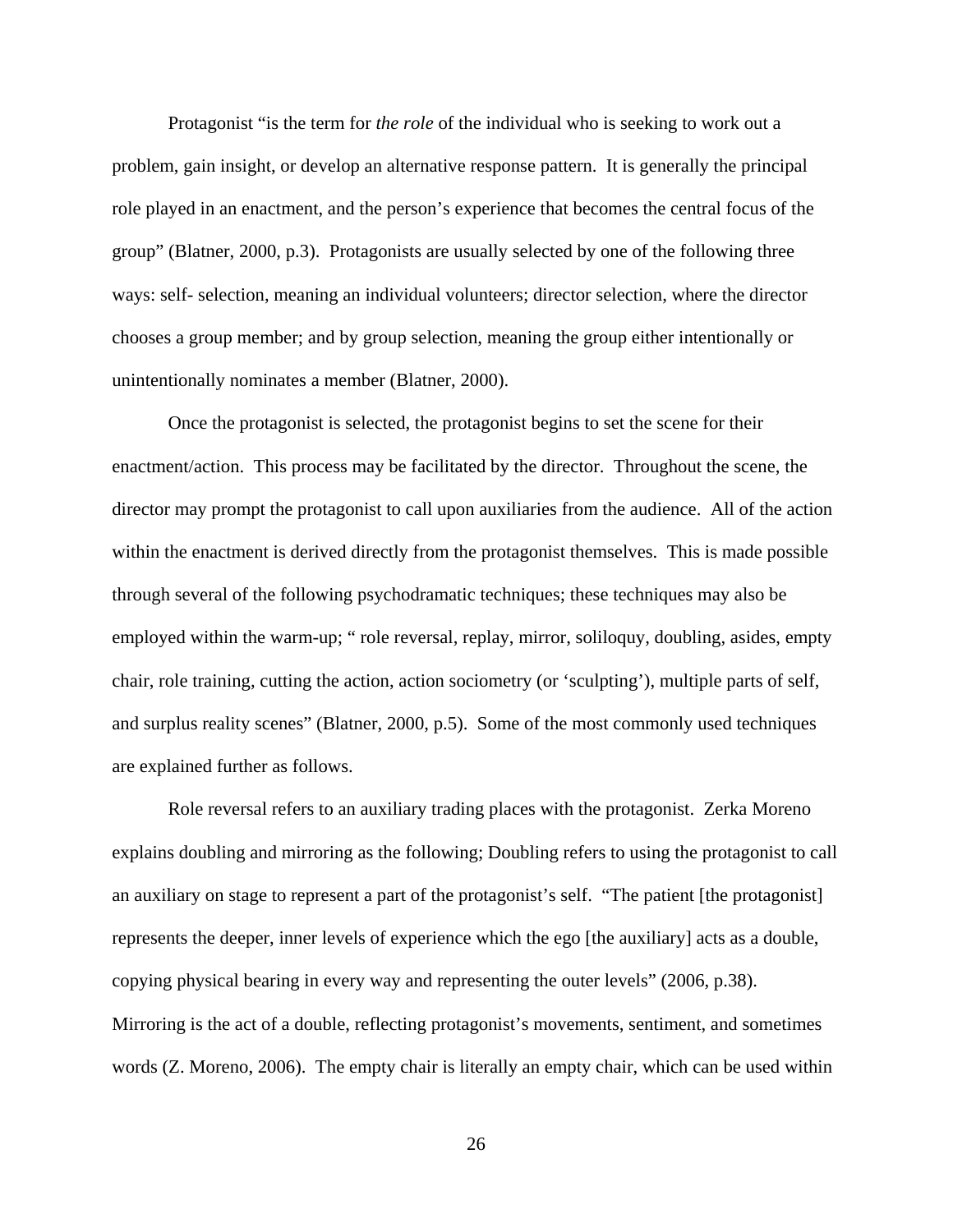the enactment to represent anything from an individual to an organization, or even a more abstract idea/concept.

 The protagonist and the director decide together when the enactment is finished, usually by having the director check in with the protagonist about whether it is a good place to stop. The protagonist has the final say in this matter. Immediately following an enactment, the group members, as well as the director, participate in sharing. During sharing, each group member is encouraged to share with the protagonist how they were personally affected by the protagonist's work. Group members are asked to share only about their own experiences or feelings, and to avoid statements such as, "I never knew John was the kind of person who felt so deeply about his family" (Leveton, 1992, p.149). Instead, group members are encouraged to use statements such as, "I was touched by how much feeling you had for your family" (Leveton, 1992, p. 149). During the sharing, the protagonist is asked to listen without responding to other group member's statements (Leveton, 1992).

 **Adaptations for practicing psychodrama with trauma survivors.** Given that PTSD is the DSM diagnosis for trauma, in the book *Psychodrama with Trauma Survivors,* Kellermann discusses trauma through the lens of PTSD. Kellermann states "[classical] psychodrama has been successfully employed with numerous traumatized clients for over 50 years" (Kellermann, 2000, p. 24). When using psychodrama with trauma survivors tweaks to the above classical model are suggested. The tweaks are designed to promote physical and emotional safety for all participants. The idea behind this all is that participants cannot confront their traumas or even begin to talk about them unless they feel safe in the environment (Hudgins, 2000). Two specific psychodrama models were developed to specifically for the use of treating trauma; The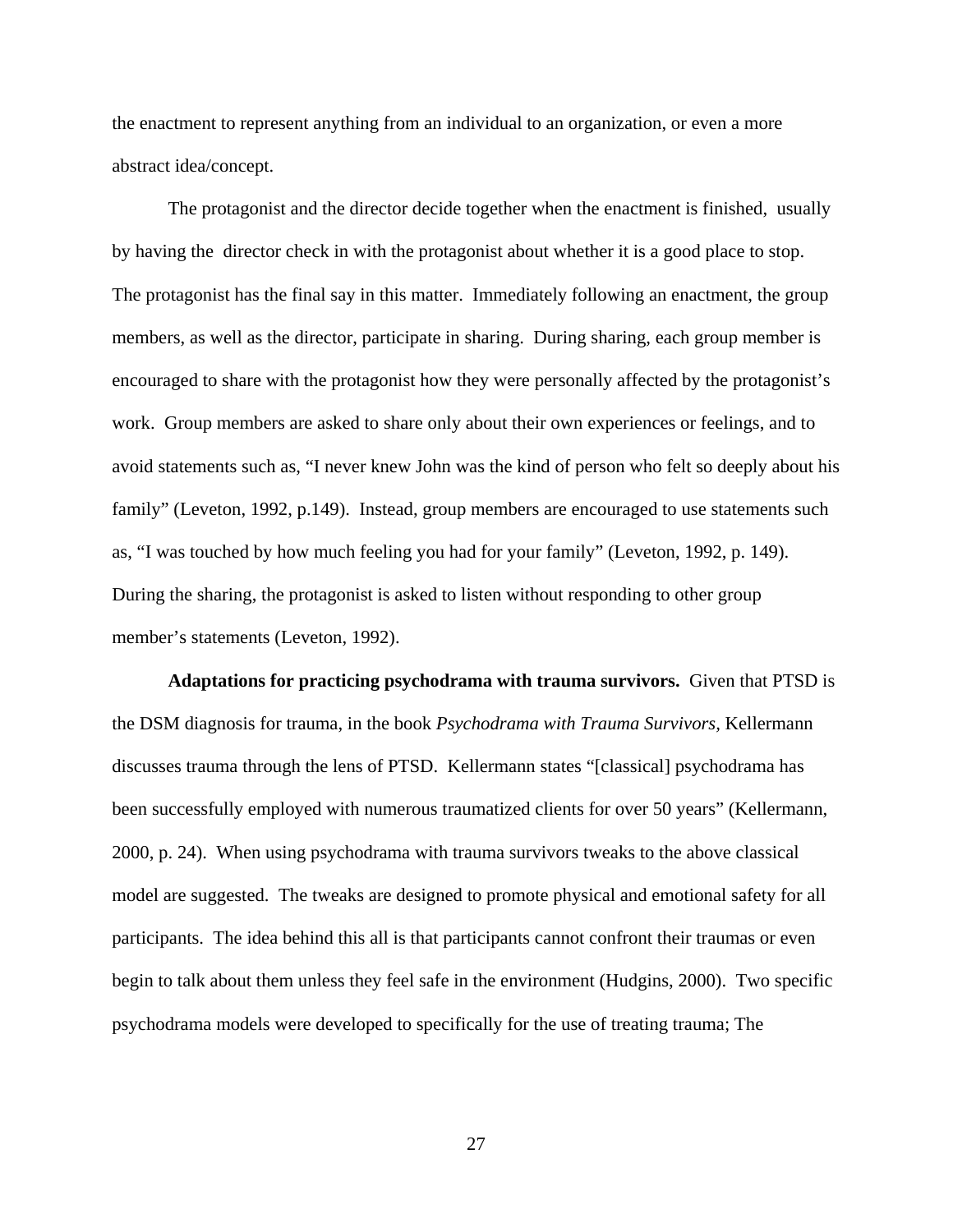Therapeutic Spiral Model (Hudgins, 2000), and Cycles of Healing (Mosher and Yuckman, 2000).

*The therapeutic spiral model.* Expanding upon classical psychodrama, Hudgins created the "therapeutic spiral model", specifically for treating clients with a diagnosis of PTSD. "The therapeutic spiral model (TSM) was developed to provide clear clinical guidelines and action intervention structures for psychodrama with trauma survivors" (Hudgins, 2000, p. 229). TSM is a clinical structure of classical psychodrama intended to reduce the risk of retraumatization. TSM "intends to provide;

1. Client-friendly constructs of experiential self-organization for trauma survivors.

2. Clear clinical structures for safe experiential psychodramatic psychotherapy; and

3. Advanced action intervention modules for containment, expression, repair, and integration of unprocessed trauma material" (Hudgins, 2000, p 230).

The TSM "was developed over 20 years of clinical and training practice using experiential methods with survivors of severe sexual and abuse" (Hudgins, 2002, p. 1).

 TSM also has three main components which are represented by strands within its spiral graphic. The first strand is energy. "Energy is defined as the ever-renewable state of spontaneity and creativity from classical psychodrama" (Hudgins, 2000, p. 234). In TSM, this is representative of one's spirituality, which can be "accessed through a rich source of historic familial, gender, racial, cultural, and spiritual roles" (Hudgins, 2000, p. 234). Tapping into this energy allows the protagonist to create empowering roles such as a guardian angel, physical strength, or a connection to a higher power within the enactment (Hudgins, 2000, Hudgins 2002).

 The second strand is experiencing. "Active experiencing includes awareness of sensations, perceptions, non-verbal behaviors, intuition, and emotional nuances. Conscious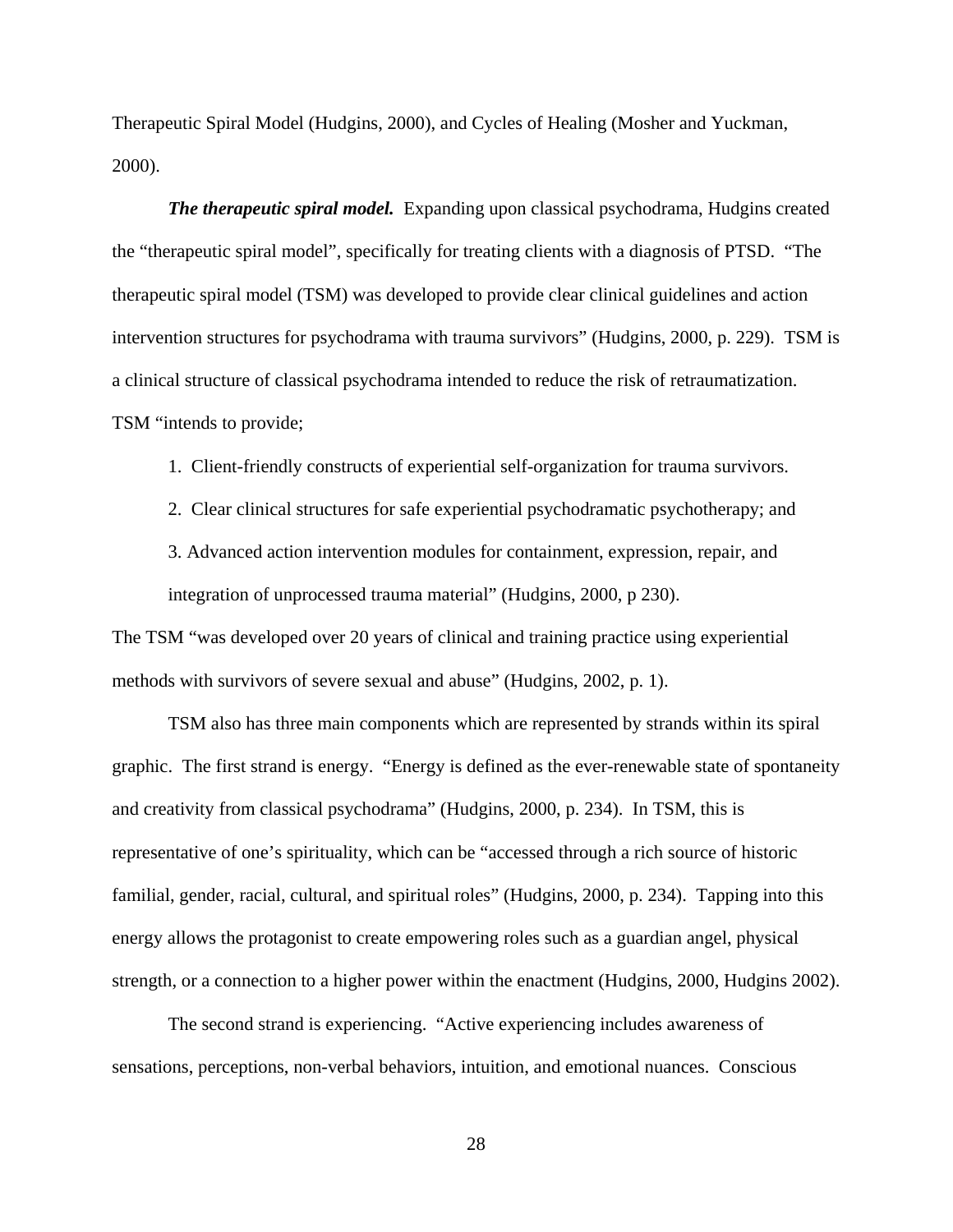experiencing of the unprocessed images, body memories, distorted thoughts, and dissociated feelings is structured so as not to effectively overwhelm the protagonist and trigger uncontrolled regression" (Hudgins, 2000, p. 234). Experiencing allows the protagonist to become emotionally aware of when they may feel triggered during the enactment and when they need to return to the first strand of the spiral (Hudgins, 2000).

 The final strand is meaning. People create narratives for their lives based on past experience and meaning. "When cognitive meanings are attached to accurate experiencing these symbolic representations create realistic goals and expectations about self and others. However, when trauma distorts belief systems, it is important to spend time sorting out new personal narrative based on personal experience, not introjected meaning" (Hudgins, 2000, p. 234). Understanding meaning from past experiences can help the protagonist rewrite their narrative for navigating similar situations in the future (Hudgins, 2002).

 The TSM introduces positive roles within the psychodrama, specifically roles meant for containing safety. These roles are created through "the trauma survivor's intra psychic role atom (TSIRA)" (Hudgins, 2000, p. 236). "TSIRA is a clinical map of the essential roles in the personality structure of a trauma survivor at any given moment (Hudgins 1998; Toscani & Hudgins 1996)" (Hudgins, 2000, p. 236). Enactments are completed through utilizing these roles as well as a continuous check-in from the director with the protagonist regarding feelings of safety. These three types of roles are prescriptive roles, restorative roles, and containing roles (Hudgins, 2000).

 Another cornerstone piece of TSM is a warm-up, specifically designed to reinforce safety. This exercise involves various scarves being placed in the middle of the circle, and each member choosing "at least one scarf to represent a strength they bring to the group today"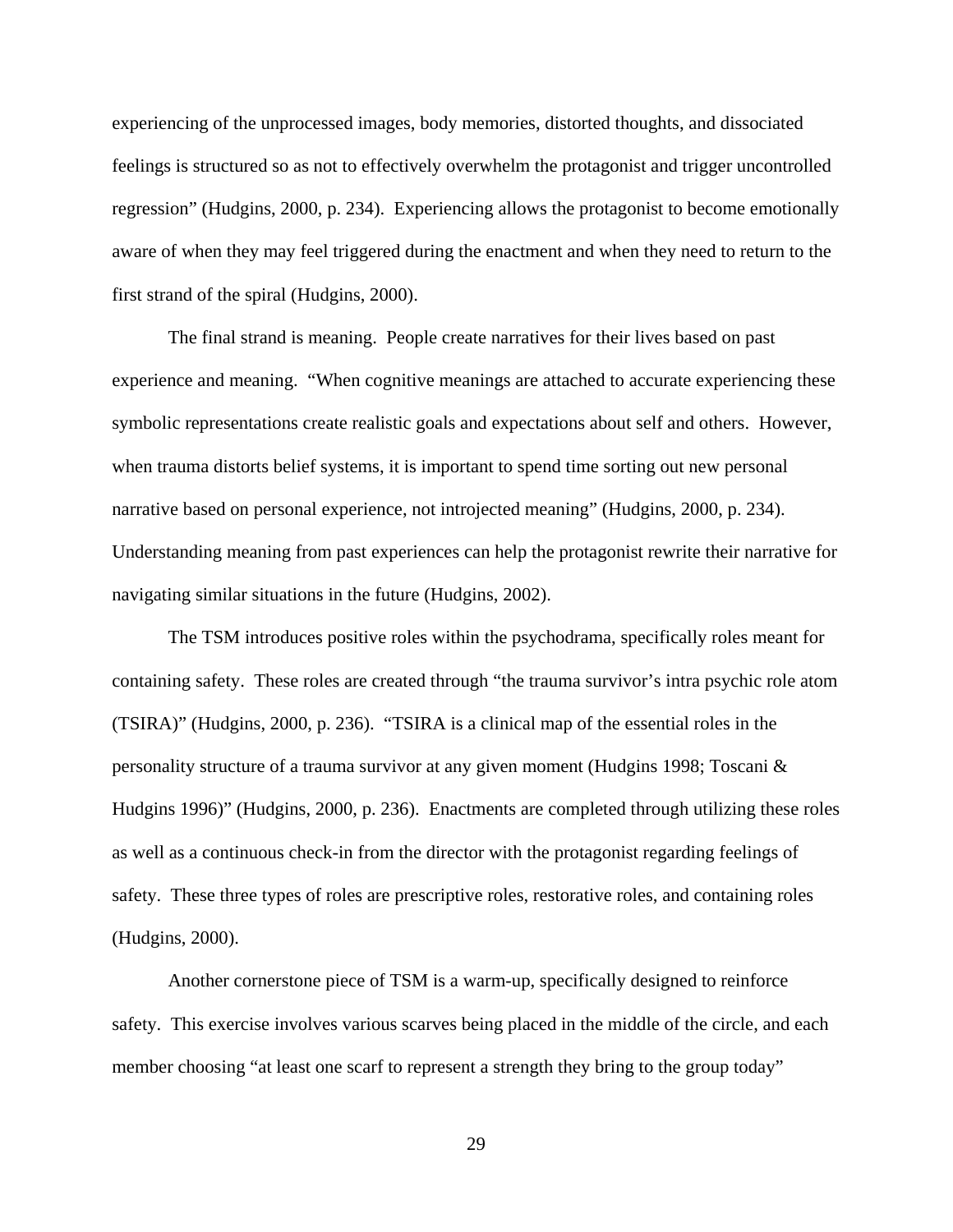(Hudgins, 2000, p. 235). This exercise can be called on again within the psychodramatic session if at any point the director feels the trauma material is breaking through to the present (Hudgins, 2000).

 The inherent goal of TSM is "to produce a safe and effective system for treating trauma survivors" (Hudgins, 2000, p. 251). This is accomplished through melding classical psychodrama with the clinical structures learned through recent trauma theory.

 Cossa writes about using the TSM with adolescents. Cossa says that when using this framework with adolescents particular attention should be paid to prescriptive roles. Cossa also states that. Within these roles are roles of interpersonal strength, interpersonal roles help adolescents connect to the world around them. Cossa states that when doing a group with adolescents one must spend a lot of time fostering interpersonal connections within the group. During adolescence it is common for interpersonal relationships to be a large part of how an adolescent defines themselves and their worth. Creating healthy interpersonal connections within the group is the key to creating a group atmosphere that feels safety (Cossa, 2006).

*Cycles of healing.*Mosher and Yukman created another psychodramatic model for the treatment of trauma. This model is specifically aimed at treating developmental trauma. This model is Cycles of Healing. "This model was initially derived from correspondences between the cycle of the seasons and the cycle of human development" (Mosher & Yukman, 2000, p. 255). This model identifies four types of developmental trauma; abandonment, betrayal, disempowerment, and chaos, as well as these four resulting personal mythologies. Mosher and Yukman explain personal mythologies as incomplete life cycles "driven by interrupted developmental cycles" (Mosher & Yukman, 2000, p. 255).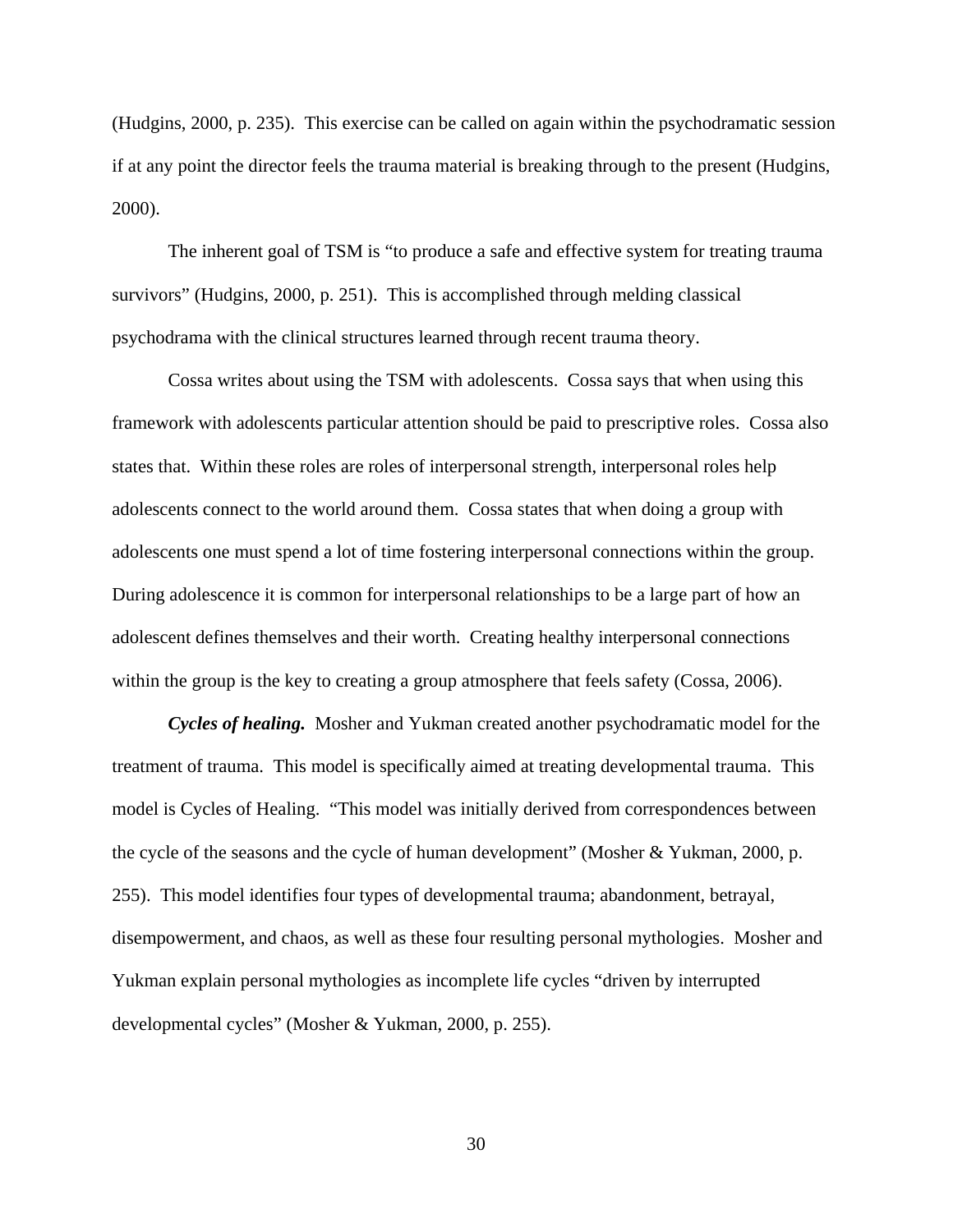The healing circle is divided into four parts which are used in viewing the stages of human development. This cycle repeats itself and can be altered or interrupted by trauma. The quarters in this circle are tied to the cycle of seasons within the Native American Medicine Wheel. Mosher and Yukman say that when human beings experience trauma during one of the four stages of development, the experience of the trauma results in similar patterns of living whereby humans "continually seek out conditions in life that will enable them to replay trauma (Fromm and Smith, 1998)" (Mosher & Yukman, 2000, p. 257). "The quartered circle can be used to view our apparently linear lives as the repetition of a developmental cycle" (Mosher & Yukman, 2000, p. 257).

 The quadrants of this circle focus directly on the relationship between the child and their social environment. Quadrant one is called nurturing. This quadrant coincides with Spring on the Native American Medicine Wheel. This stage encompasses the infant being held both physically and metaphorically by the parent. This stage "facilitates the development of *feelings* beginning with *trust*" (Mosher & Yukman, 2000, p. 259).

 Quadrant two is called intruding. This quadrant coincides with Summer on the Native American Medicine Wheel. This stage encompasses the parent playing and making eye contact with the infant. This stage "facilitates the development of dealing successfully with *wanting* and developing *intuition*" (Mosher & Yukman, 2000, p. 259).

 The third quadrant is called challenging, and corresponds with Fall on the Native American Medicine Wheel. The parent sets age appropriate developmental tasks for the child in order to lead the child towards a sense of mastery. This stage "facilitates confidence in *doing* and the experience of *sensation*" (Mosher & Yukman, 2000, p. 259).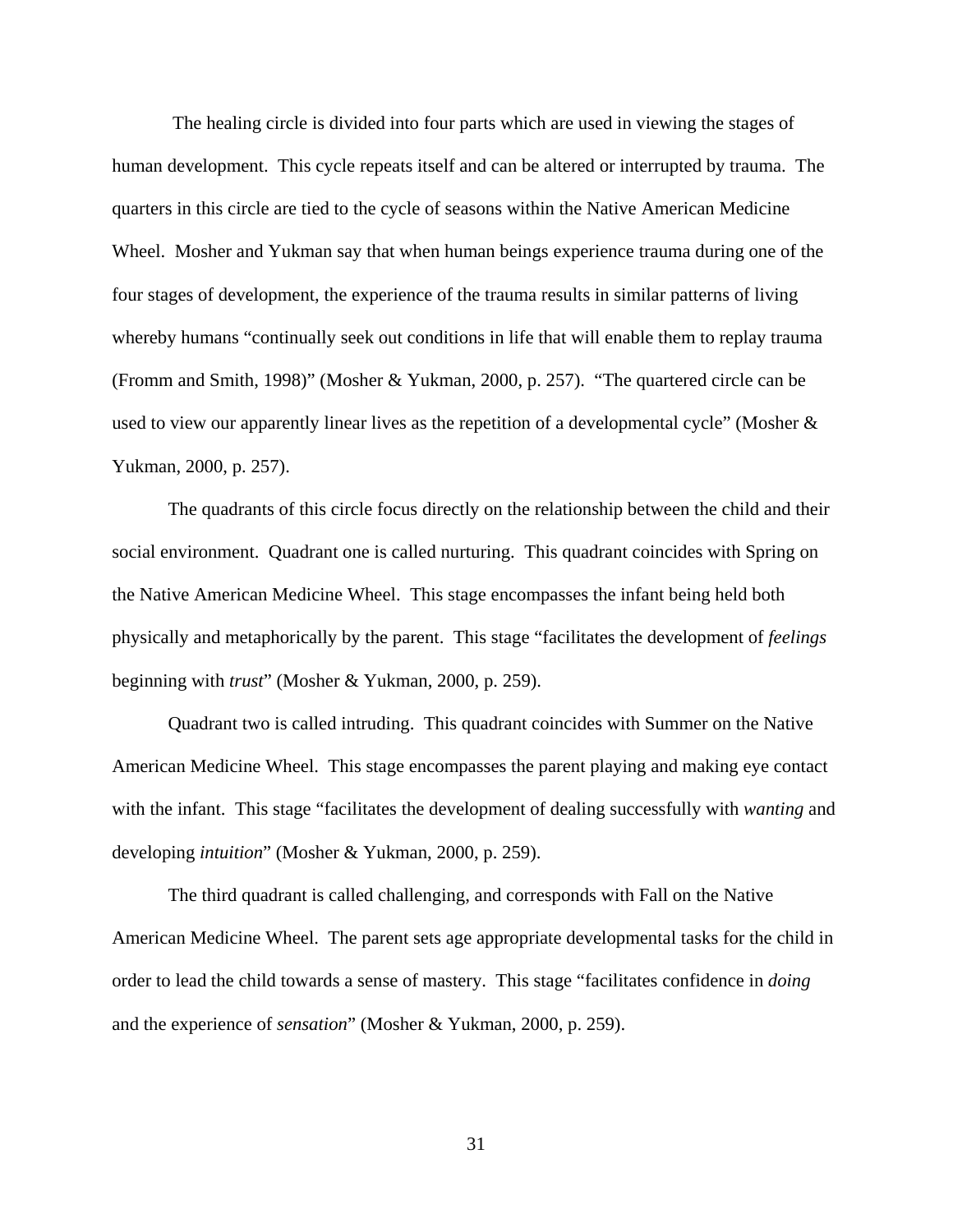The fourth and final quadrant is called structuring and coincides with Winter on the Native American Medicine Wheel. In this stage, the parent enforces limits to safely hold and restrain the child. This stage "facilitates the development of *thinking*" (Mosher & Yukman, 2000, p. 259).

 A person can experience trauma in any of the stages. The effects of trauma on a person's development are directly correlated to the developmental stage in which the trauma occurred. True as in the fashion of the Native American Medicine Wheel, the themes within these quadrants repeat themselves throughout human development (Mosher & Yukman, 2000).

 In discussing trauma, Mosher and Yukman identify "four kinds of trauma relating to the stages of development within the early parent/child relationship" (Mosher & Yukman, 2000, p. 260). The first type of trauma correlates with the first stage of development, and is experienced when the nurturing environment fails to nurture the child, creating an attachment rupture. This rupture "can affect the child's life long capacity for attachment" (Mosher & Yukman, 2000, p. 260).

 The second type of trauma correlates with the second stage of development. It is referred to as betrayal trauma, in which a child may experience unfulfilled realistic or unrealistic expectations of others. This may lead to a child blaming themselves or others for difficult life experiences, rather than viewing the world from a balanced stance (Mosher & Yukman, 2000, p. 260).

 The third type of trauma correlates with the third stage of development, and encompasses a child feeling a sense of disempowerment. This disempowerment stems from the child's lack of being taught developmentally appropriate skills by either the parent(s) or other adults who act as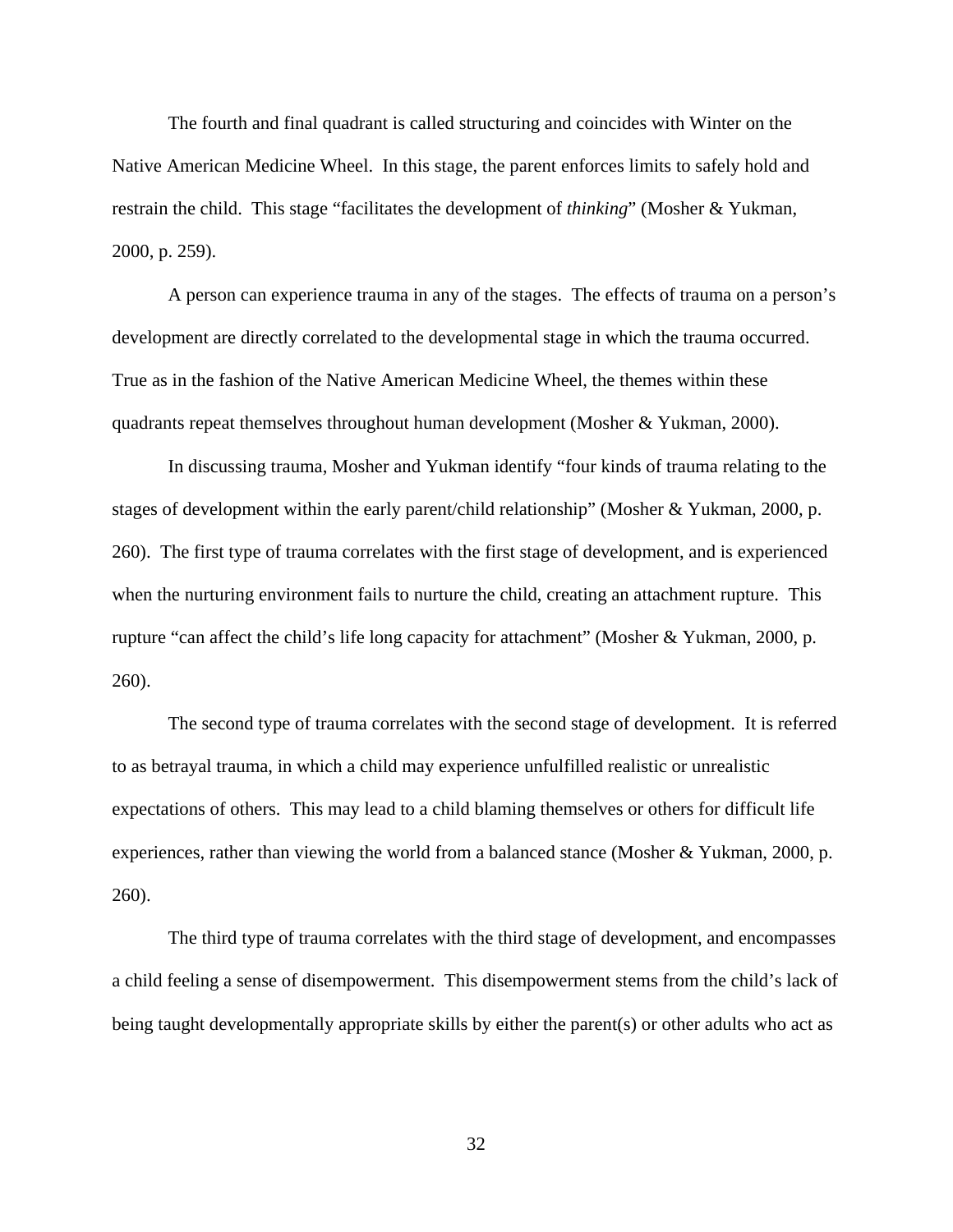teachers. This form of trauma can stunt a child's growth and leave them partaking in manipulative attachment seeking behaviors (Mosher & Yukman, 2000, p. 260).

 The fourth type of trauma corresponds with the fourth stage of development, and encompasses a child's feeling of being overwhelmed by their sense of inability to create and make sense of their world. This occurs when the child's social environment is inadequate for this growth and understanding to occur. This type of trauma can lead to the child experiencing what we refer to as post-traumatic stress disorder (PTSD) (Mosher & Yukman, 2000, p. 260).

 This idea that trauma is developmentally bound is supported by the definitions and concepts within; the ARC model (Blaustein & Kinniburgh, 2010), NMT (Perry, 2009), CBT (Cohen et al., 2006).

 Mosher and Yukman continue to explain if trauma is harsh enough, it can impact a person's ability to access the specific developmental stage in which the trauma occurred. This in turn, causes the person to create a personal cycle of development which excludes that specific quadrant. "Until we have integrated the traumatic experience into a fuller view of reality, access to this quadrant in under developed, because it is unknown to us" (Mosher & Yukman, 2000, p. 265). Without having access to the complete developmental cycle, a person is unable to experience the full integration of self. Mosher and Yukman refer to this as the half-life cycle.

 Utilizing this developmental model, Mosher and Yukman provide a specific outline for psychodrama directors. This outline is called the healing circle model of intervention. This model provides specific psychodramatic interventions, each linked to specific human development quadrants within the cycle of human development. These interventions are designed to promote integration of a developmental stage that has been cut out of the cycle. Within this model, the director takes on different roles for each stage of development.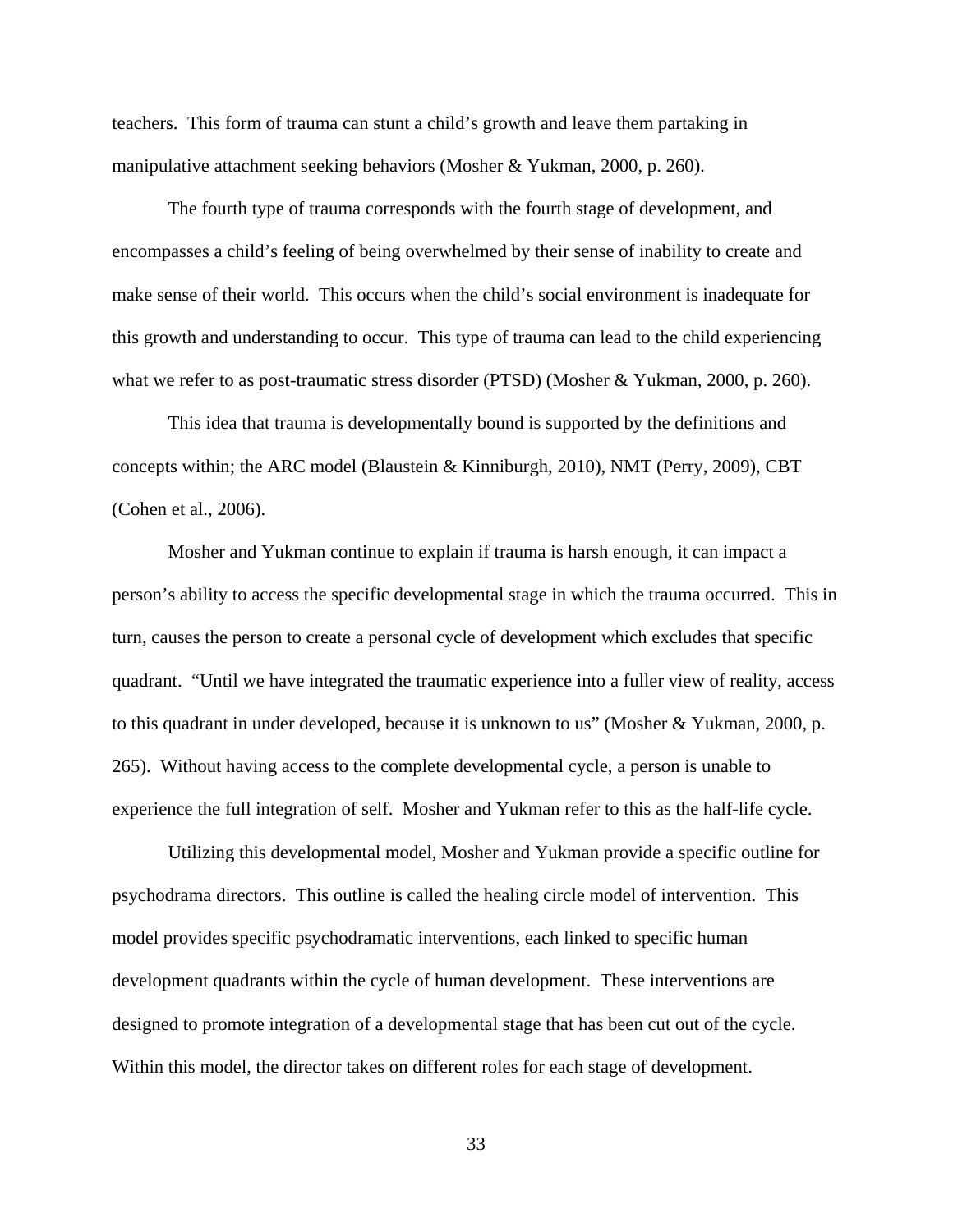Designed to promote integration of the nurturing stage, the director takes on the role of caring leader. The caring leader role is a role that encompasses: "protecting, positive regard, friendship; love and affection; unconditional acceptance of being; inviting feedback, support, praise, encouragement, and genuineness" (Mosher & Yukman, 2000, p. 267).

 Designed to promote the integration of the intruding stage, the director takes on the role of emotional stimulator. This role encompasses: "charisma; intimacy; creativity; playfulness; personal confronting; emphasizes release of emotions through demonstration; intrusive modeling: stimulates group by the use of self" (Mosher & Yukman, 2000, p. 267).

 Designed to promote the integration of the challenging stage, the director takes on the role of director. This role encompasses: "challenges to new behaviors; asks for answers rather than providing them; stresses expression of emotion through suggestion; sets limits, goals, rules, norms; sets direction of action; directs" (Mosher & Yukman, 2000, p. 267).

 Designed to promote the integration of the structuring stage, the director takes on the role of meaning attributor. This role encompasses: "interprets reality; concerned with group issues; gives names to experiences; teaches techniques of cognition; provides frameworks for how to change" (Mosher & Yukman, 2000, p. 267).

 Integrating these methods, "increases the attunement between director, protagonist, and group" (Mosher & Yukman, 2000, p. 267). As noted in the ARC model, attunement is one of the four building blocks within the attachment domain (Blaustein & Kinniburgh, 2010). Although the healing circle model is based upon a developmental trauma framework, it only uses case studies with adult patients, and so, it is unclear as to whether this model is utilized with adolescents.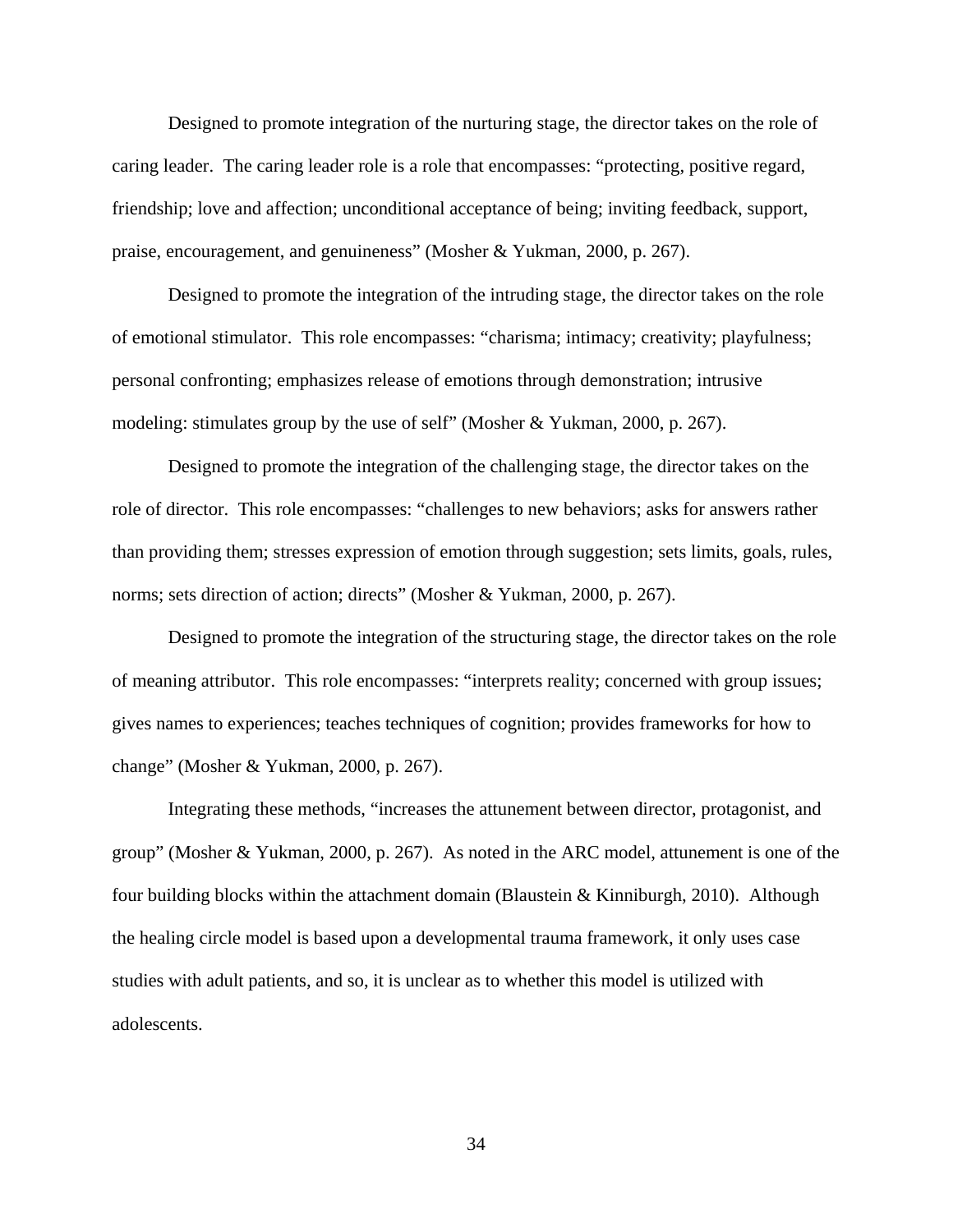The Therapeutic Spiral Model and The Cycles of Healing Model were created with the intent of treating trauma. The existence of these psychodramatic models provides evidence that these psychodramatists believe in the ability of psychodrama as a treatment for people with trauma. It is, however, unclear from the description of these models whether or not they are effective models for treating trauma, as no research studies have been found proving or disproving these theories' effectiveness.

 Zerka Moreno says that "Psychodrama has been known as one of the most powerful approaches to the treatment of traumatized people for more than half a century" (Kellerman  $\&$ Hudgins, 2000). Keller and Hudgins go on to explain "The reason for this is very simple. Psychodrama reaches to the hearts of people who cope with everyday difficulties, misfortunes, crises and disasters of life" (Kellerman & Hudgins, 2000, p. 11). It is clear through this literature that there is belief for some in the psychodrama community that psychodrama can be used to treat trauma.

## **Similar Research Studies**

Two studies focus on evaluating the effectiveness of psychodrama in treating PTSD, remembering from earlier that PTSD is the DSM IV-TR's diagnosis designed to encompass trauma, both were completed on adult patients. (Rademake, Vermetten, & Kleber, 2009, and Narr, Doreian-Michael, & Santhouse, 1998; Lantican & Mayorga, 1993). Rademake et al. and Lantican and Mayorga's studies do not focus on psychodrama exclusively but rather assess its effectiveness alongside other treatment modalities. Other adult studies pertaining to the efficacy of psychodrama include a study on the effectiveness of psychodrama on Alcoholics Anonymous groups (Avrahami, 2003), and a study assessing the effectiveness of integrating psychodrama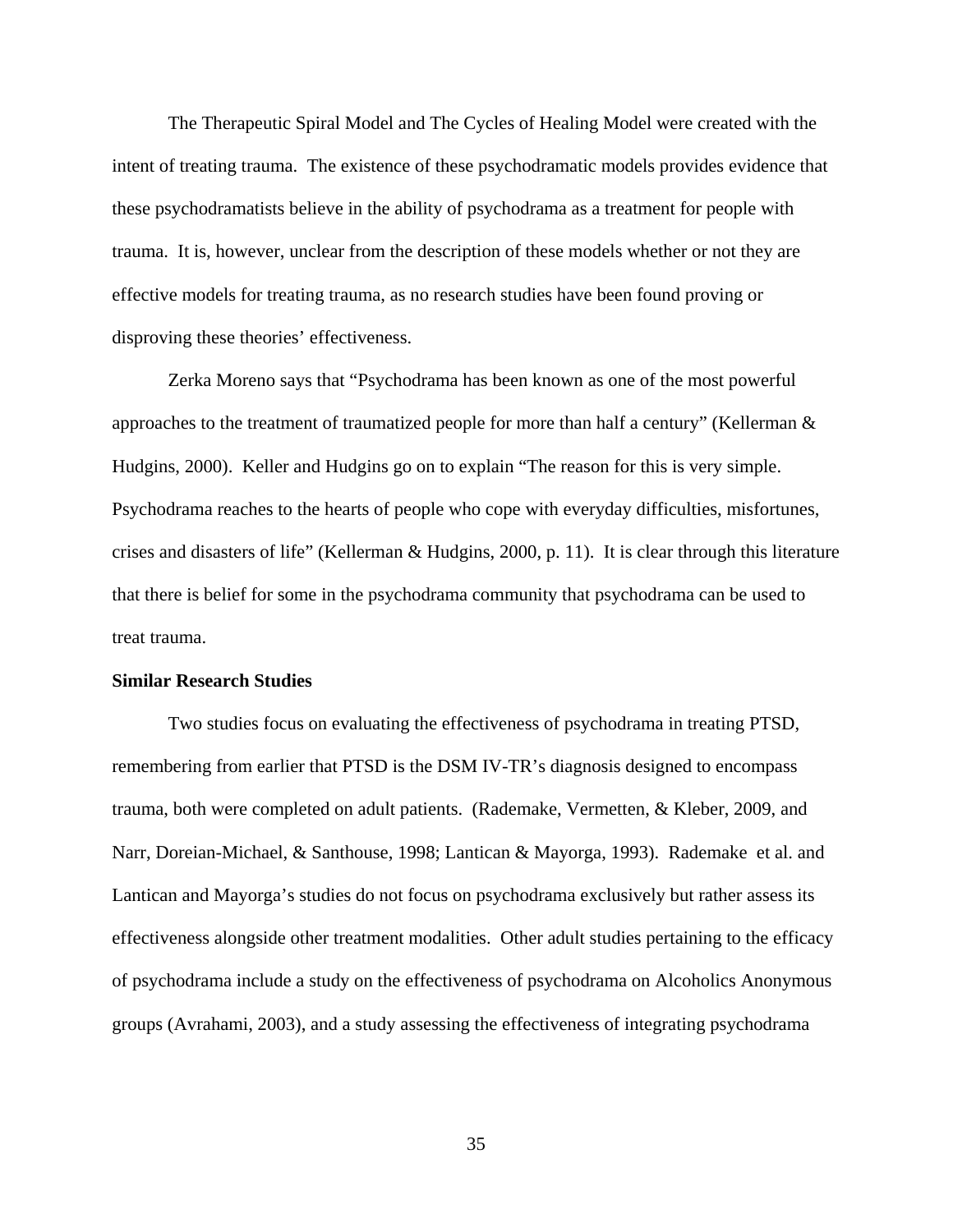with Cognitive Behavioral Therapy when treating moderate depression in university students (Hamamci, 2006).

 One study directly addresses the impacts of psychodrama treatment on adolescents who have experienced trauma, or who have been diagnosed with PTSD. This is a study on the effectiveness of psychodrama treatment on girls 11-13 who have experienced trauma (Carbonell & Parteleno-Barehmi 1999). Similar studies found include symboldrama as treatment for adolescents with dissociative and PTSD symptoms (Nilsson& Wadsby, 2010); and a dissertation by Crook on the effectiveness of psychodrama as a treatment for school aged children who have experienced sexual trauma and who have dissociative characteristics (Crook, 2010).

 Other studies focusing on the use of psychodrama with adolescents focus on other symptoms and treatment frameworks and include the following: neurotic aspects (Holmes, 1884) anxiety related to taking tests (Kipper & Giladi, 1978); psycho-behavioral disorders (Gatta et al., 2010); narcissistic issues (Guile, Ducasse, Aupetit, & Albert, 2005 as cited in Gatt et al., 2010); preventing behavioral disorders in adolescent immigrants; adolescents who have committed sexual offenses (Reveilluad & Guyod, 2009 as cited in Gatta et al., 2010); adolescents struggling with eating disorders (Diamond-Rabb & Orell-Valente as cited in Gata, 2010 ); adolescents who have experienced violence (Verhofstad-Denev, 1999) substance abuse, risky sexual behavior, and academic failure (Caso & Finkelberg 1999 as cited in Gata et al, 2010; Kruczek & Zagelbaum, 2004). In addition, one study addresses the effectiveness of multimodal treatment, including psychodrama, on children and adolescents who expressed suicidality using the Global Assessment and Functioning scale as their measure of success (Högberg & Hällström, 2008).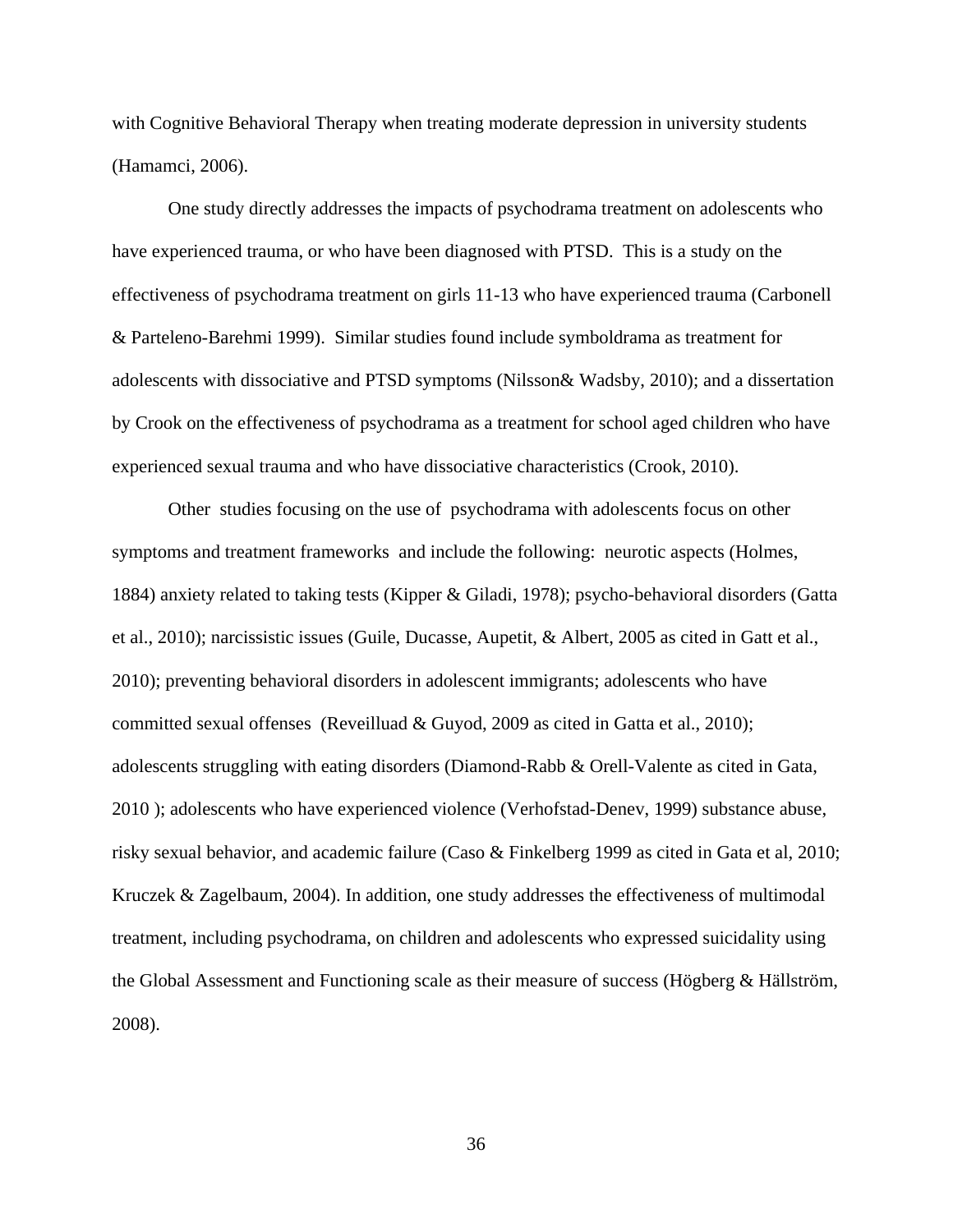Although the aforementioned studies do not specifically mention trauma, it is likely that participants in these studies have experienced trauma. Aside from Carbonell and Parteleno-Barehmi, and Crooks' dissertation, none of the other studies mention studying the efficacy of psychodrama specifically based on trauma. In their definition of trauma Blaustein and Kinninburgh note that trauma is subjective, meaning that trauma is based on a person's personal life experience, and what is traumatic to one person may not be traumatic to another (Blaustein and Kinninburgh, 2010). Knowing trauma is subjective, we cannot look at other studies and assume they assessed the efficacy of psychodrama as a treatment for trauma, because we do not know how or if trauma was a factor for participants.

The inclusive data provided from these studies directly points to the need for psychodrama to be studied further. It has not yet been determined whether or not psychodrama is an effective treatment for adolescents who have experienced trauma. In order to explore and begin to answer this question, this study sought to interview clinicians who practice psychodrama with adolescents. This method of study is one that has not yet been researched, and will hopefully provide some insightful data on the topic.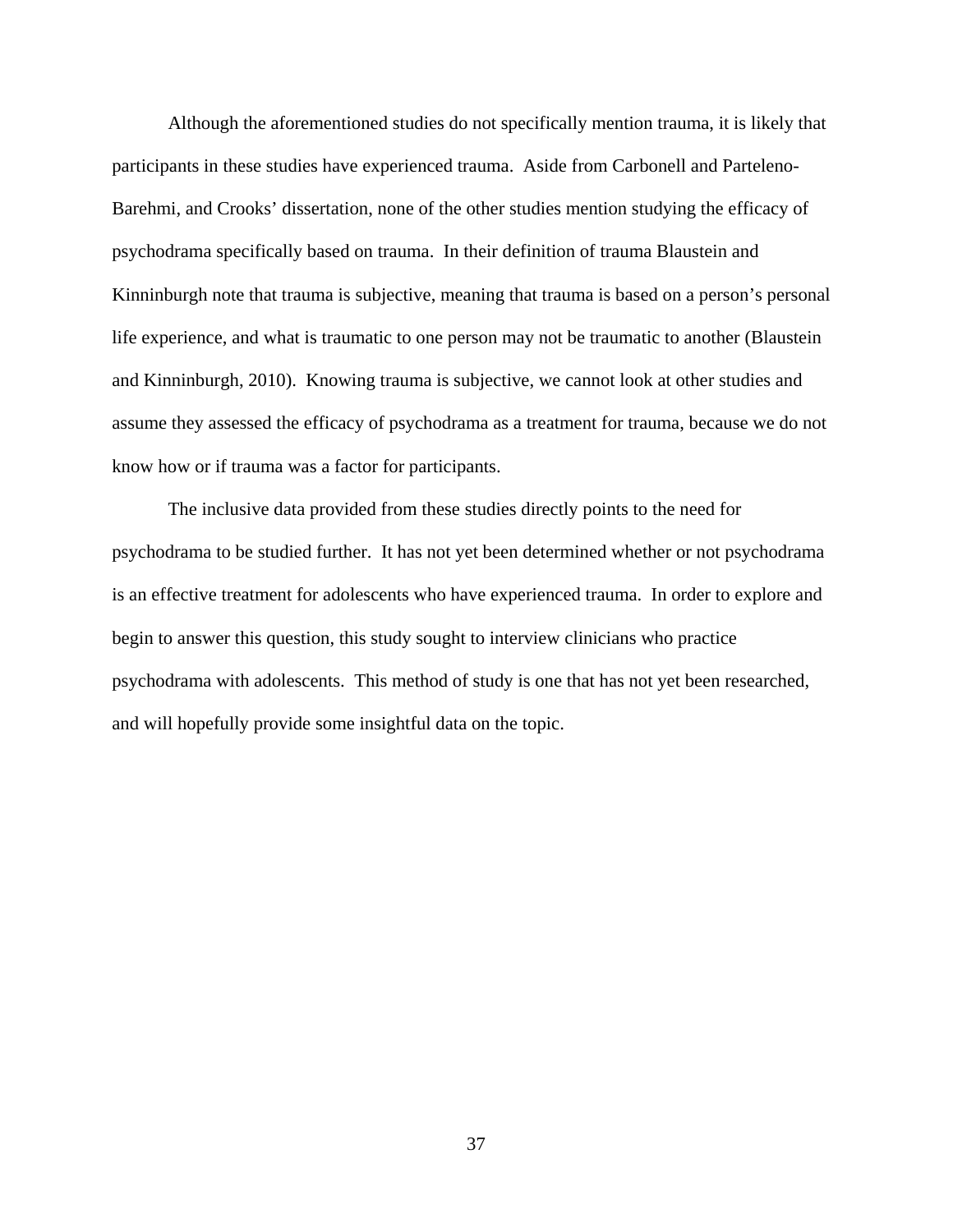# **Chapter 3**

# **Methodology**

 This study researched the possible benefits of psychodrama as a treatment modality for adolescents who have experienced trauma. This topic was researched through a qualitative study of 12 clinicians who employ psychodrama as a treatment modality in their clinical practice. This method was chosen for its ability to connect with data collected on a observatory level. Rubin and Babbie say "In qualitative research we immerse ourselves in a more subjective fashion in open-ended, flexible observations of phenomena as they occur naturally, then try to discern patterns and themes from an immense and relatively unstructured set of observations" (2013, p. 96). They go on to say "A qualitative inquiry, in contrast [to quantitative], might probe into a deeper meaning and social context of the process and outcomes in each case." (2013, p. 95). A qualitative study was chosen because the researcher wanted to dive into understanding the deeper meaning and constructs around the possible effectiveness of psychodrama in treating adolescents who have experienced trauma.

 Researching this question through clinicians provided an expert lens that would have been missing in a study exploring the effects through adolescents directly, and this expert lens may prove to be helpful in analyzing the effectiveness of the treatment. Another reason the researcher chose to collect data from clinicians was the desire to understand the thoughts behind why a trained expert would or would not choose to use psychodrama with an adolescent who had experienced trauma.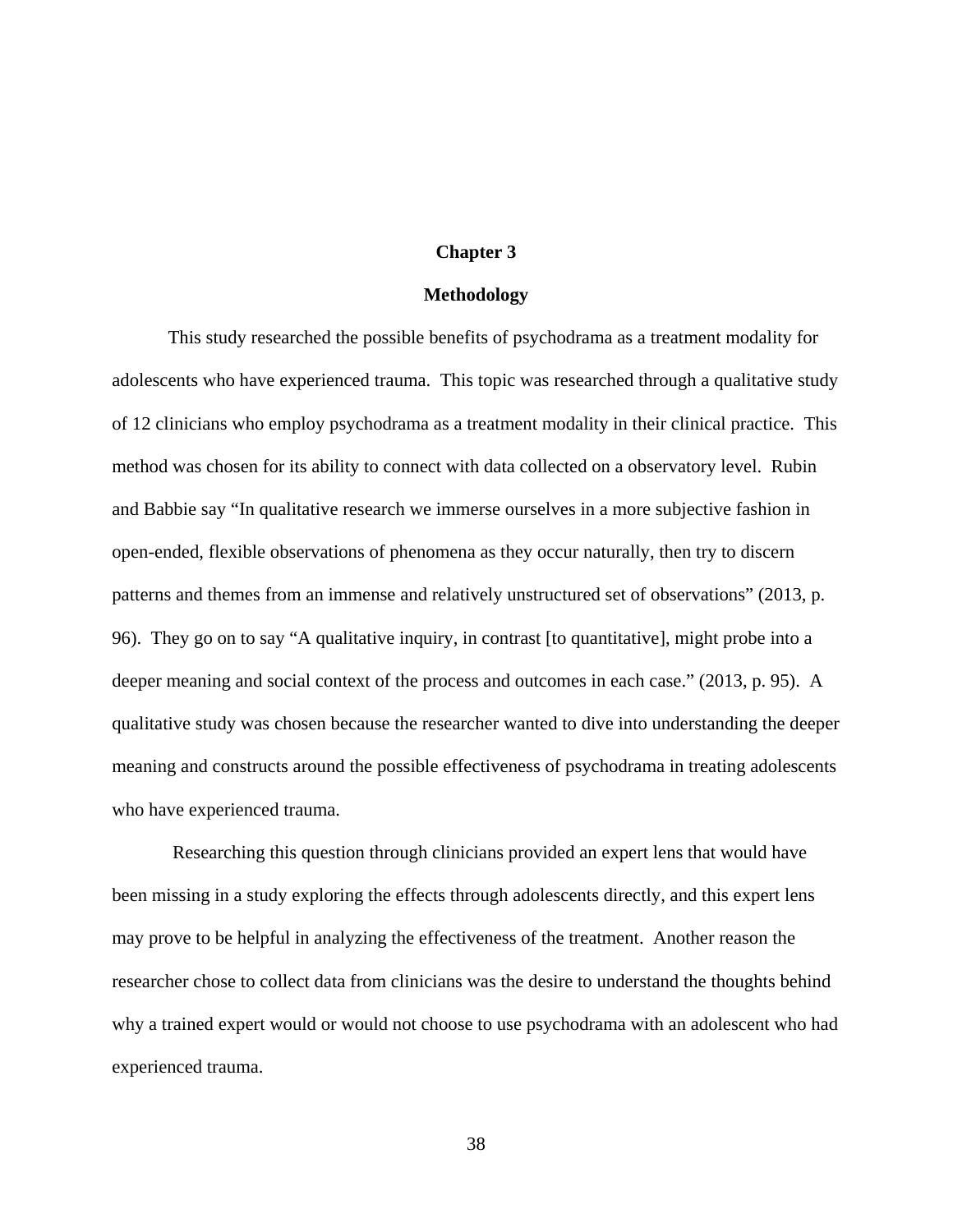A qualitative approach was chosen for its ability to glean more information and a deeper understanding from the specialist perspectives of each of the clinicians during a direct interview as opposed to a survey. Dogan studied the effects of psychodrama on attachment in young adults, and used a mixed method study model. In their findings they report that their quantitative data did not yield a "meaningful difference", however they noted that their qualitative data showed "participants improved themselves in understanding the self; developing insight; having awareness of attachment styles being natural and forthcoming in their relationships; having selfconfidence; developing listening, empathy and coping skills; and seeing life from a more hopeful perspective" (abstract). The findings from this study supported the researcher's decision to use a qualitative method because it showed that the qualitative portion of their study produced more meaningful data.

# **Sample**

 For the purpose of this study, clinician was defined as any person with a master's level degree or higher in Social Work, Psychology, Counseling, or a related field who has practiced counseling psychotherapy, or psychodrama with individuals or families. The sample was recruited using non-probability sampling, as well as snowball sampling. Participation in this study was voluntary.

 E-mails (appendix A) were sent to classmates and colleges asking them to pass along the study to any of their own colleagues who might fit the study criteria. This message was also posted on Facebook, both on the researcher's own profile and on the Smith SSW Student Org. page.

 Participants were also recruited from a data base of certified psychodramatists found on http://www.psychodramacertification.org/. This website has a public list of registered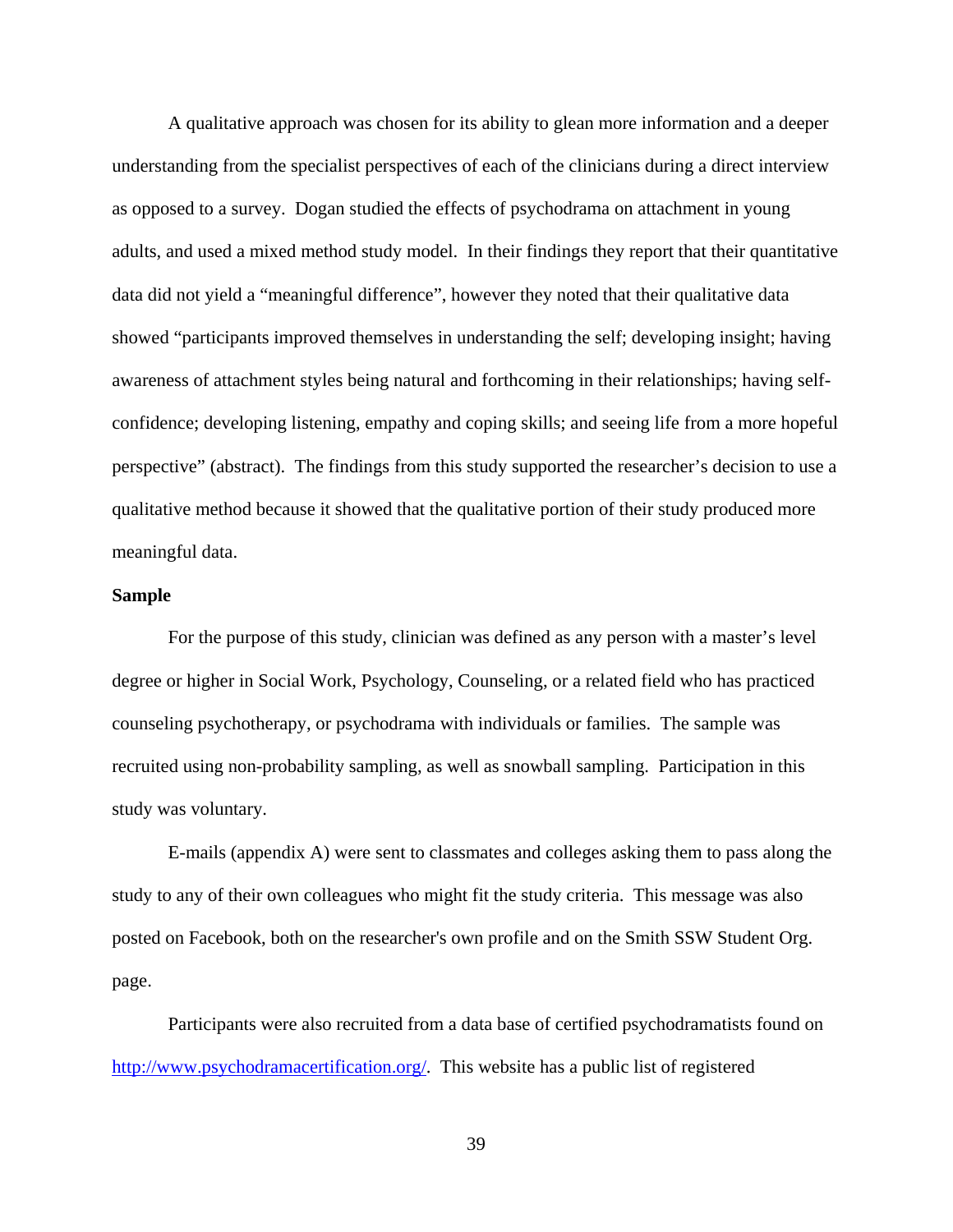psychodramatists which can be searched through a topic or area location. As this database was a public directory no permission was requested before contacting the listed psychodramatists. Psychodramatists were contacted, via e-mail (appendix B), if they identified working with adolescents on their profile.

Recruitment e-mails (appendix,  $C \& D$ ) were also sent to a public listing of professors within the Lesley University Expressive Arts program, and people who identified themselves as psychodramatists on Linkedin.com<sup>1</sup>. These e-mails were sent using the college directory, and prior approval from the colleague was not sought.

 A small amount of recruitment was done through word of mouth using identified talking points (appendix E). Once potential study participants contacted the researcher they were sent the -mail provided in appendix F.

 Once study participants agreed to participate in the study they were sent the informed consent letter (appendix G) via e-mail. Participants were given the option to print the informed consent themselves, or to provide the researcher with an address where a printed from along with an addressed stamped envelope could be mailed. Participants were asked to read and sign the letter, and to return it to the researcher before interviews were scheduled. Participants were required to return a signed paper copy of the form to the researcher. In one instance this form was signed and returned in person.

 Telephone and Skype interviews were scheduled only after the informed consent was received. The in person interview was scheduled first as participants participating in this person

 $\overline{a}$ 

<sup>&</sup>lt;sup>1</sup> Linkedin is a social networking website aimed at connecting people through professional experiences and interests.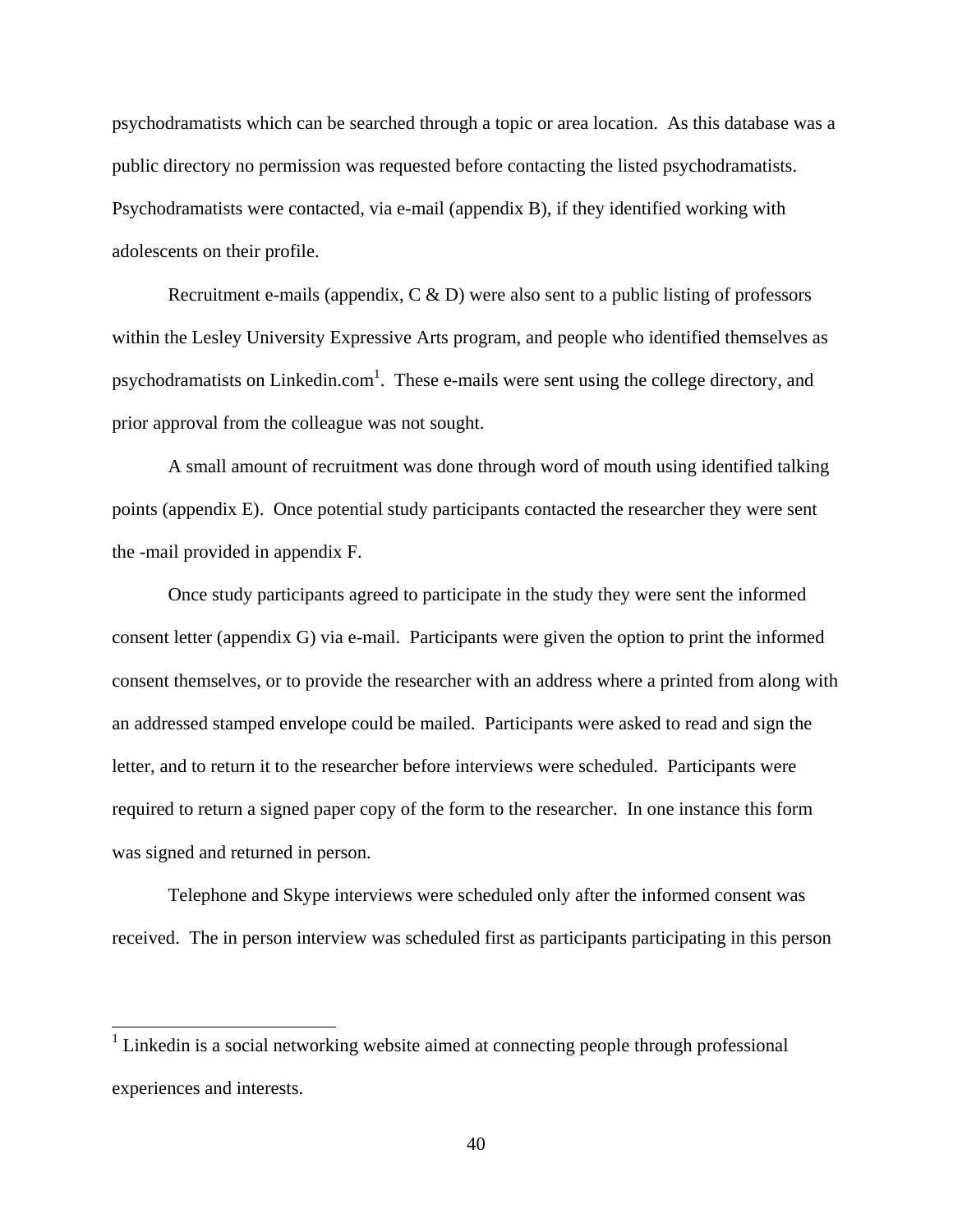was given the option to sign a paper copy of the informed consent at the beginning of the interview.

# **Data Collection**

 Before Data collection began, approval was obtained from the Smith College School for Social Work Human Subjects Review Board. Participants' confidentiality was protected by the researcher by removing any identifying information from data that was shared with the thesis advisor, and from information published in the findings chapter of the thesis. The researcher was the only person able to view participants' names and other identifying information. All electronic data collected including audio files were stored on a password protected computer, to be saved for three years, and then deleted if no longer needed. All paper copies of data and notes were stored in a locked file cabinet to be saved for three years, with only the researcher having access to the cabinet. Upon the completion of the three year time period if the data is no longer needed it will be shredded and recycled. If any data was needed past the three year window it will be kept in the same safe fashion and then disposed of when it is no longer needed.

 Participants were interviewed either in person, over the phone, or on Skype. These methods were selected so as not to limit the geographic area of potential participants. All except for one interview were conducted via Skype or phone. In order to protect confidentiality the researcher placed herself in a room alone within her home with a closed door and quiet atmosphere. The one in person interview took place in the interviewees' home, when no one else aside from the researcher and the participant were home. Interviews were recorded using a digital voice recorder, and all audio files were stored on a password protected computer for three years.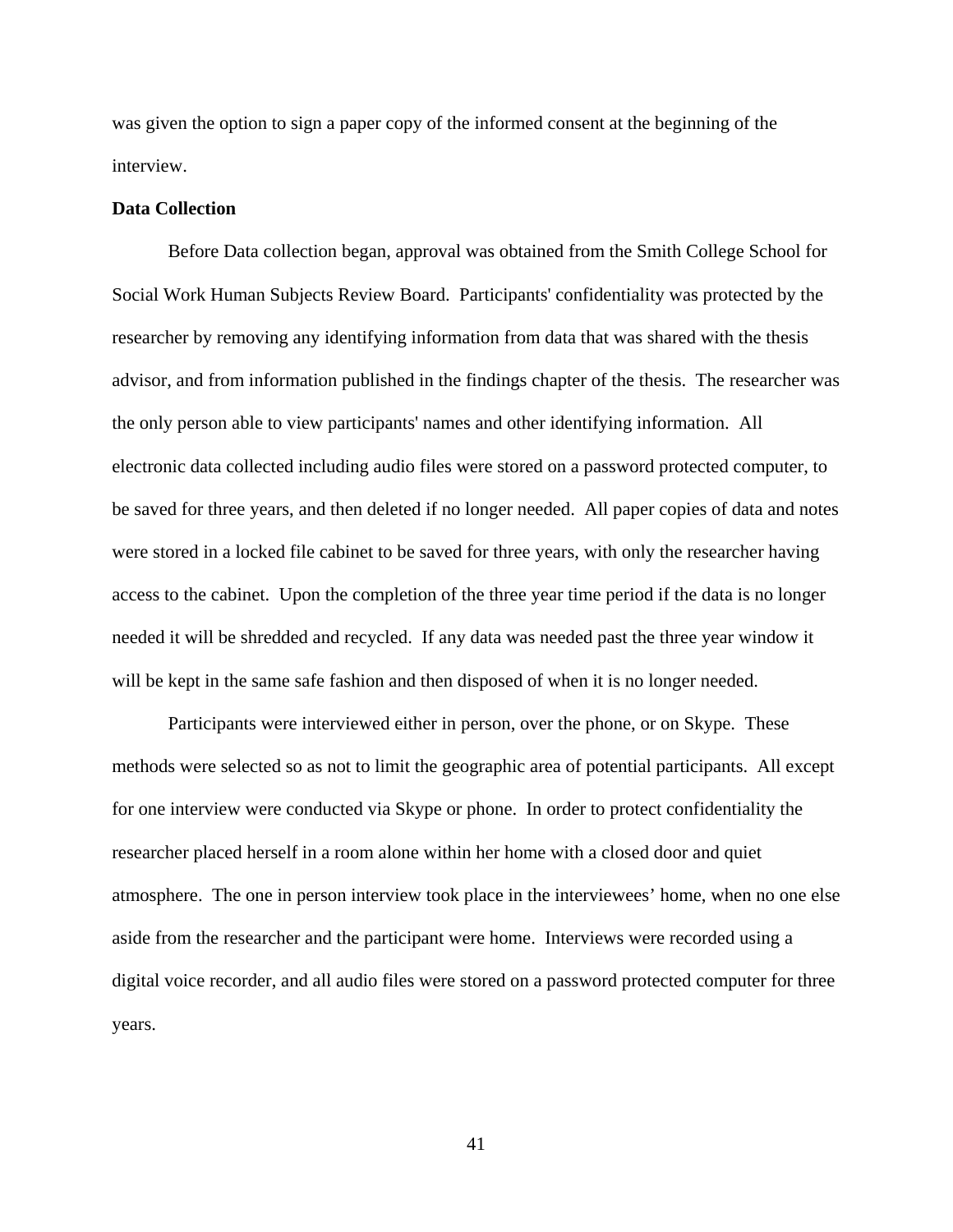Before beginning the interview questions participants were asked verbally to identify the following demographic information: race/ethnicity, gender, degree, geographic location, specific psychodrama training, and how many years they practiced in the field.

 The interview was a structured interview and participants were asked open-ended questions in order (appendix H). Open-ended questions were used to give the participants freedom to answer any way they like. It also gave the interviewer the opportunity to use probes, and gather further information about an answer. Rubin and Babbie (2013) state that open ended questions can be useful when limitations leave "insufficient time to pursue less structured strategies in a comprehensive way" (p.126).

 Following the first interview it became apparent that it would be helpful to have two specific pieces of information provided with the answer to the first question. In instances where the information was not already provided the researcher asked participants to identify whether they practiced individually or in groups, and they type of setting they practiced it (community mental health, private practice etc.). In one instance interview questions were provided to the participant in advance, per the participants' request.

 Questions were created by the researcher and the thesis advisor then approved the Smith College School for Social Work Human Subjects Review Board. Interviews were completed in a time frame of 20-30 minutes. Data collection began February  $1<sup>st</sup>$  and was completed by May  $15^{th}$ .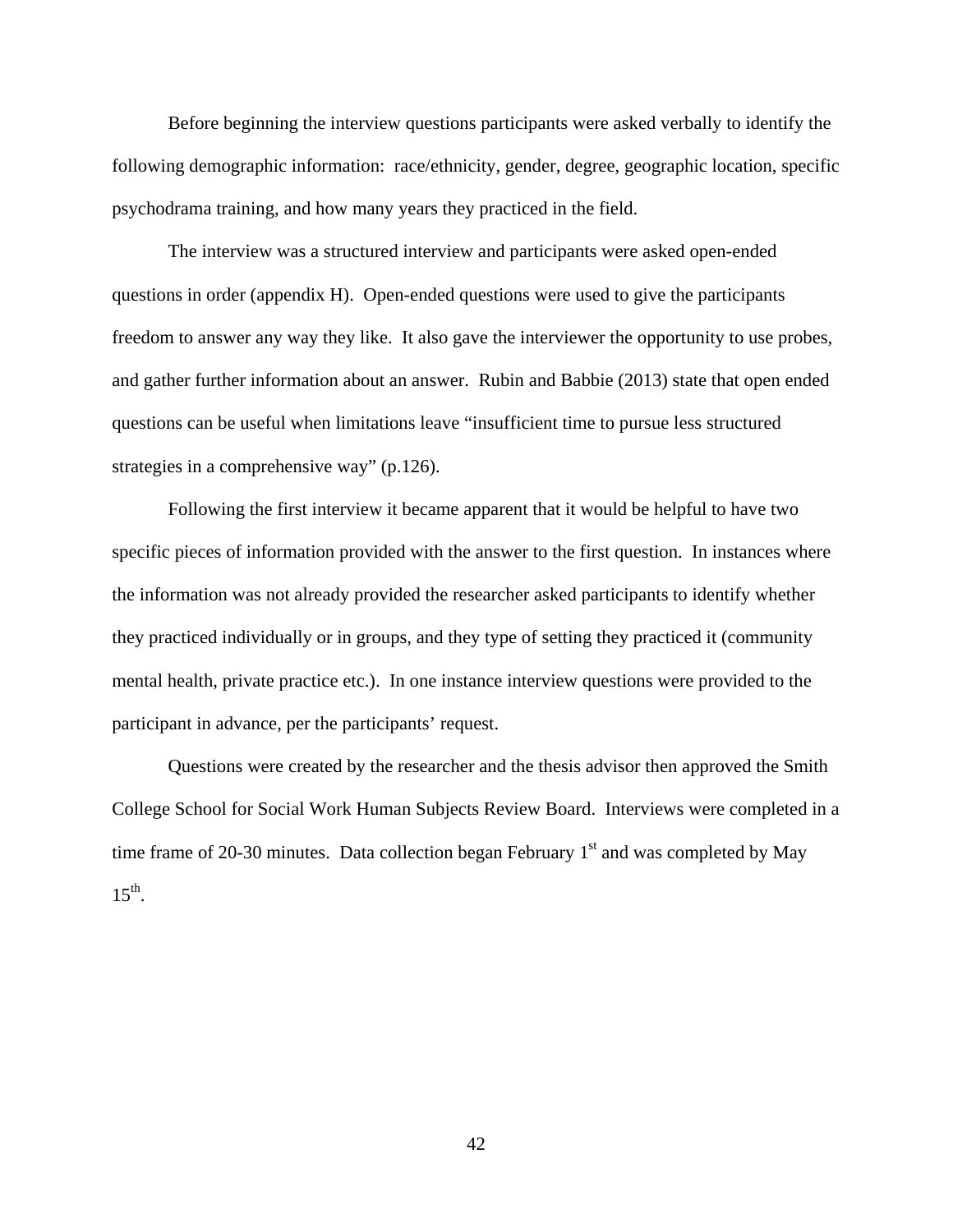# **Data Analysis**

All audio files were transcribed into word documents, and then input into  $MAXQDA<sup>2</sup>$ software for coding. All codes were created by the researcher, and the software was used only to organize and highlight researcher created codes. Data was shared with the thesis advisor only after all identifying information had been removed. The codes generated reflected the themes that emerged in response to the interview questions and related to the participants' opinions of the possible effectiveness of psychodrama as a treatment modality for adolescents who have experienced trauma.

<sup>&</sup>lt;sup>2</sup> MAXQDA is a unique Qualitative Data Analysis software program that allows users to systematically organize, evaluate and interpret textual and multimedia data. A powerful tool for classical QDA and knowledge management, MAXQDA has been the choice of academic and research institutions, individuals and businesses around the world since the release of the first version in 1989. MAXQDA is not limited to a certain type of research, but can be used with different approaches, such as content analysis, Grounded Theory, and mixed methods (MAXQDA Website, 2013).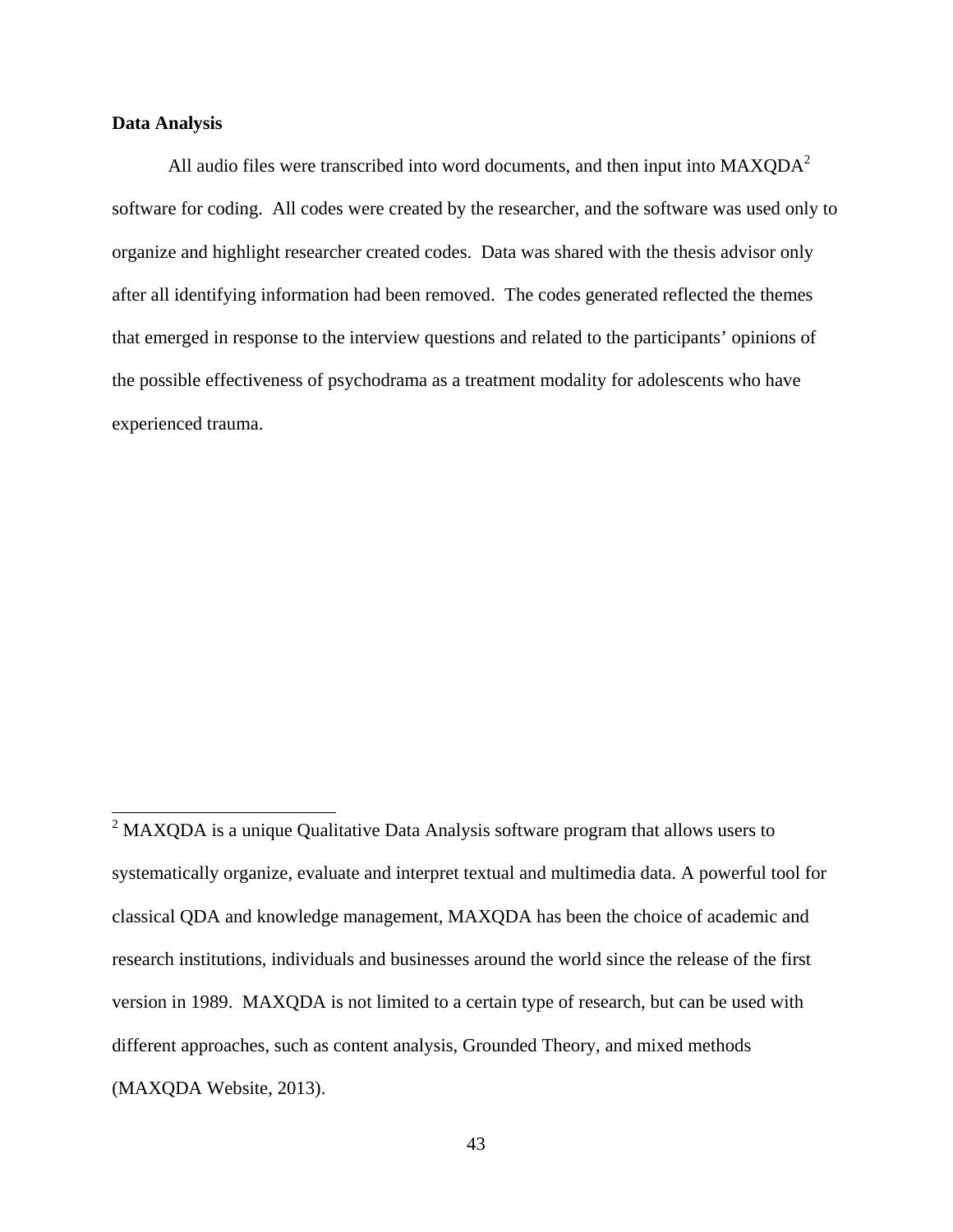# **Chapter 4**

# **Findings**

 This chapter will present the findings of this qualitative study of clinicians who practice psychodrama with adolescents, and their answers to questions about the possible effectiveness of psychodrama as a treatment for adolescents who have experienced trauma. The first section of this chapter will identify the demographics of study participants. The second part of this chapter will outline the qualitative findings of this study. These findings will be organized in sub sections directly related to the five questions participants were asked. Following a breakdown of questions general themes will also be discussed.

# **Demographics**

 This study consisted of seven clinicians who identified as having a Masters in Social Work, Psychology, Counseling or related field, who have some psychodrama training, and who are currently practicing, or have practiced, psychodrama with adolescents (ages13-22). Six participants self - identified as Caucasian. One participant identified as being raised Caucasian, however stated that she may not actually be white. Five participants identified as female, and two participants identified as male. When asked about their degrees, three female participants identified as holding a Masters in Social Work, two male participants identified as holding Masters in Counseling and Psychology, and two female participants identified as holding a Masters in Expressive Arts Therapy. Geographic locations ranged all over the country, with the bulk of participants identifying as being from the east coast.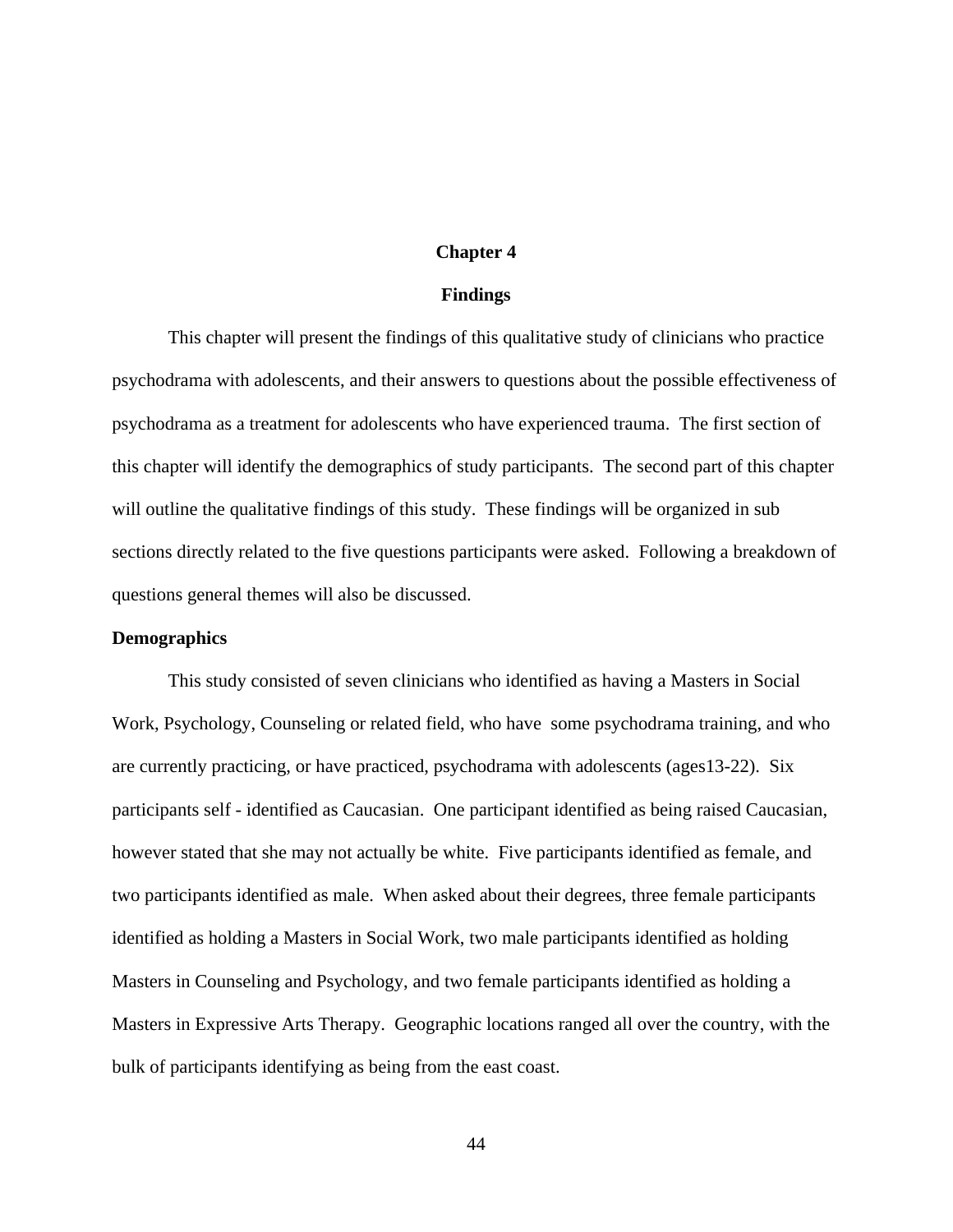When asked about specific psychodrama training, three participants identified as being certificated in psychodrama, two identified as working towards their certification, and two did not mention their certification status. Two participants also identified as being TEP (Trainer Education Practitioner) meaning that they train others in psychodrama. One participant identified as being a PAT (Practitioner Applicant Trainer) meaning she is working towards her certificate as a psychodrama trainer. Years of experience practicing psychodrama ranged from 5 years up to 36 years. The mean years of practice was 17 years (SD=16.85).

### **Qualitative Findings**

 **Type of psychodrama practiced.** The first question asked was "Tell me about the type of psychodrama you practice." Participants responded in various ways. Five participants stated that they practice psychodrama in groups, and one participant shared that they practice psychodrama a deux (meaning one on one). One participant shared that they practice psychodrama both in groups and a deux. Both male participants identified as practicing classical psychodrama; one male member identified as practicing and being a trainer for the Therapeutic Spiral Model, as well as a certificated Drama Therapist; five of the six females did not specify a specific type of psychodrama; and one participant shared that she uses more psychodrama techniques then practicing full psychodrama. Participants identified various work settings including community mental health, inpatient psychiatric units, small non profits, and private practice.

*Types of clients.* If not mentioned without prompt, participants were prompted to talk about the types of clients that they work with. Participants mentioned a range of ages for their clients from six through adulthood. Participants also identified a range of client types, aside from the general categories of adolescents. Participants identified the following categories: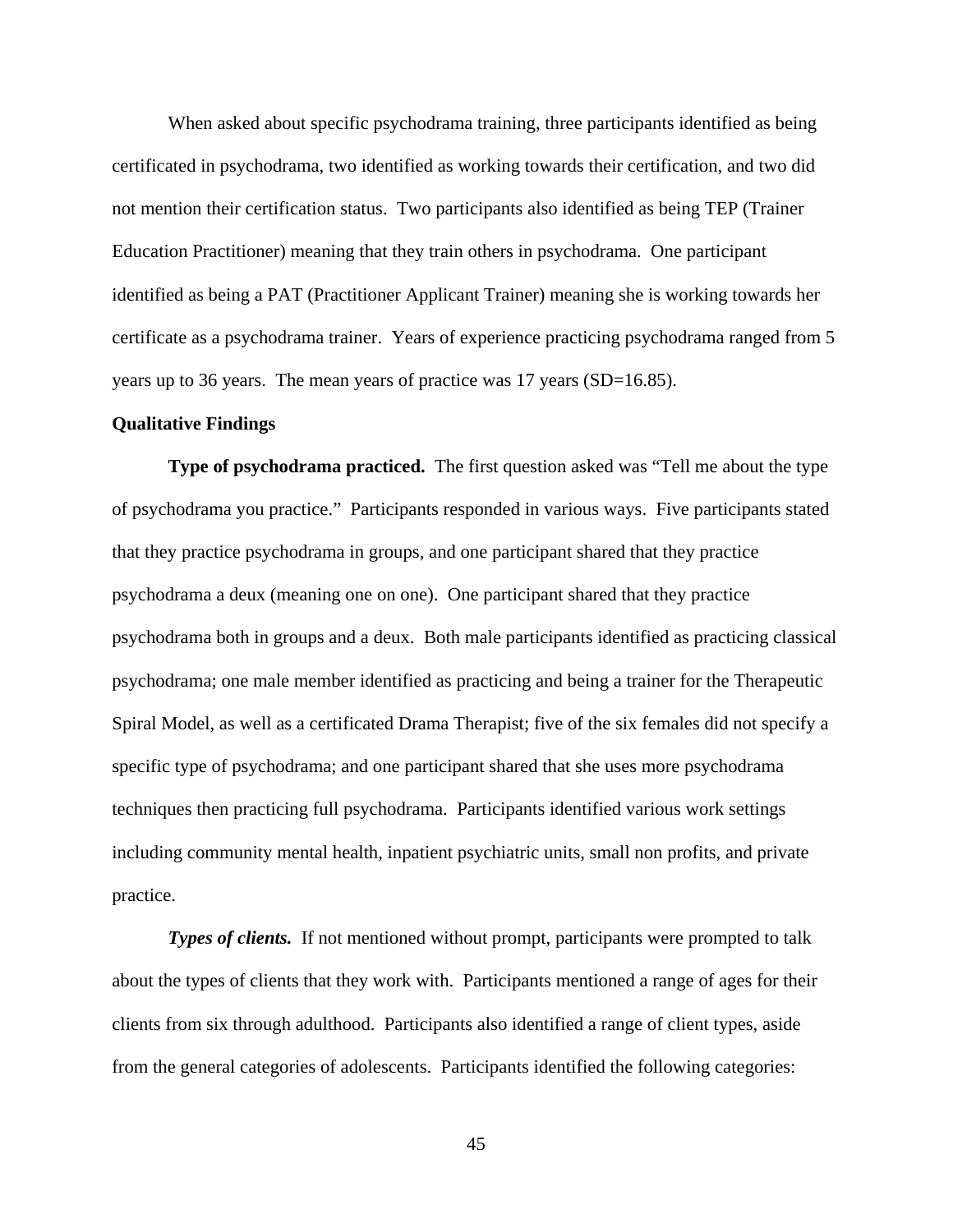adults with major mental illness, trauma, eating disorders, gender variant people, children and families, male adolescents with anger issues, college students, and the " the worried well."

*How do participants decide to practice psychodrama.* Within this question participants were also asked, "How do you decide to practice psychodrama with particular clients?" Participants' answers varied here again. One participant stated "Well it's just what I do." This client also stated that she thinks psychodramatically and in action, so as she listens to clients talk she begins to see what kind of action method could be used for a particular topic. Another participant shared that she uses it if clients "buy into it." Five participants spoke about clients voluntarily participating, either because the clients are specifically seeking out psychodrama, or because the clinician suggests using it and the client willingly follows their lead. One participant who worked in a psychiatric inpatient unit shared that psychodrama group was part of the treatment for all clients who were cleared to participate in groups.

**Define adolescent trauma.** Participants were asked "How do you define adolescent trauma?" Participants came up with a list of various types of possible traumas including drunk car accident, physical, sexual and emotional abuse, being raised in foster care, being an orphan from another country, parents who abuse substances, best friend being killed. When describing trauma more generally participants said things like "creates a tremendous amount of fear."; "the bad enough experience." and "life threatening threat to system."

 Both participants who identified as being TEPs stated that they believe trauma is subjective and "what causes trauma in one teenager might not cause it in another teenager." Both male participants spoke about the effects that trauma can have on an adolescent's developing brain. One male defined a traumatic event as "anything which causes a misfiling of memory in the brain." Two participants spoke about the negative effects that childhood trauma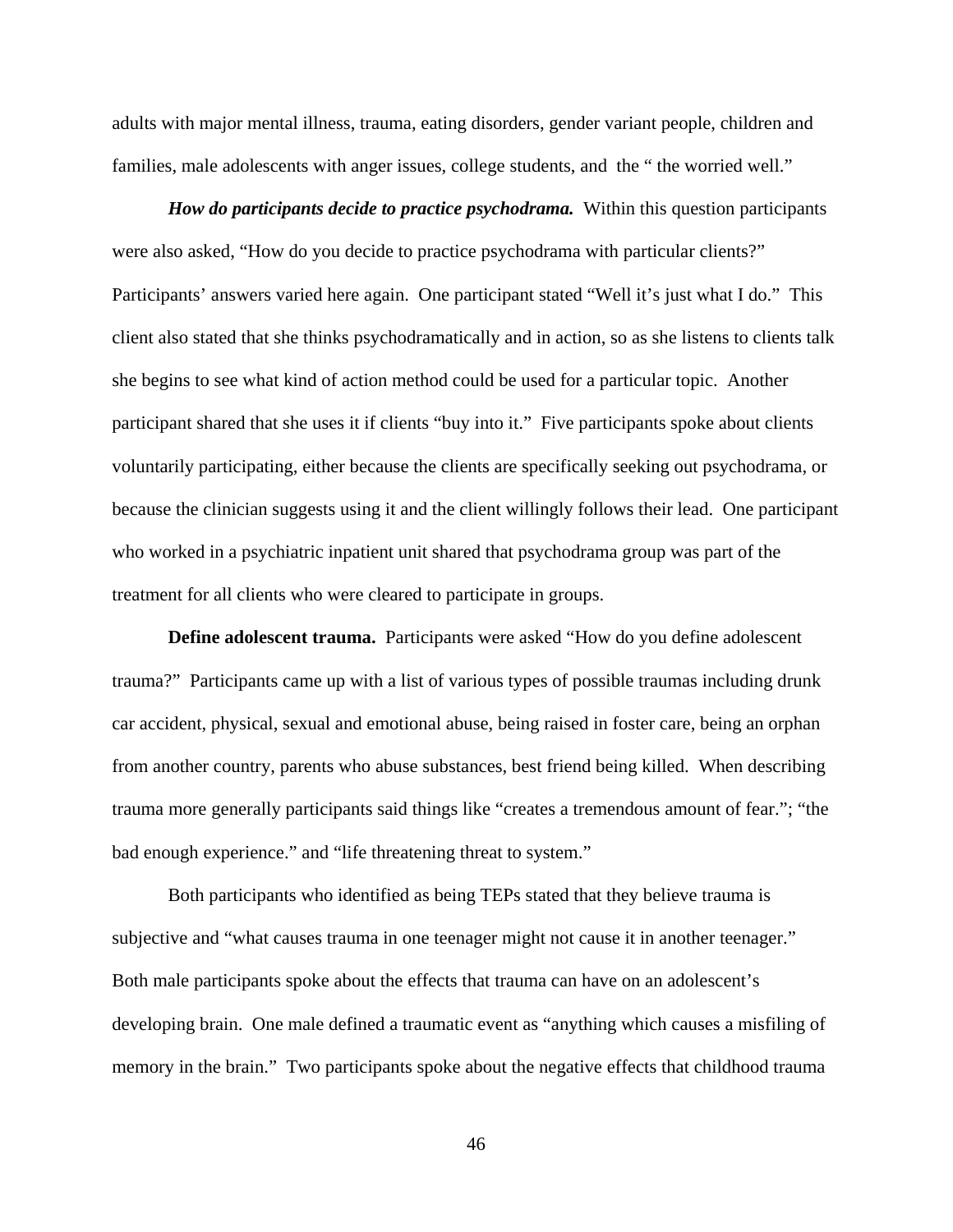can have on adolescents, and specifically on the view that adolescents carry of themselves. They also commented on the effects trauma has on the healthy or unhealthy life choices that adolescents make.

 One participant in particular made a point of stating that she does not define adolescent trauma differently from trauma in adults, however did speak about the possibility of an adolescent's brain being more resilient than an adult brain. Another participant stated that types of trauma are the same for adolescents as they are for adults. Both of these participants stated however that they believe trauma manifests itself differently in adolescents than it does in adults.

*Effectiveness of treatment.* Participants were next asked "How effective have you found psychodrama as a treatment for adolescents who have experienced trauma?" Six participants stated that they believe psychodrama is an effective treatment for adolescents who have experienced trauma. One participant stated "it's "profoundly effective, more effective I think than any other tool, any other therapeutic tool I've used." This same participant spoke about the surplus reality one experiences during a psychodrama, and the ability for this surplus reality to create a reparative experience for the brain. One participant stated that it was unclear how effective it is, and that more research is necessary to determine the effectiveness. Another participant also stated that he was not sure how effective psychodrama would be in mandated situations.

 Three participants directly correlated safety with the effectiveness of psychodrama treatment. These participants stated when practicing psychodrama with trauma survivors establishing safety is the first step of the work. These participants stated that creating safety within the psychodrama group was a key component to client being able to open up within an enactment, and fully benefit from the treatment. One participant mentioned using scarves, such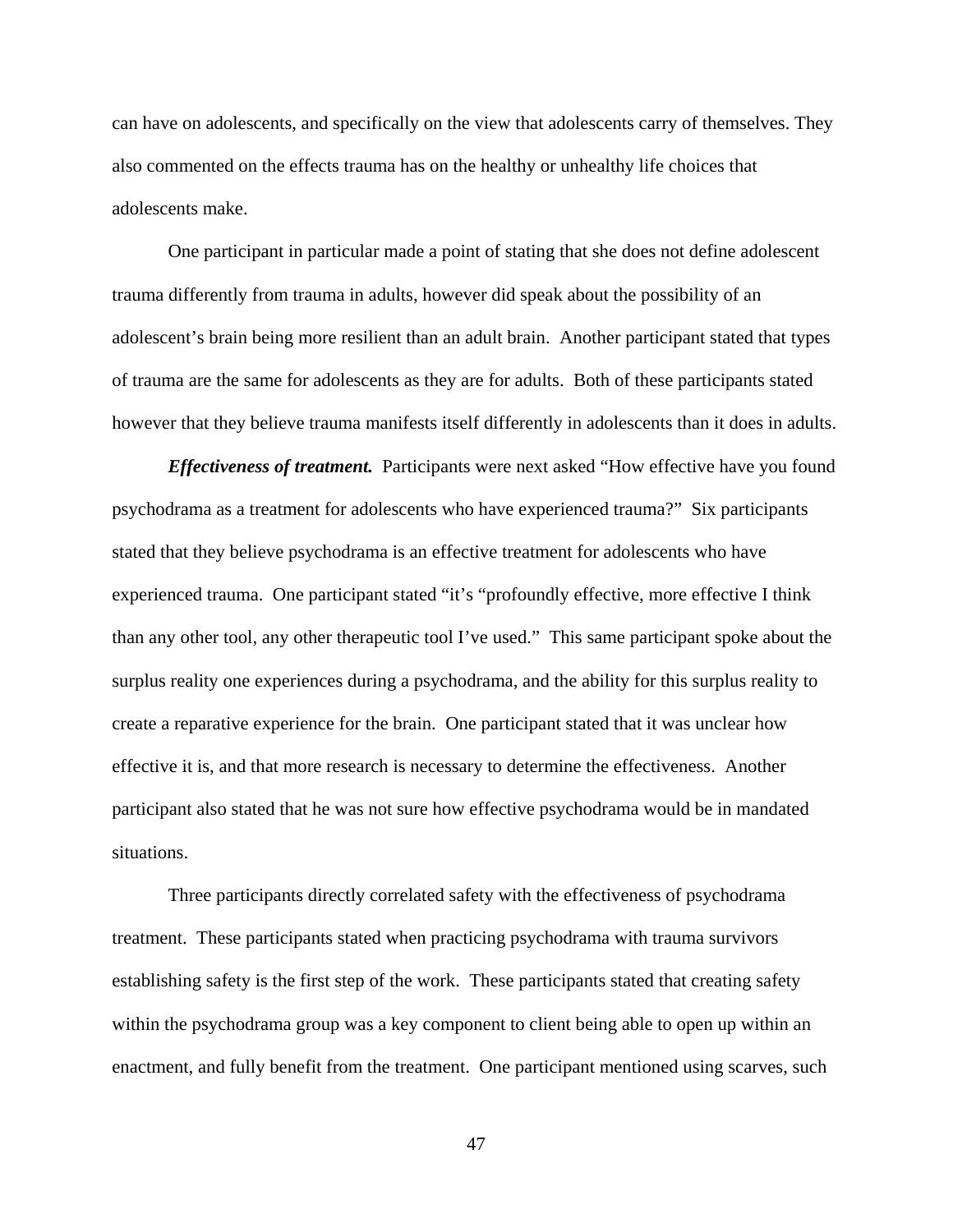as in the Therapeutic Spiral Model, to create this safety, and others did not specifically mention how this is done.

*Most effective.* As a sub category to this question participants were asked "Are there specific types of trauma that psychodrama is most effective with?" Answers varied. Four participants stated that it is not about type of trauma, but rather about how psychodrama is used, and certain psychodrama frameworks. Within this group one participant stated that she believes "Not every psychodramatist should do trauma work," specifically because she believes it takes a certain type of person to understand how to work with trauma, and that many psychodramatists are too spontaneous for trauma work. Another participant spoke about the Therapeutic Spiral Model as an excellent tool for practicing psychodrama with trauma survivors. One participant explained two types of trauma: "simple trauma" and "complex trauma." In explaining complex trauma this participant stated: "If you have a situation that creates horrific fear, fear of being psychically or physically annihilated you have to direct those dramas very differently." This same participant stated that she believed psychodrama was most effective when the client feels safe, and that safety matters more than the type of trauma.

 Three participants spoke differently about this topic. One participant stated that she did not feel able to answer the question. One participant stated "I have found it both effective with physical trauma, sexual trauma, and emotional trauma." However, this participant added the caveat that all of the programs he has worked in have been voluntary programs. Another participant stated that she believes it is very effective for the treatment of childhood sexual trauma and in confronting abusers.

*Least effective.* As an antonym to this question participants were also asked "Are there specific types of trauma that psychodrama is least effective with?" None of the participants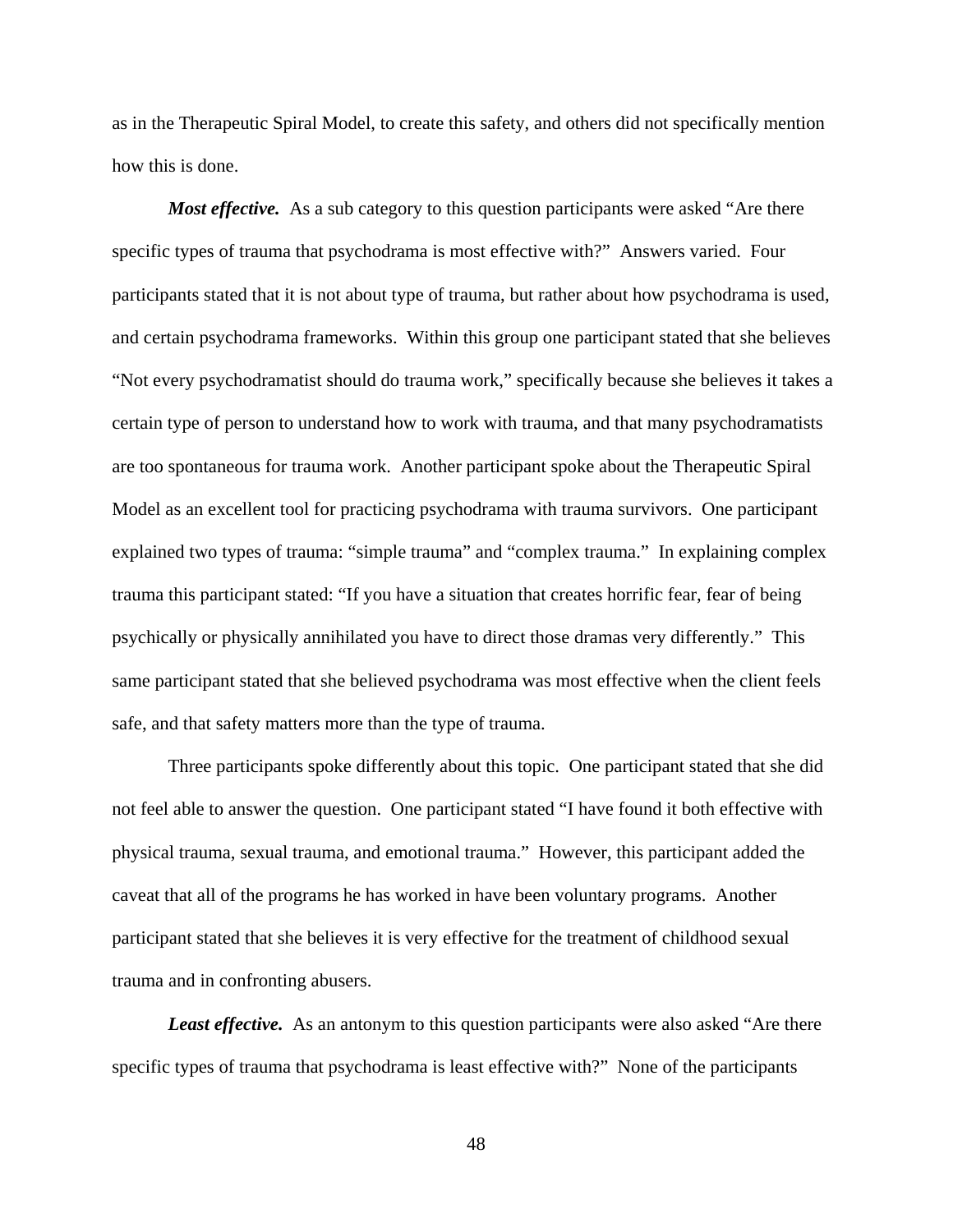spoke about specific traumas that are not suited for psychodrama work. However, three participants did speak about psychodrama being difficult with clients who are actively psychotic or dissociate; are diagnosed with dissociative identity disorder or multiple personality disorder. One of these three participants also shared: "See it's a funny question you're asking me ….because I think it's always effective, but you do different things depending on where someone's at."

 Echoing this idea another participant said that she pays close attention to where a client is in the recovery process of a trauma, and does not use psychodrama if a client is "still reeling from the effects of the trauma." Another participant echoed her earlier statement about the importance of the right psychodramatist with the right techniques and not about the type of trauma. One participant spoke about his belief that psychodrama can help adolescents meet missed developmental challenges, and stated the he does not see it as more or least effective. One participant stated that she could not think of any types of trauma that psychodrama would be least effective with. She followed that statement with "cause again I think it's more kind of how you do the work." And figuring out where and when the client is ready to go.

**Evidence of effectiveness.** Participants were next asked "How do you decide if the psychodrama treatment you are using is effective, and what evidence do you look for?" Five participants mentioned client reporting as evidence for effectiveness. A client will report that they have had a decrease in symptoms, or will share an epiphany or new idea they are having as a result of the drama. One participant however cautioned the use of self reporting by stating that when you are eliciting reports from clients you are only getting a snap shot of their view on the treatment within that moment.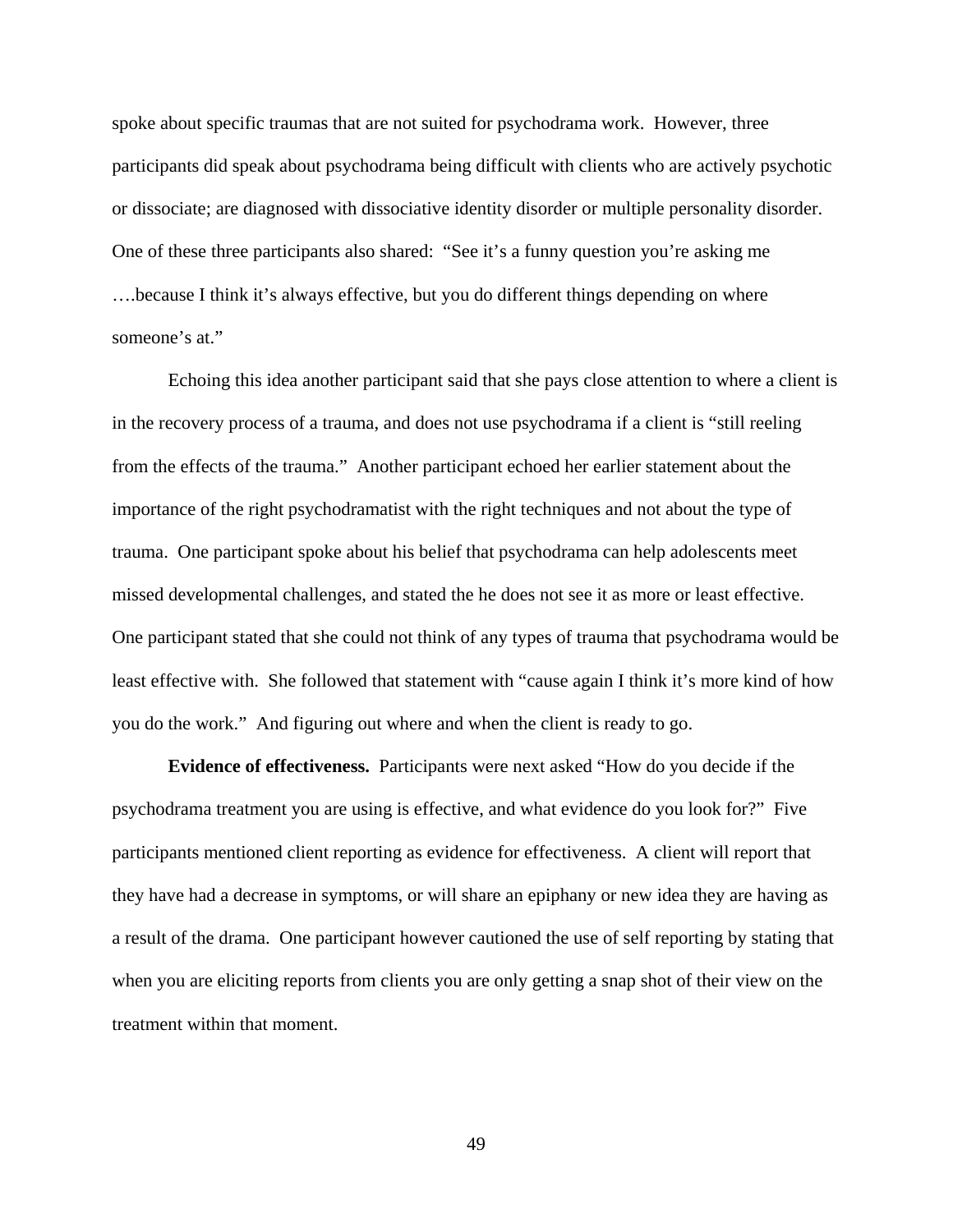Three participants stated that they look for role expansion within clients. Are clients able to expand their roles and create new roles both within the group and outside of the group? Three participants also shared that they look for changes in behavior, both reported by the client, other therapists, and observed within a psychodrama group. Another three participants spoke about affect change. One of these participants stated "So how do I know it's effective? Somebody had no affect when they start and then they start crying and they have an epiphany." One participant touched on assessing treatment goals within their answer.

**Measuring success.** The final question participants were asked was, "How do you measure the effectiveness of treatment?" Many answers in this section were similar, to the previous section. Only one participant reported using scientific tools to measure their effectiveness. These measurement tools are stated in a paragraph below. Two participants reported that they do not measure their effectiveness. Two participants stated that they would be interested in implementing a measure of effectiveness if I were to find one.

 Three participants stated that they measure effectiveness by client reporting. One participant shared that client retention was a way she measured her effectiveness "Over 90% of people in one group have come back to work with me year after year." She also stated that this was a study conducted by one of her clinical students.

 One participant stated that he used sociometry, the study of group dynamics, in order to measure effectiveness. This same participant also suggested the use of commonly used mental health questionnaires. However he also cautioned this as an effective tool because "you couldn't necessarily even then say that it's the group that's making that difference. Someone's life stressor of being divorced might be may [*have actually come through, or*] the person may be on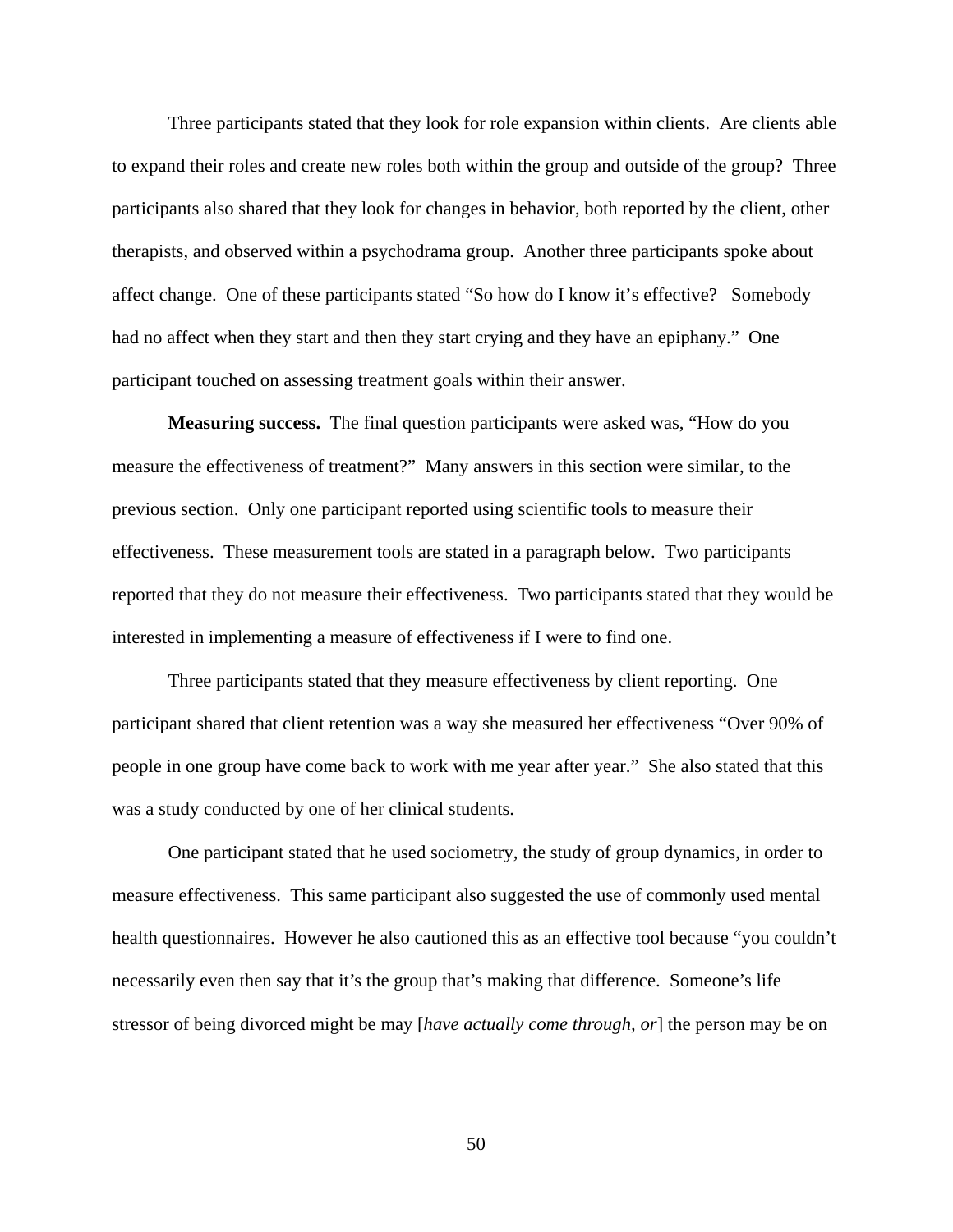top of the world because they've met somebody new and they're totally in love and they can't wait for their new life to start, and their inventories are going to be way different."

 Another participant shared that his program used to use a common mental health assessment for children, however after discovering that the children hated the questionnaire came up with his own tool. This participant shared that he used Role Assessments, to measure the effectiveness. He also shared that instead of using paper questionnaires to complete the inventories, inventories were done in action through Sociodramas. Through action clients were asked to rate how good they felt they were at different roles in their lives on a scale of 1-10, at several points throughout treatment. In an example provided by the participant, they might say "The role of good student, I only get a two on that, the role of caring friend -- I give myself a nine on that, I'm really good at that." Effectiveness was measured by an increase report in clients feeling good at their positive roles, and a decrease in clients feeling they are good at their negative roles.

# **Qualitative Themes**

Several themes emerged from this study. The most salient of them was the importance of safety. Other themes included the use of role reversal and doubling, voluntary participation, client reporting, and individualized treatment.

 Every participant in this study mentioned the importance of safety at one point or another. Although only four participants mentioned safety in direct correlation to effectiveness, all three other clinicians also touched on its importance. Participants shared that safety was one of the most important components of psychodrama, and that a feeling of safety needed to be achieved for clients in order for the psychodrama to be successful.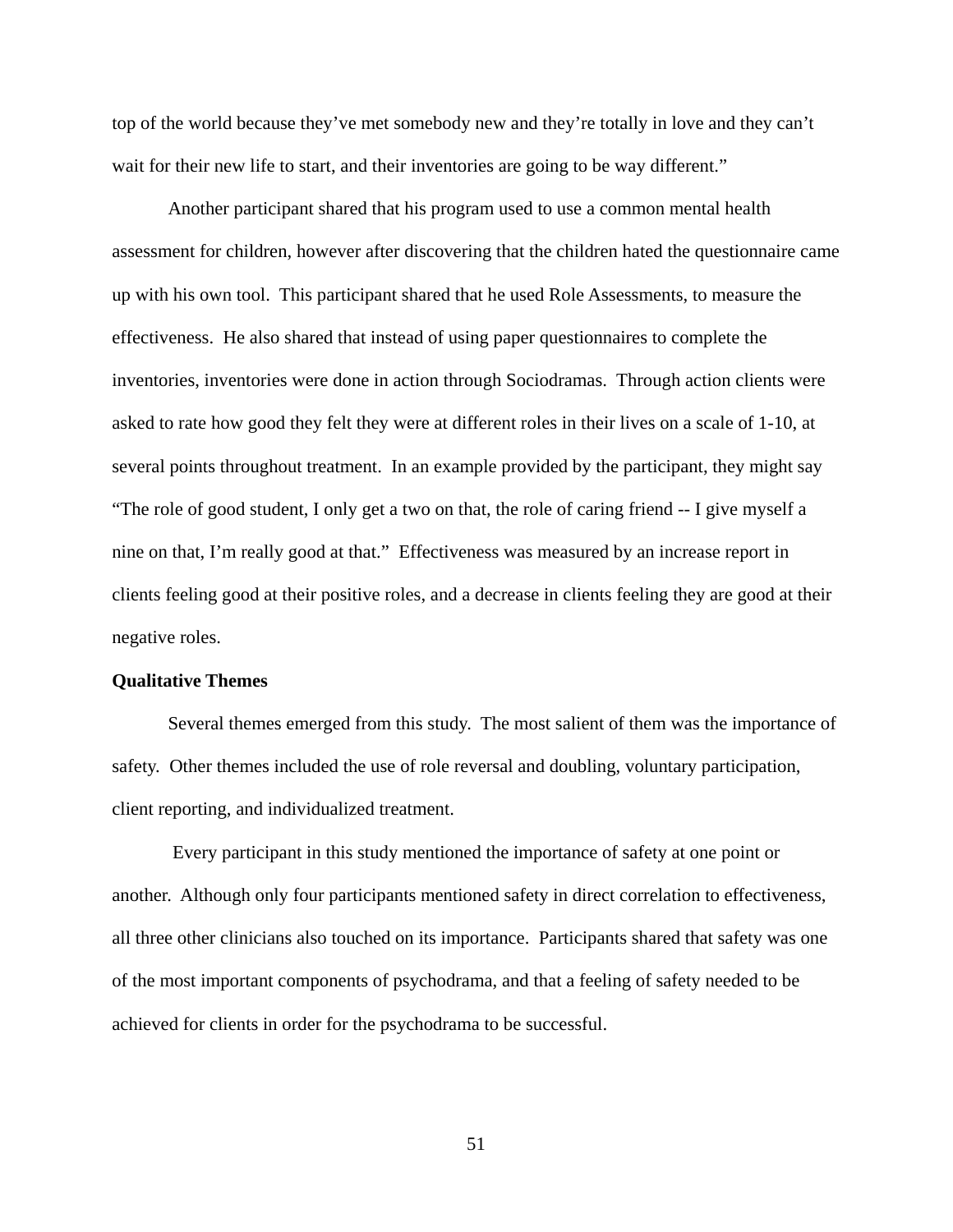Five participants spoke about the use of Doubling and Role Reversal as important psychodramatic tools that implemented effectively can be very powerful for clients, and elicit powerful thoughts and epiphanies. One participant shared that she was working with a male client who was unable to tolerate a 45 minute session with his father, however after doing a psychodrama that had him role reversing into his father's role, he was able to hypothesize and understand some of his father's feelings, which in turn lead him to being successful in a 45 minute session with his father. Other participants also talk about the use of doubling being very grounding for clients who are partaking in dramas related to their trauma.

 Voluntary participation, client reporting, and individualized treatment were also themes. Six participants mentioned having voluntary clients. Only one client mentioned the possibility of clients being non-voluntary. Five participants mentioned that client reporting was a large part of how they knew their treatment was successful, other clinicians also mentioned client reporting as a contributing factor within their work. Three clinicians directly mentioned the importance of individualized treatment; however other clinicians also alluded to the importance of following the client's lead, and going where the client is ready to go.

 Overall participants expressed their belief that psychodrama is an effective treatment for adolescents who have experienced trauma. With this said however, only one of the respondents reported measuring the effectiveness with scientific tools. Other participants spoke about client reporting as their primary measure of success. One issue to consider is even if you do measure effectiveness through scientific tools, or client reporting, you are only getting a snap shot of how that person is feeling/presenting in the moment, and it is difficult to attribute change directly to the psychodrama treatment. It is also important to remember that all respondents spoke about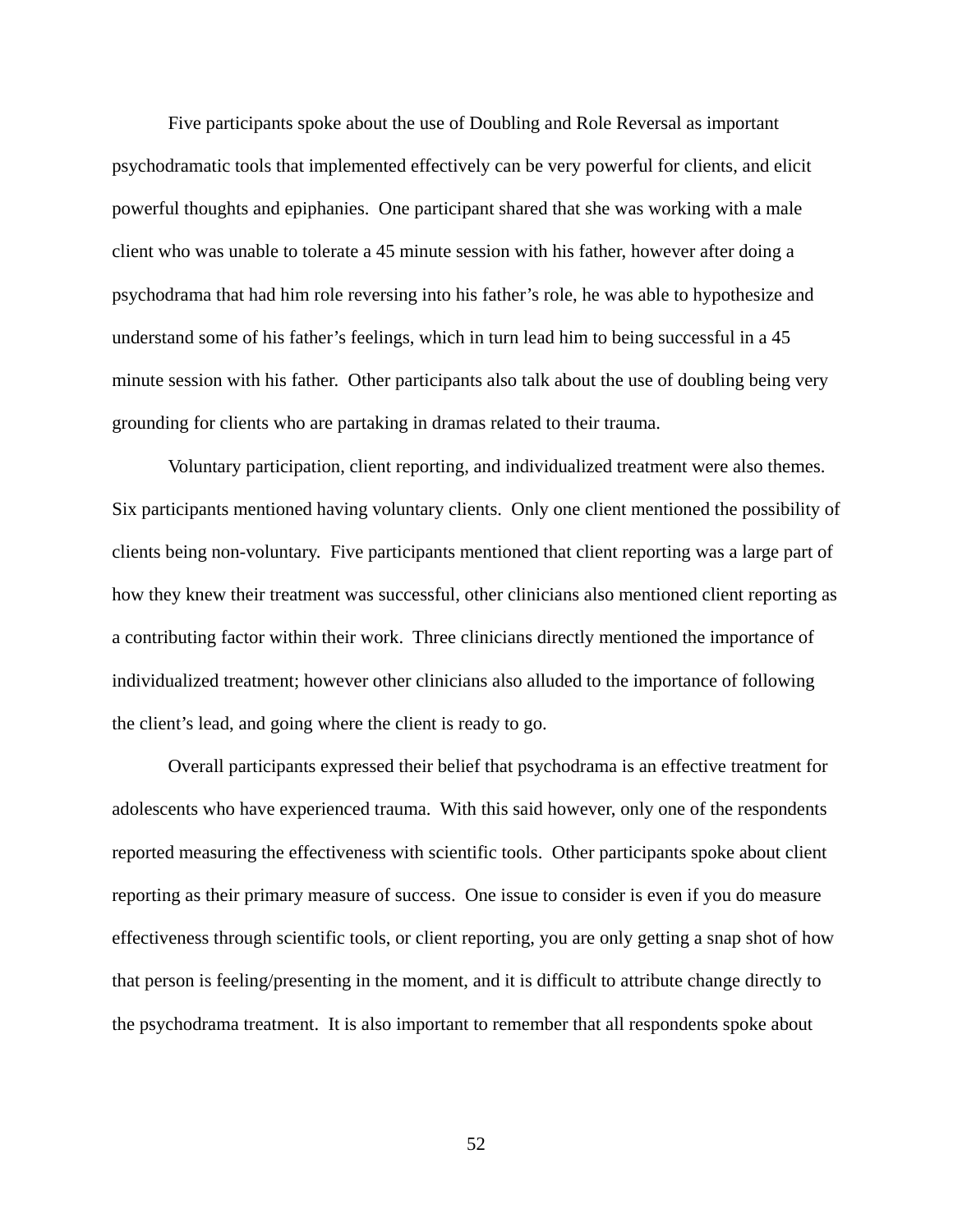their clients being voluntary participants, and therefore their inability to assess the effectiveness of psychodrama with mandated clients.

While the findings of this study are supportive of the effectiveness of psychodrama as a treatment for adolescents who have experienced trauma, it is important to note that the study is very limited by the number of participants, as well as the lack of diversity within participants. This study was also limited by difficulty with participant recruitment. It's important to look closely at the literature to truly assess the general status of effectiveness. In order to do this we need to look at the literature on adolescent trauma and look at where there are similarities in what the study and the literature are saying, and where they differ. The Discussion (Chapter 5) will include this comparison.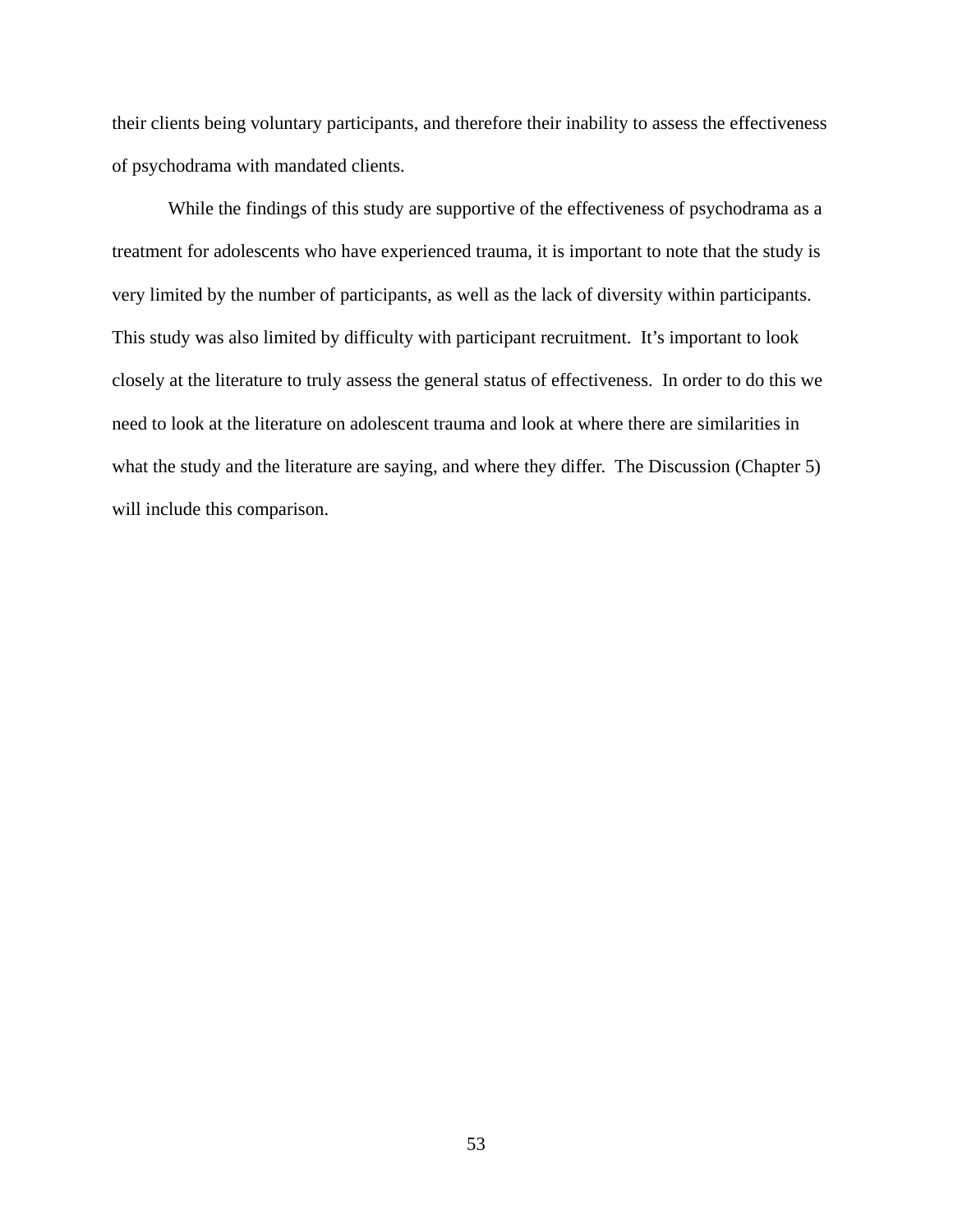# **Chapter 5**

### **Discussion**

 The purpose of this study was to research the possible effects of psychodrama as a treatment for adolescents who have experienced trauma. This study researched this topic through qualitative questions of clinicians who practice, or practiced, psychodrama with adolescents. This study provided an expert perspective on this topic because all participants were trained in the field of psychodrama.

 The first part of this discussion will compare the study findings to the literature review, specifically looking at whether or not psychodrama can help adolescents reach goals that are set out in the literature on adolescent trauma. This section will be followed by a look at study limitations, and areas for further research.

#### **Adolescent Trauma and Psychodrama**

The literature defines adolescent trauma in the following way: "Traumatic experiences are those that are *overwhelming*, invoke intense negative affect, and involve some degree of loss of control and/or vulnerability. The experience of trauma is *subjective* and *developmentally bound*" (Blaustein and Kinniburgh, 2010). It was interesting to see that several participants stated that they believed adolescent trauma was no different from trauma for adults. Participant responses would lead me to wonder if participants believed in a developmental trauma model, and it would have been great to include a question around this as a follow up. It would also be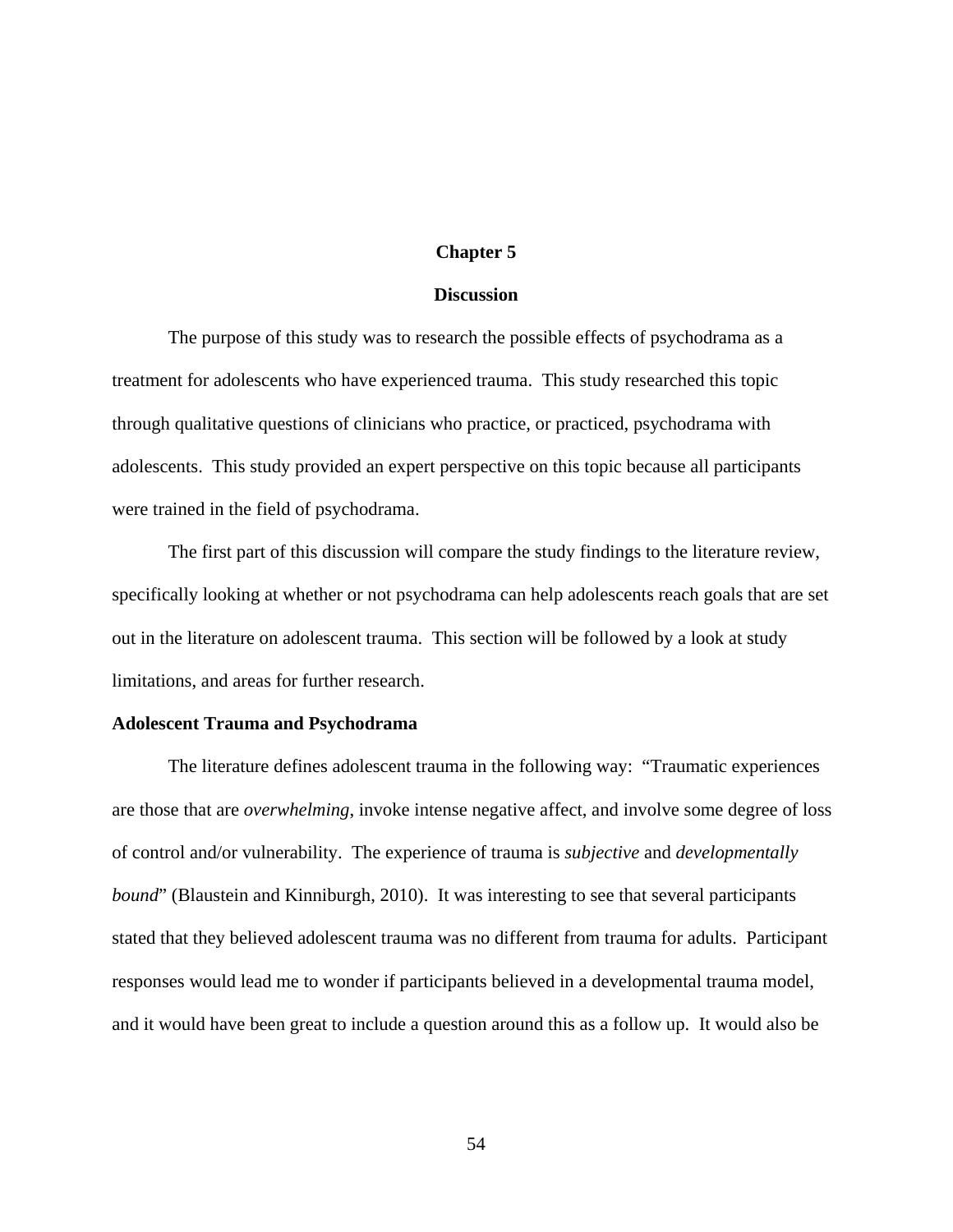interesting to understand how psychodramatists are trained in trauma, or if they even are specifically.

According to the research, trauma can impact development in the areas of attachment, biology, affect regulation, dissociation, behavioral regulation, cognition, self-concept, perception, and academic performance (Cook et al., 2005; Cohen et al., 2012). In order to treat trauma we must aim our interventions at treating these impairments (Perry, 2009; Blaustein & Kinniburgh, 2010).

 Neurosequential Model of Therapeutics (NMT), Trauma Focused – Cognitive Behavioral Therapy (TF-CBT), Attachment Self Regulation and Competency (ARC), and Psychodrama all speak to safety being the first step of trauma work with adolescents. If a client does not feel safe they are not able to access the part of the brain necessary to do the repair work. The TF-CBT model speaks about building safety as the first and most important component to the work (Cohen et al., 2012). All participants spoke about the importance of creating safety when practicing psychodrama through a trauma lens. Three participants spoke about using tools from the Therapeutic Spiral Model as a measure to achieve safety. The TF-CBT model extends this goal of safety to creating secure attachments with permanent adult figures in the adolescent's life.

 Throughout all of the research on childhood and adolescent trauma, attachment seems to be the most important piece of treatment. The NMT, TF-CBT, and ARC models all focus extensively on the importance of engaging the client in healthy secure attachments with adults. In order to achieve this, ARC stresses working closely with the caregiver as well as the child in order to foster a securely attached relationship. The NMT model talks about the importance of positive adult relationships, and correlates these with the ability for the child to experience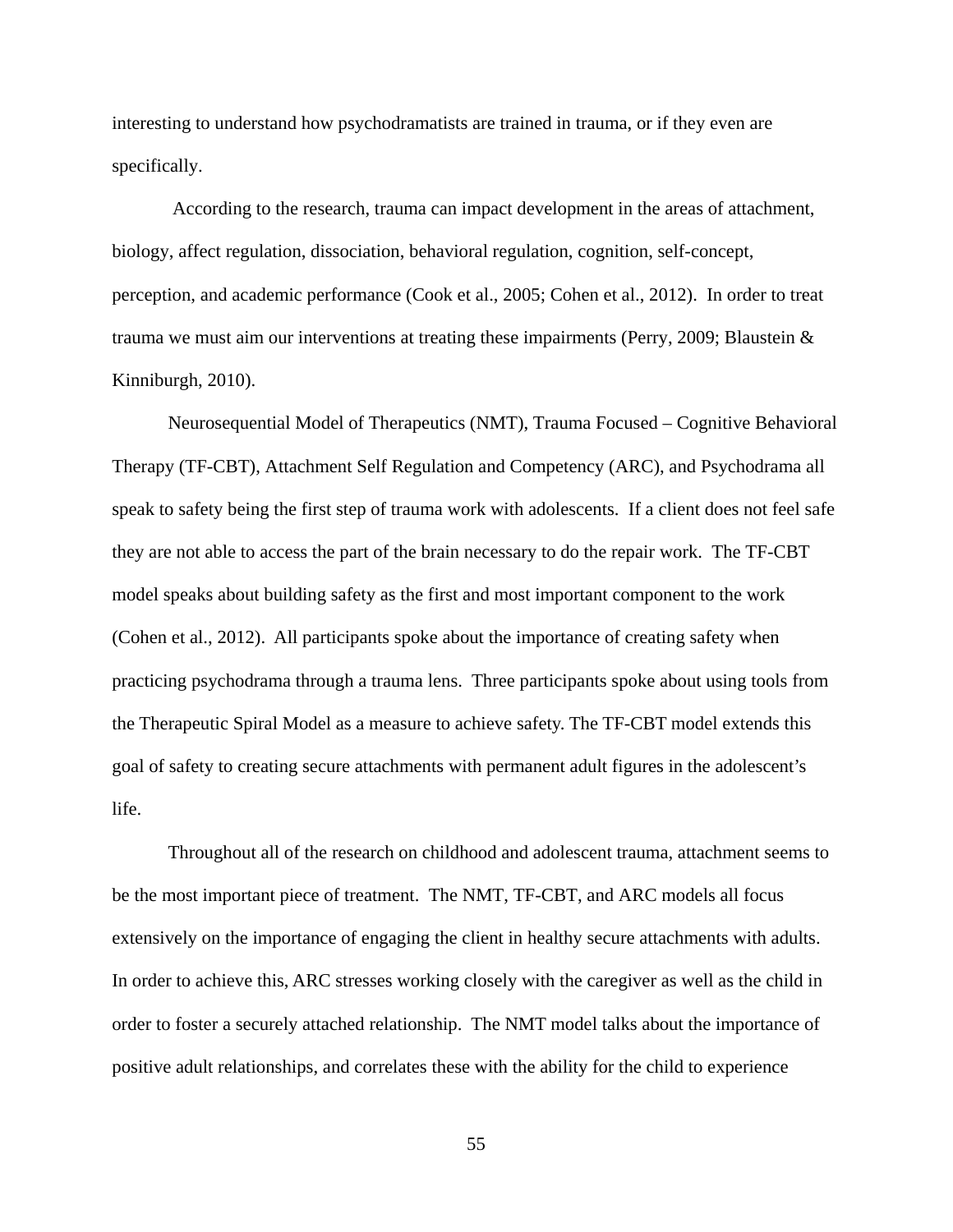success in treatment. Perry says that children and adolescents who have positive adult relationships are more successful than children or adolescents who do not.

 One participant spoke about using psychodrama to work on attachment with a client. This was done through psychodramatic role reversal, where the client role reversed into the role of his father. Through this he was better able to understand his father and in turn began to build a more successful relationship with his father. This example speaks to the ability psychodrama has to put a person into another person's shoes, and to help them begin to understand the world from the other person's point of view. However, throughout the study findings this was the only mention of attachment work by participants. Similarly, only one participant mentioned the use of psychodrama during family sessions, which included caregivers.

 Behavioral Regulation, referred to as self-regulation in NMT and ARC, is also a very important step in trauma recovery for children and adolescents. Working on this area usually involves teaching healthy coping skills and improving stress tolerance (Perry, 2009; Blaustein and Kinniburgh, 2010). Two study participants mentioned using psychodrama to teach coping skills, and one participant mentioned using psychodrama to practice those skills in a stressful environment. The surplus reality which one enters during a psychodrama helps train the brain to withstand stressful situations, and practice coping skills.

 Self-Concept is another large piece of trauma recovery work for children and adolescents, NMT and ARC both speak about the importance of finding things or activities that children and adolescents are good at, and then using the successes within those things as activities to begin to create a positive self image. Many participants spoke within this study about psychodrama's ability to help an adolescent shift their view of themselves. One participant in particular spoke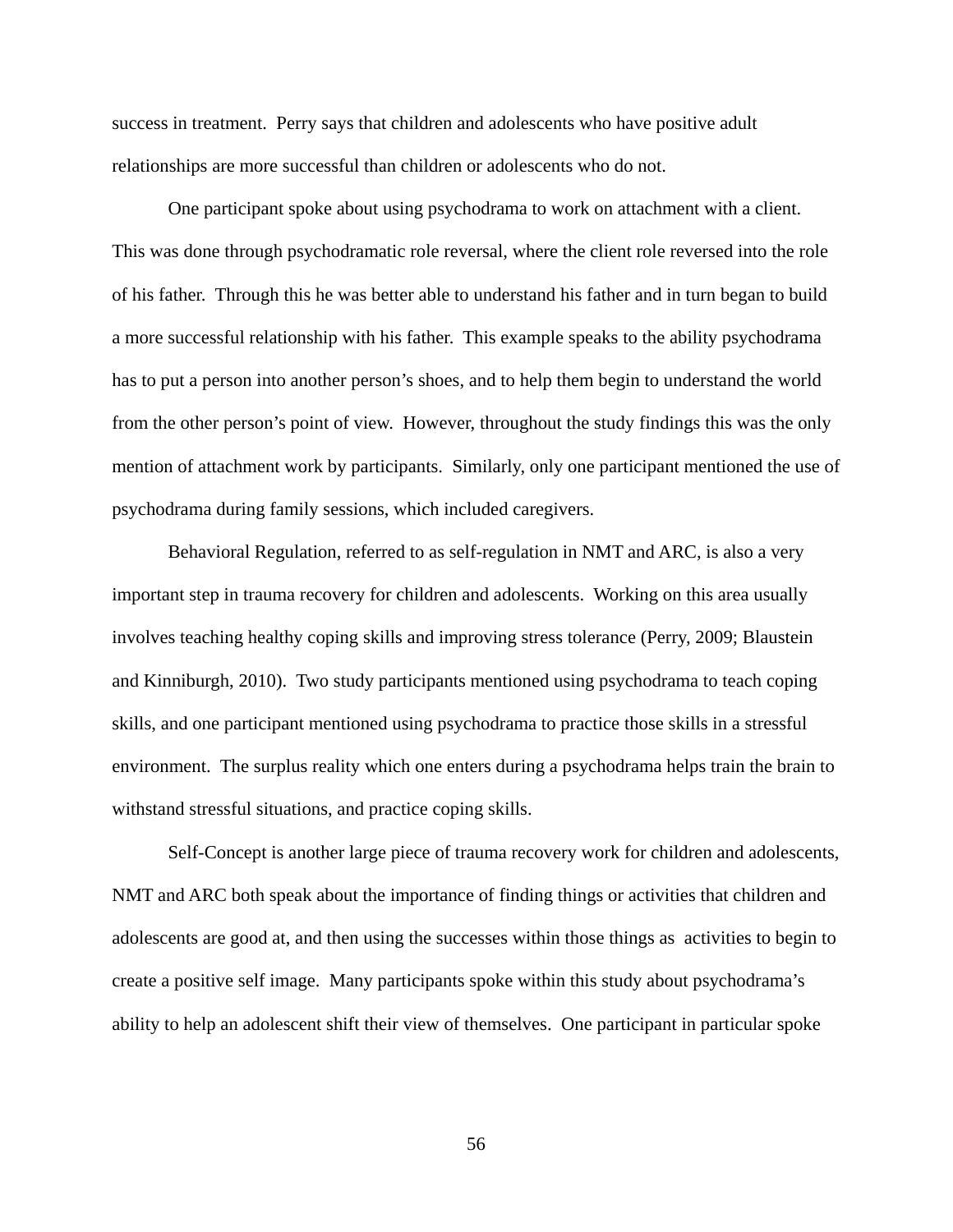about using the Role Assessment tool to measure how clients felt about themselves in specific aspects of their lives.

 Perry talks about how trauma affects the brain, as well as the developmental effects trauma has on a child or adolescent. Perry also talks about meeting the child or adolescent where they are developmentally, and also about skills such as drumming, dance, and martial arts that can help a child or adolescent catch up developmentally as well as biologically. Perry talks extensively about ways that drumming, yoga, and martial arts can be used to help develop the stress response system, as well as to regulate elevated heartbeats in children and adolescents who have experienced trauma. Through NMT Perry also talks about individualized treatment and using interventions that are suited for a child or adolescent's developmental age (Perry, 2009 & 2006).

 Within the findings of this study, two participants spoke about the effects that trauma has on the brain and development. They also spoke about their belief that psychodrama can help an adolescent catch up on those missed developmental milestones. Other participants spoke about the importance of individualized treatment, and meeting the client where they are. Participants did not speak about the possible effects of psychodrama on the biological body, and given that, this study cannot draw conclusions on whether or not psychodrama can be used to treat brain impairments.

 It was interesting to see that only two participants mentioned the developmental impacts of trauma on adolescents. It was also interesting to notice that neither of the participants who mentioned the developmental impacts of trauma mentioned the Cycles of Healing model, which shares a developmental perspective of trauma. In fact not a single participant mentioned this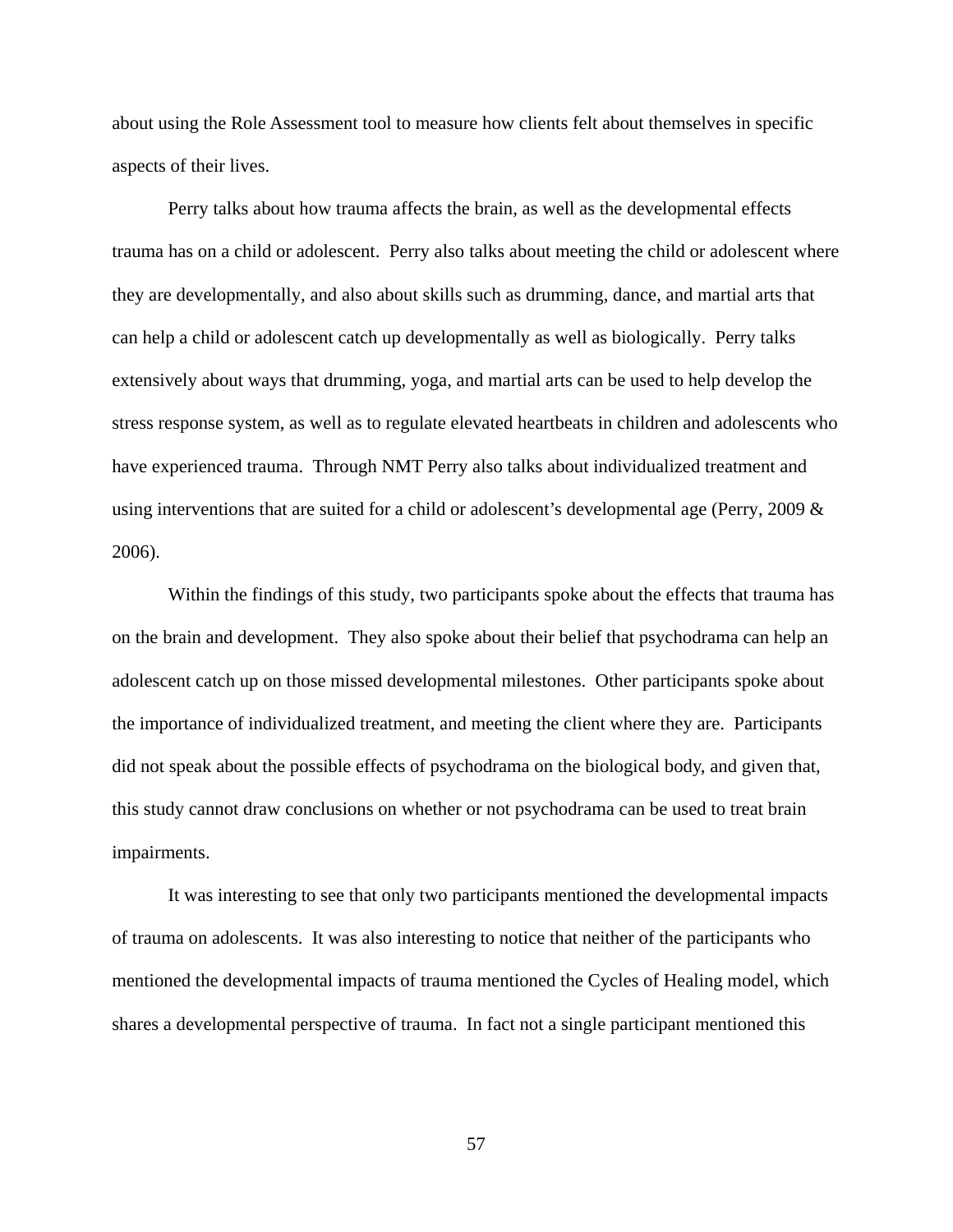framework at all. It was also interesting to hear only three participants reference the Therapeutic Spiral Model as well.

 Cognition, perception and academic performance were spoken about less within each of the trauma informed theories/frameworks and this was true with study participants also. As these topics were not touched upon it is not possible to assess the effectiveness of psychodrama in targeting these areas.

 Both TF-CBT and ARC talk about trauma integration as the final step to treating adolescents who have experienced trauma (Bluestein and Kinniburgh, 2010, Cohen et al. 2012). However, although both models use some form of trauma integration as their final step, they also both mention that this step is often not achieved with adolescents, as sometimes clients are not ready to take that final step.

 There was debate within the findings about whether or not trauma integration was an appropriate step for adolescents who have experienced trauma. Some participants felt that psychodrama was a great way to confront a childhood abuser, or to re-experience something traumatic in an empowering way, and some clinicians who said this also felt that this work was better done with older adolescents or adults. Many clinicians also said that they do not usually do trauma reenactments with an adolescent, and some participants were so forceful as to say that they never do them with adolescents, and instead they work on building skills and positive roles.

 Overall the findings and the literature seem to agree, and the issues on which they differed were minimal. These differences were most apparent when participants were asked to define trauma, as most participants did not differentiate between adolescent and adult trauma. Literature differentiates between trauma experienced as an adolescent and adult by differentiating the way in which trauma effects the brain at either stage of development, stating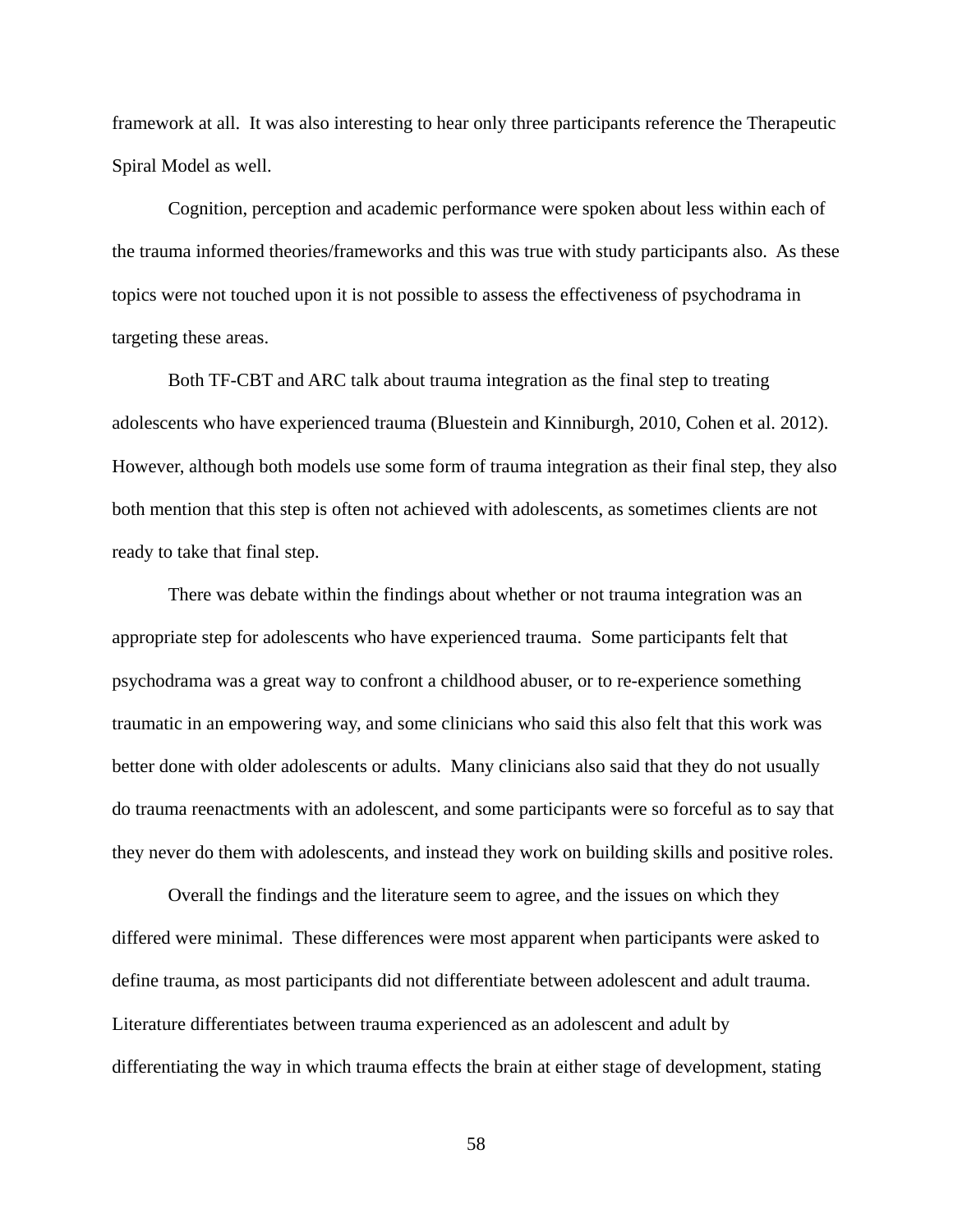specifically that trauma affects a person at a younger age greater, due to their developing brain. These differences were also apparent when participants talked about the impacts of trauma on the development of the brain. Only two participants spoke about the developmental impacts of trauma and both of the participants who did spoke about it only briefly making it unclear how much their work in psychodrama is informed by the biology of brain development.

 One more difference found within the literature and findings was the discussion of using psychodrama to teach Dialectical Behavioral Therapy (DBT) skills. DBT was not discussed within the literature review of this study, and therefore its ability to treat adolescents who have experienced trauma is not able to be evaluated within the study. What can be said is that several participants believe in using psychodrama to teach skills from the DBT framework.

 Finally the literature and findings differed in the area of fostering attachment. All three frameworks talk about fostering attachment as being the most important step in helping adolescents who have experienced trauma to heal. As mentioned earlier, only one participant spoke about the ability of psychodrama to foster a secure attachment with a client and their caregiver and it is unclear whether or not other participants believe that psychodrama could be used in this way.

#### **Limitations.**

 One limitation within this study is the lack of research found on the effectiveness of psychodrama. Although many participants were well versed on current literature and treatment recommendations pertaining to adolescent trauma, none of the participants spoke about evidenced based research that could prove the effectiveness of psychodrama in achieving these goals.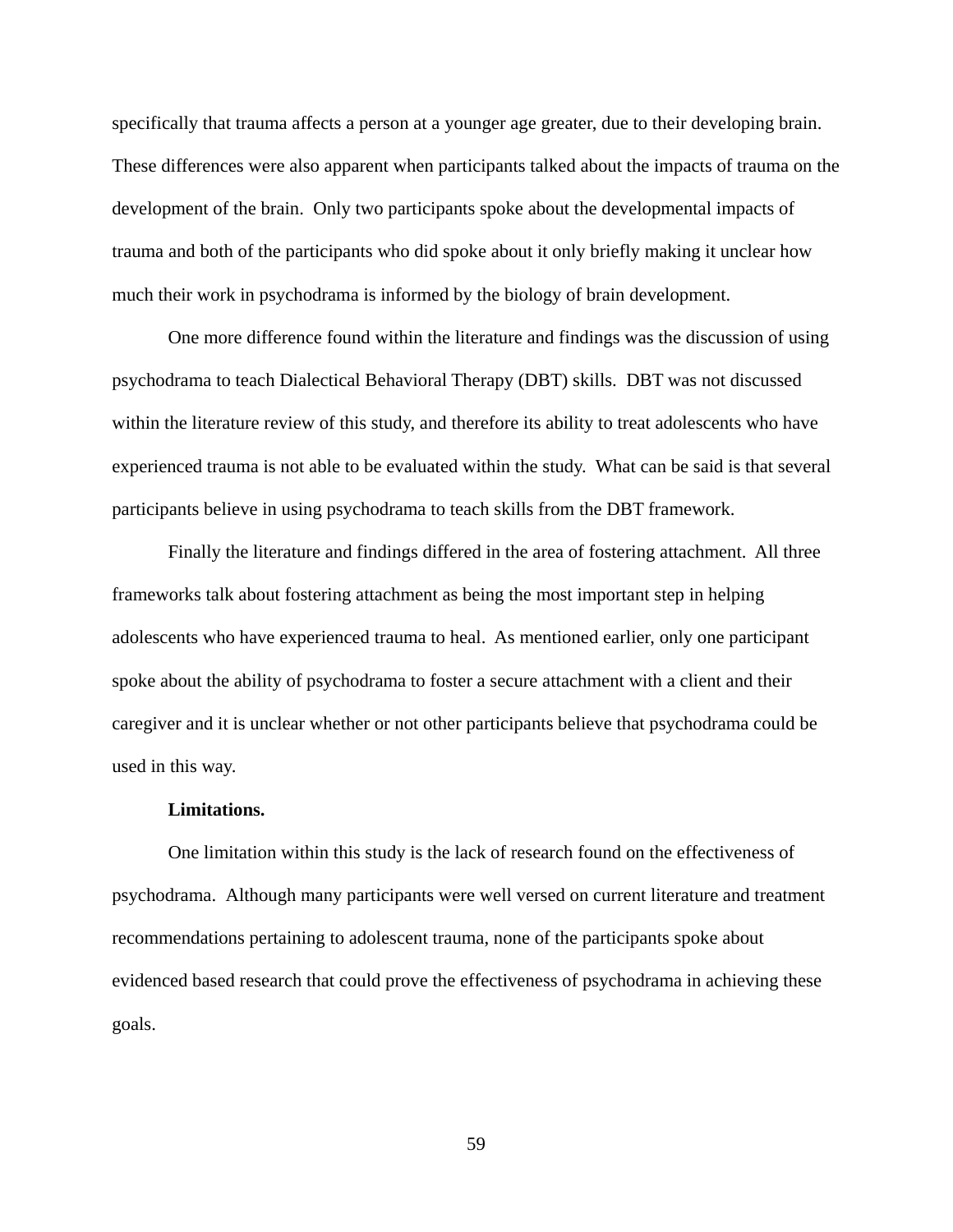Another limitation of this study was created through questions asked by the researcher. Looking back on the study it seems it may have been helpful to have a question that specifically addressed psychodrama's ability to foster secure attachments with caregivers and other adults. This seems pertinent because adolescent trauma literature clearly identifies this as one of the most important steps for trauma recovery. Perhaps other questions could also have been better crafted around specifically treating the areas of trauma impairment.

 It is also important to remember that nearly all participants spoke about the effectiveness of psychodrama through a voluntary participation lens. Only one clinician spoke about psychodrama being used in an involuntary setting; however that participant could not speak to its effectiveness when involuntary.

 It would have been useful to interview participants who collected some sort of data about the effectiveness of their treatment. I was surprised to speak with only one person who used questionnaires or inventories to measure success. Without these tools this study is based purely on the participants' belief that their treatments are effective, and since all study participants practice psychodrama, their opinions are already biased towards its effectiveness.

 The final limitation of this study is the size of the study, because only seven participants were interviewed and the findings of this study only represent the opinions of those participants. More research would be needed to see if the findings within this study are an accurate representation of psychodrama's effectiveness.

#### **Areas for Further Study**

 It was interesting to hear several participants tell the researcher that they would be interested in using a measurement tool if one was discovered or created. One way to follow up this study would be to create and run a study involving a tool of scientific measurement. This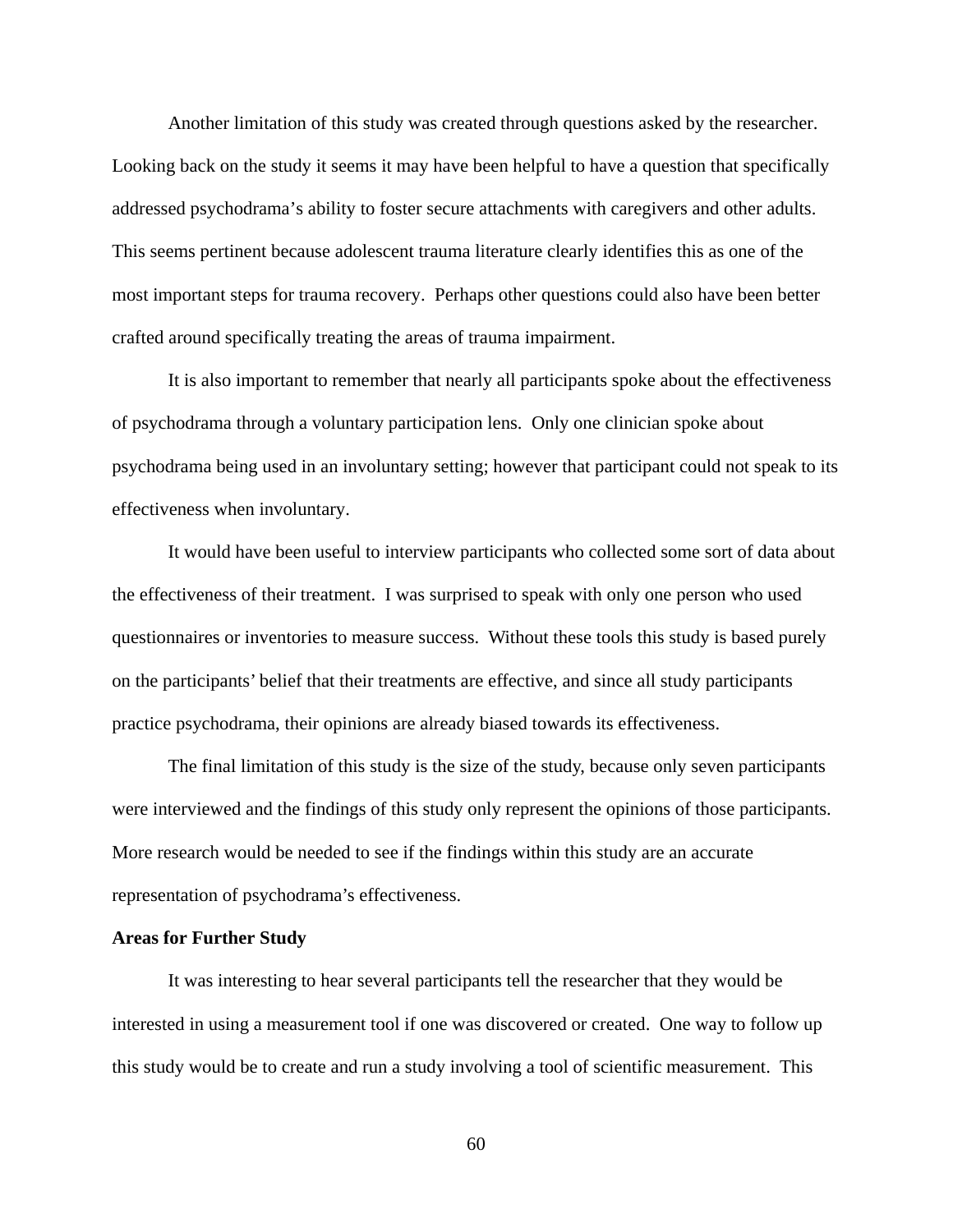tool could include both self reporting from clients directly about the effectiveness, as well as a way for the psychodramatist to include thoughts on progress for each client. Several participants mentioned that one of the ways they measure success is through role expansion, and it would be revealing to create a tool where they could quantify data about clients' role expansion, and further explain how role expansion correlates with effectiveness.

# **Conclusion**

 Overall this study was informative about the effectiveness of psychodrama as a treatment for adolescents who have experienced trauma. According to this study psychodrama excels at focusing on safety, personal strengths, self image, and coping skills. It is clear through these findings that psychodrama can be an effective treatment for adolescents, who have experienced trauma, it is also clear that there are varying ideas on how psychodrama can be used to achieve this.

 One area that does not seem clear is whether or not psychodrama is useful in fostering secure attachments with positive adults. Given that all other frameworks studied state that fostering these relationships is the key to successful trauma recovery more research is needed in this field. Given this unknown it is difficult to say whether or not psychodrama on its own would be enough or whether supplemental treatment would also be needed.

 This study confirmed the researcher's hypothesis that psychodrama is an effective treatment for adolescents who have experienced trauma. One of the most important things learned though this study is that psychodrama seeks to meet clients where they are in the recovery process, and that there are many ways a director can use psychodrama as a treatment. This fact, coupled with the individual focus, leads the researcher to believe that psychodrama is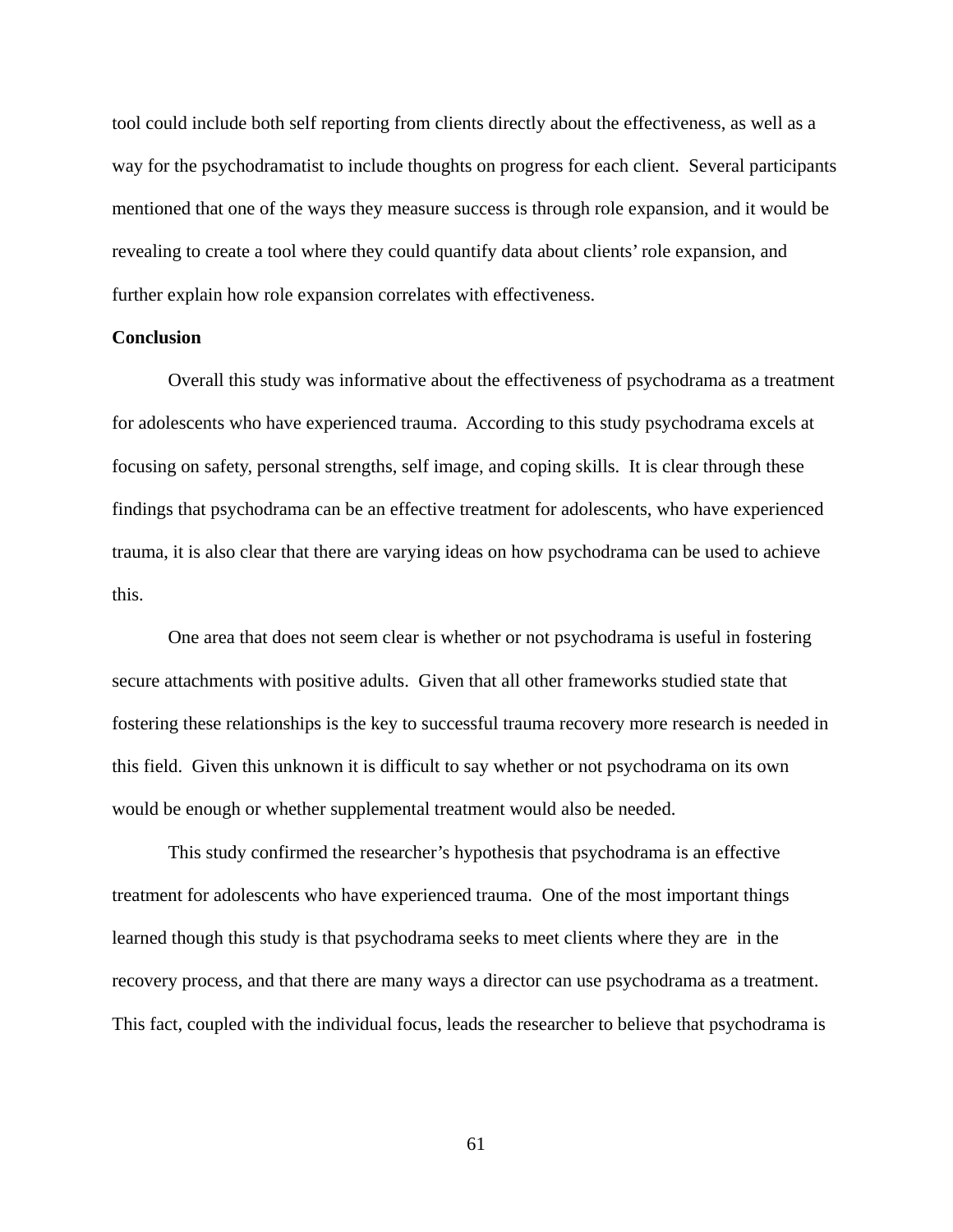an effective treatment for adolescents who have experienced trauma, when the director meets the adolescent where they are, and when the adolescent is willing to participate in the treatment.

This study benefits the field of social work because it delivers concrete research on the effectiveness of psychodrama for adolescents who have experienced trauma. To this date no other studies have looked at this topic, however as stated in the literature review, there are many psychodrama frameworks designed for use in treating trauma. In assessing the effectiveness of this framework it is hoped that psychodrama will be looked at in the social work field as a legitimate treatment for willing participants, similar to other researched frameworks mentioned within this study. It is the researchers' hope this study will lead to further studies on the effectiveness of other expressive therapies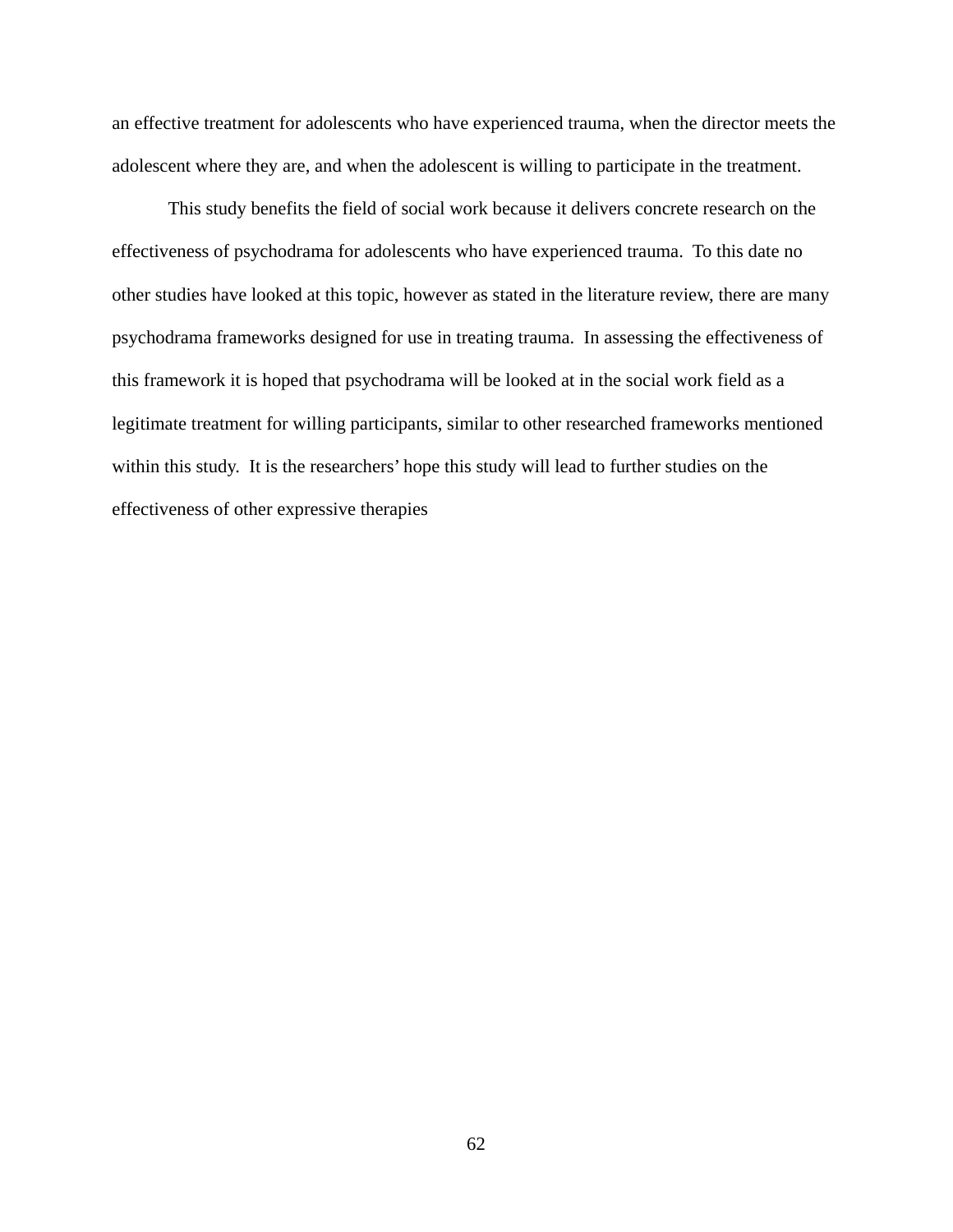### **References**

- American Psychatric Association (2000). Post traumatic Stress disorder. Diagnostic and statistical manual of mental disorders: DSM IV-TR  $4<sup>th</sup>$  ed. 463-468. Washington, DC: Author.
- Avrahami, E. (2003). Cognitive-behavioral approach in psychodrama: Discussion and example from addiction treatment. *The Arts in Psychotherapy, 30*(4), 209-216. doi:10.1016/S0197- 4556(03)00059-5
- Black, P. J., Woodworth, M., Tremblay, M., & Carpenter, T. (2012). A review of traumainformed treatment for adolescents. *Canadian Psychology/Psychologie Canadienne,*  doi:10.1037/a0028441
- Blatner, A. (2000). *Foundations of psychodrama* (4th Ed. ed.). New York, NY: Springer Publishing Company, Inc.
- Blatner, A. (1996). *Acting-in: Practical applications for psychodramatic methods* (3rd ed. ed.). New York, NY: Springer.
- Blatner, A. (2000). *Foundations of psychodrama: History, theory, and practice (4th ed.)*. New York, NY US: Springer Publishing Co.
- Blaustein, M., & Kinniburgh, K. (2010). *ARC: Attachment, self-regulation, and competency*. New York, NY: The Guildford Press.
- Breslau, N. (2012). Epidemiology of posttraumatic stress disorder in adults. In J. G. Beck, & D. M. Sloan (Eds.), *The oxford handbook of traumatic stress disorders* (pp. 84-97). New York, NY US: Oxford University Press.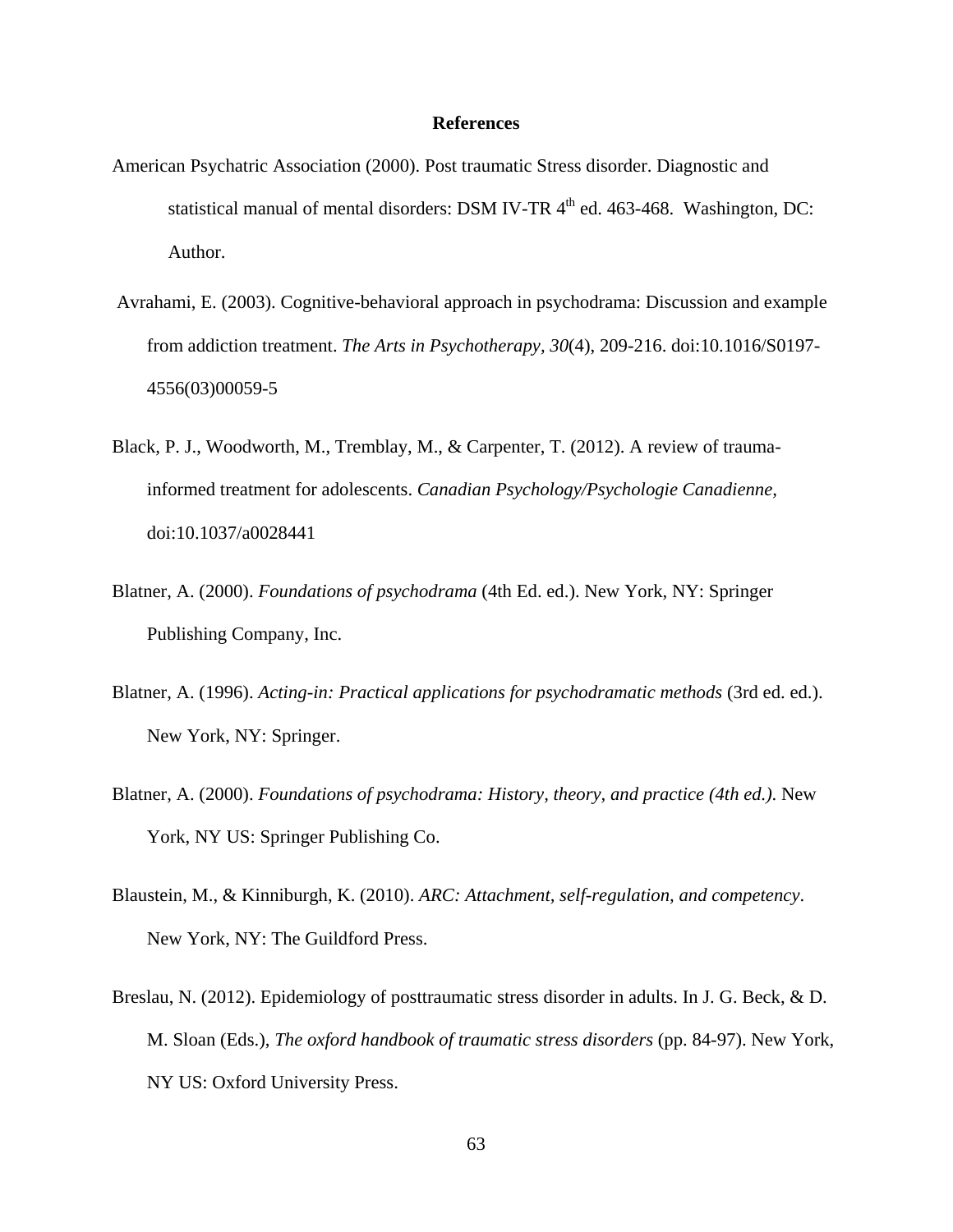- Carbonell, D. M., & Parteleno-Barehmi, C. (1999). Psychodrama groups for girls coping with trauma. *International Journal of Group Psychotherapy, 49*(3), 285-306.
- Caso, D. S., & Finkelbert, S. L. (1999). Psycheducational drama: An improvisational approach to outreach. *Journal of College Student Development, 40*, 89-91.
- Cohen, J. A., Mannarino, A. P., & Deblinger, E. (2006). *Treating trauma and traumatic grief in children and adolescents*. New York, NY US: Guilford Press.
- Cohen, J. A., Mannarino, A. P., Kliethermes, M., & Murray, L. A. (2012). Trauma-focused CBT for youth with complex trauma. *Child Abuse & Neglect, 36*(6), 528-541. doi:10.1016/j.chiabu.2012.03.007
- Cook, A., Spinazzola, J., Ford, J., Lanktree, C., Blaustein, M., Cloitre, M., . . . van, der Kolk, B. (2005). Complex trauma in children and adolescents. *Psychiatric Annals, 35*(5), 390-398.

Cossa, M. (2006). *Rebels with a cause*. London, UK: Jessica Kingsely Publishers.

- Crook, R. A. (2010). *A drama therapy program for sexually traumatized school-age children with dissociative characteristics*.(Doctoral Dissertation). Dissertation Abstracts International: Section B: The Sciences and Engineering, *71*(3-). (2010-99180-371).
- Dogan, T. (2010). The effects of psychodrama on young adults' attachment styles. *The Arts in Psychotherapy, 37*(2), 112-119.
- Drisko, J. W., & Grady, M. D. (2012). *Evidence-based practice in clinical social work*. New York, NY US: Springer Science + Business Media. doi:10.1007/978-1-4614-3470-2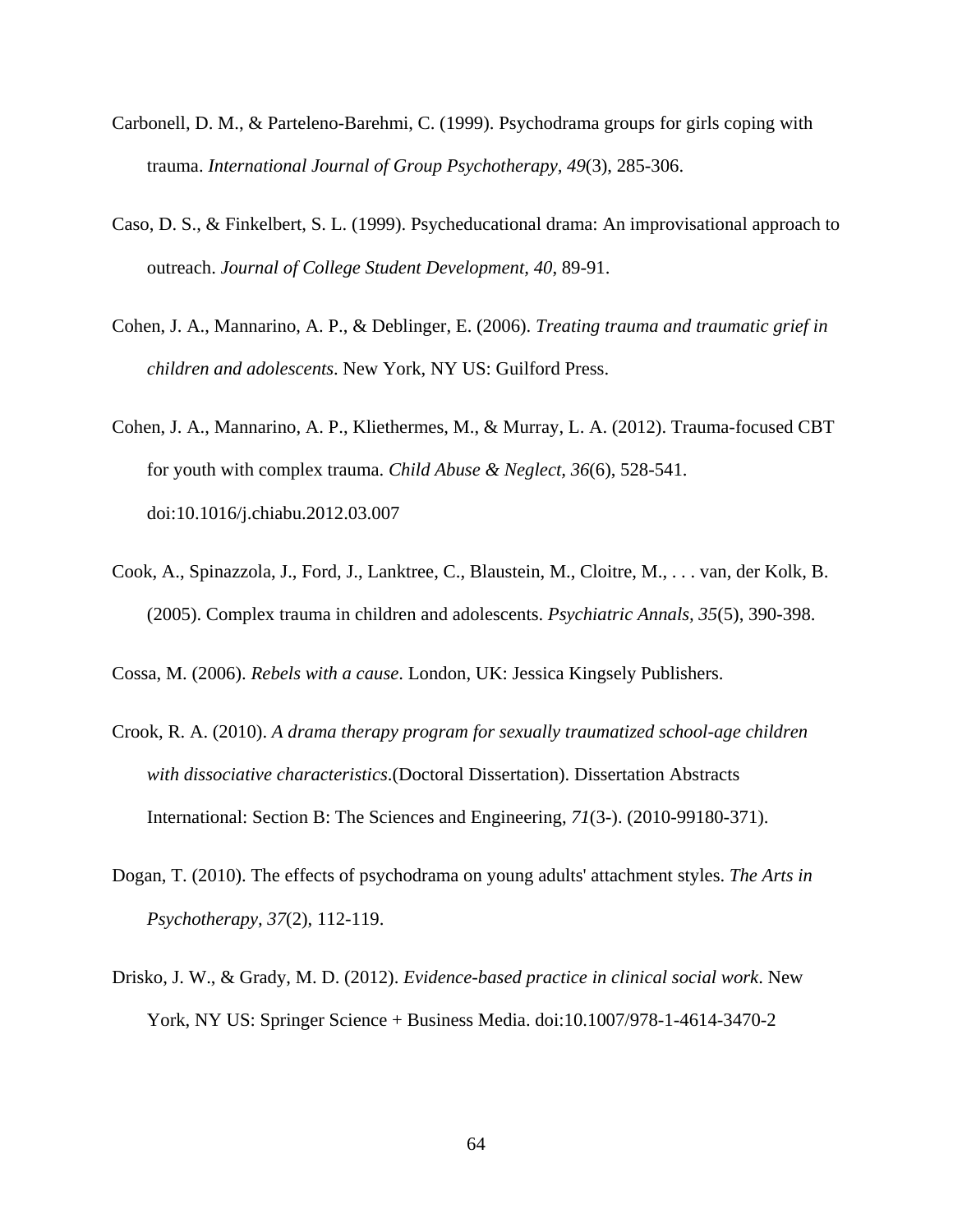- Echterling, G., (2012). Foreword. In Steele, W., & Malchiodi C., *Trauma Informed Practices With Children and Adolescents.* New York, NY: Routledge Taylor & Francis Group.
- Ford, J., Cortois, C. A., Steele, K., van der Hart, O., & Mijenjuis, E. R. S. (2005). Treatment of complex posttraumatic self-dysregulation. *Treating Complex Traumatic Stress Disorders,*  437-447.
- Ford, J. D., & Cloitre, M. (2009). Best practices in psychotherapy for children and adolescents. In C. A. Courtois, & J. D. Ford (Eds.), *Treating complex traumatic stress disorder: An evidence-based guide*, (pp. 59-81). New York, NY US: Guilford Press.
- Friedman, M. J., Keane, T. M., & Resick, P. A. (2007). In Friedman M. J., Keane T. M. and Resick P. A. (Eds.), *Handbook of PTSD: Science and practice*. New York, NY US: Guilford Press.
- Gatta, M., Lara, D. Z., Lara, D. C., Andrea, S., Paolo, T. C., Giovanni, C., Sorgato, R., Bonafede, C., & PierAntonio, B. (2010). Analytical psychodrama with adolescents suffering from psycho-behavioral disorder: Short-term effects on psychiatric symptoms. *The Arts in Psychotherapy, 37*(3), 240-247. doi:10.1016/j.aip.2010.04.010
- Guile, J., Ducasse, H., Aupetit, J., & Albert, E. (n.d.). Elaboration des problematicques narcissiques par le psychodrama individual en groupe d-adolescents. *Neuropsychiatrie De l'Enfance Et De l'Adolescence, 53*, 159-199.
- Hamamci, Z. (2006). Integrating psychodrama and cognitive behavioral therapy to treat moderate depression. *The Arts in Psychotherapy, 33*(3), 199-207. doi:10.1016/j.aip.2006.02.001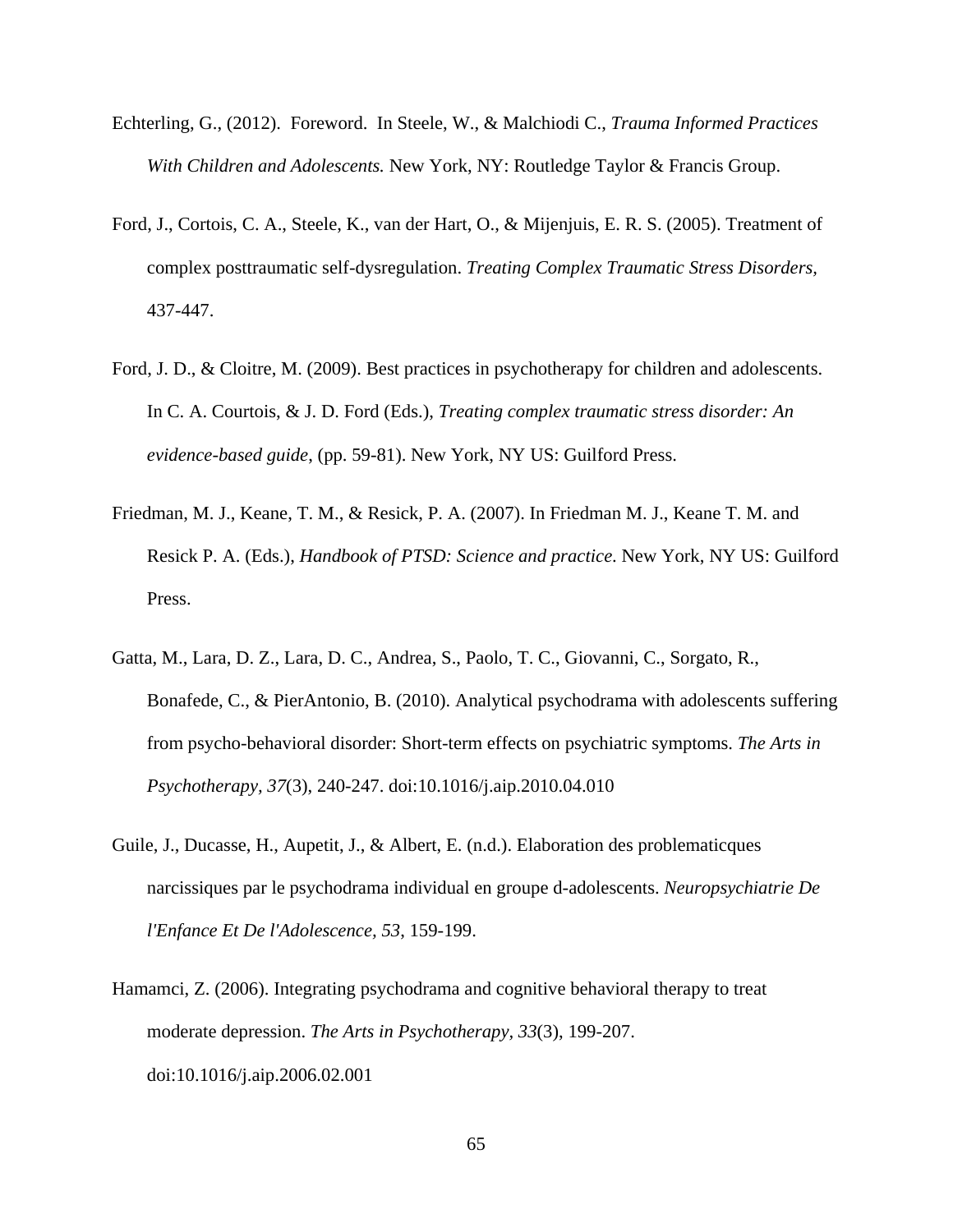- Högberg, G., & Hällström, T. (2008). Active multimodal psychotherapy in children and adolescents with suicidality: Description, evaluation and clinical profile. *Clinical Child Psychology and Psychiatry, 13*(3), 435-448. doi:10.1177/1359104507088348
- Holmes, P. (1984). Boundaries or chaos; an outpatient psychodrama group for adolescents. *Journal of Adolescence, 7*, 435-448.
- Horvatin, T., & Schreiber, E. (Eds.). (2006). *The quintessential zerka*. New York, New York: Routledge.
- Hudgins, K. (2000). The therapeutic spiral model: Treating PTSD in action. In P. Kellermann, & K. Hudgins (Eds.), *Psychodrama with trauma survivors acting out your pain,* (pp. 229-254). London, England: Jessica Kingsely Publishers.
- Hudgins, K. (2002). *Experiential treatment for PTSD: the therapeutic spiral model*. New York, NY: Springer Publising.
- Kellermann, P., & Hudgins, K. (Eds.). (2000). *Psychodrama with trauma survivors acting out your pain*. London, England: Jessica Kingsley Publishes Ltd.
- Kipper, D. A., & Giladi, D. (1978). Effectiveness of structured psychodrama and systematic desensitization in reducing test anxiety. *Journal of Counseling Psychology, 25*(6), 499-505. doi:10.1037/0022-0167.25.6.499
- Kruczek, T., & Zagelbaum, A. (2004). Increasing adolescent awareness of at risk behaviors via psychoeducational drama. *The Arts in Psychotherapy, 31*(1), 1-10. doi:10.1016/j.aip.2003.11.004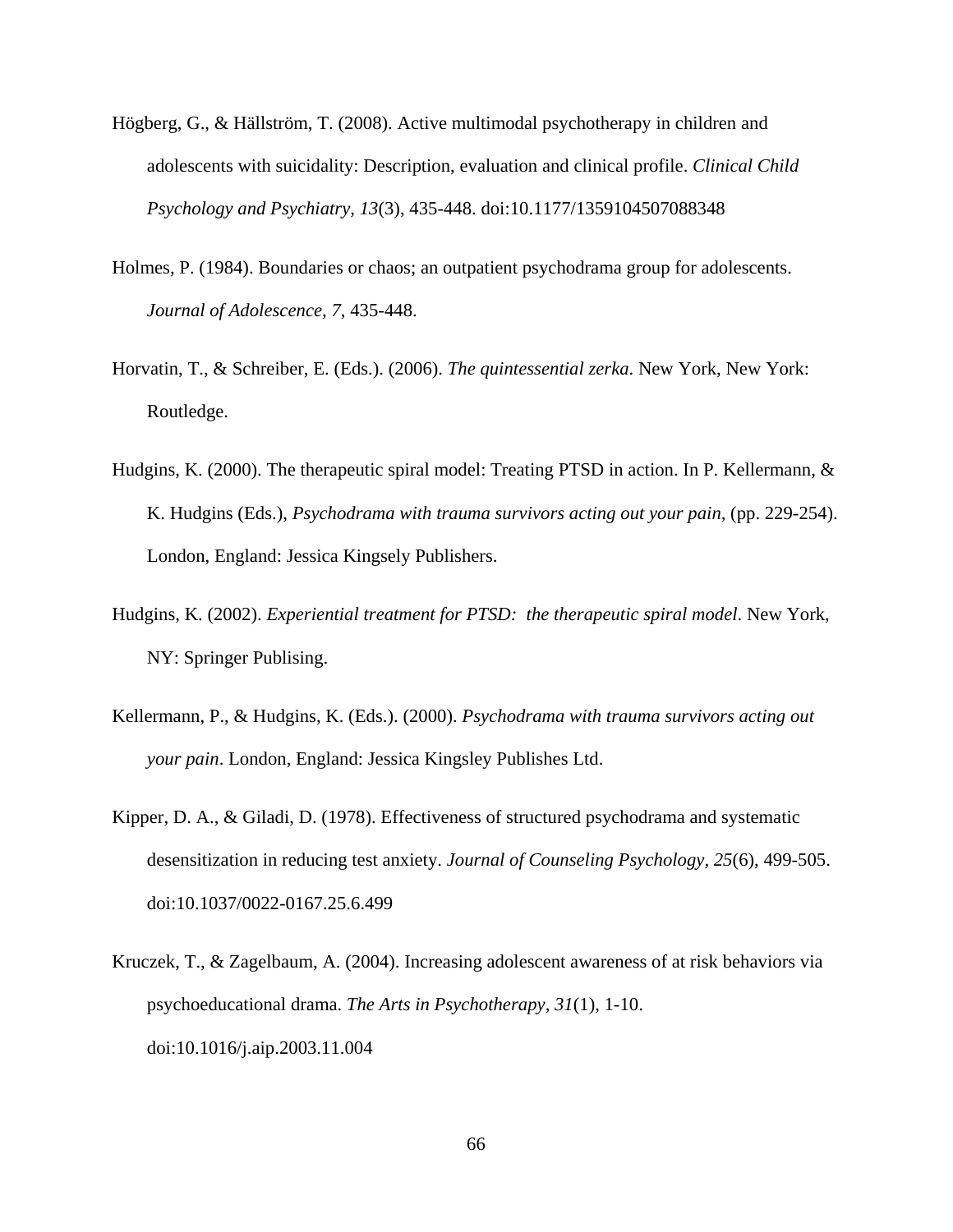Lantican, L. S., & Mayorga, J. (1993). Effectiveness of women's mental health treatment program: A pilot study. *Issues in Mental Health Nursing, 14*(1), 31-49.

Leveton, E., (1992). *A clinician's guide to psychodrama*. New York, NY: Springer.

- Masten, A. S., Best, K. M., & Garmezy, N.Resilence and development: Contributions from the study of children who overcome adversity. *Development and Psychopathology, 2*(4), 425- 444.
- Moreno, J. L. (1985). *Psychodrama vol. 1* (7th ed.). Ambler, P.A: Beacons House.
- Mosher, J., & Yukman, B. (2000). In P. Kellermann, & K. Hudgins (Eds.), *Psychodrama with trauma survivors acting out your pain,* (pp. 255-279). London, England: Jessica Kingsley Publishers.
- Narr, R., Doriean-Michael, C., & and Santhouse, R. (1998). Short-term psychodrama with victims of sexual abuse. *International Journal of Action Methods: Psychodrama, Skill Training, and Role Playing, 51*(2), 75-82.
- Nilsson, D., & Wadsby, M. (2010). Symboldrama, a psychotherapeutic method for adolescents with dissociative and PTSD symptoms: A pilot study. *Journal of Trauma & Dissociation, 11*(3), 308-321. doi:10.1080/15299731003781075
- Perry, B., & Szalavitz, M. (2006). *The boy who was raised as a dog: And other stories from a child psychiatrist's notebook--what traumatized children can teach us about loss, love, and healing*. New York, NY: Basic Books.
- Perry, B. D. (2001). *The neuroarcheology of childhood maltreatment: The neurodevelopmental costs of adverse childhood events*. Diego, CA: Family Violence & Sexual Assault institute.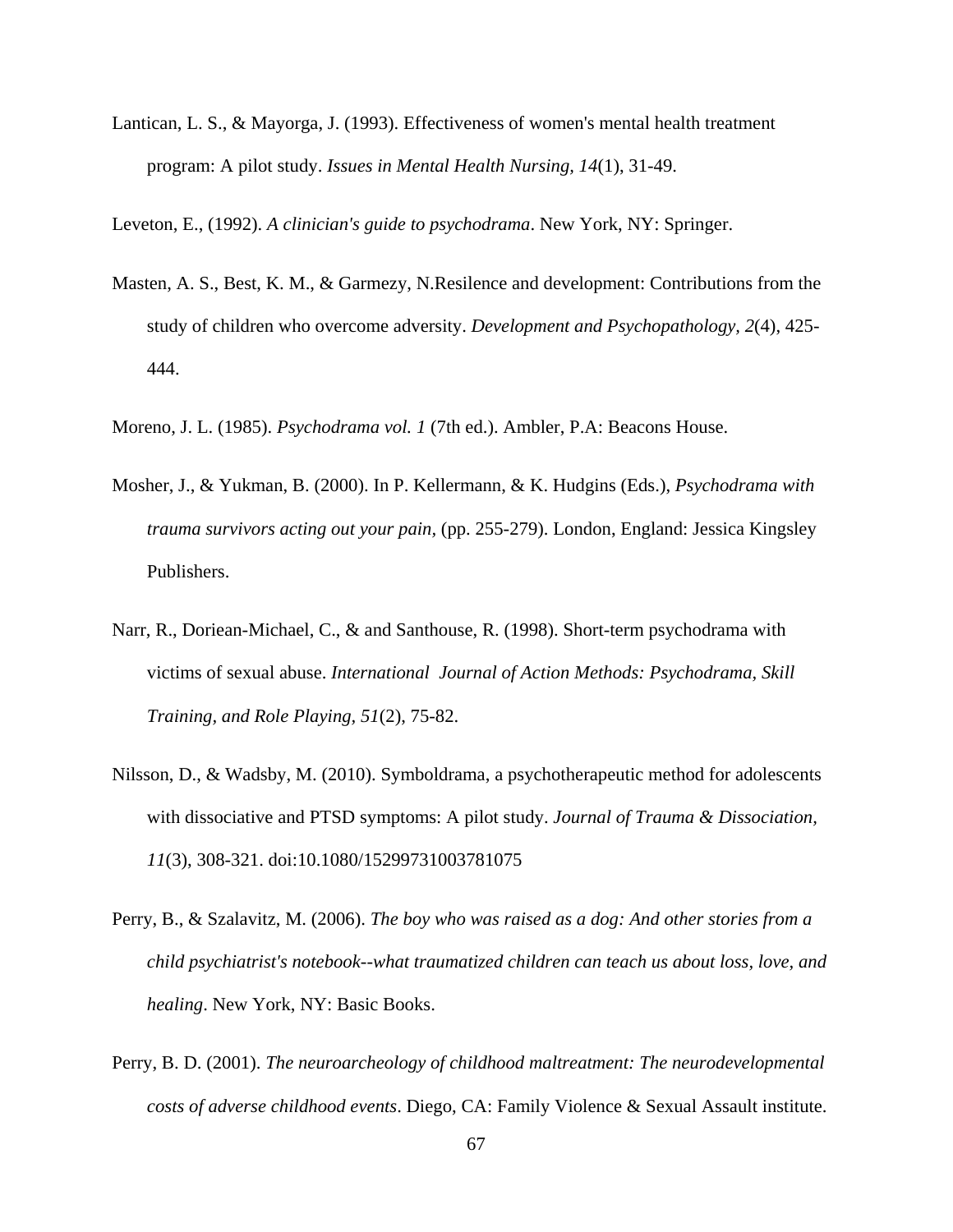- Rademake, A. R., Vermetten, E., & Kleber, R. J. (2009). Multimodal exposure-based group treatment for peacekeeper with PTSD: A preliminary evaluation. *Military Psychology, 21*(4), 482-496.
- Reveilluad, M., & Guyod, F. (n.d.). Le nceund du deni.psychodrama pour le adolescents auteurs d-actes sexualizes sanctionnex oou scationnables. *Neuropsychiatrie De l'Enfrance Et Del l-Adolescence, 57*, 102-107.
- Ridge, R. (2010). *A literature review of psychodrama.* Journal of Group Psychotherapy, Psychodrama and Sociometry.
- Rubin, A., & Babbie, E. R. (2013). *Essential research methods for social work* (3rd ed.). Australia; Belmont, CA: Brooks/Cole Cengage Learning,.
- Starr, A. (1977). *Psychodrama rehearsal for living*. Chicago, IL: Nelson-Hall Inc.
- Steele, W., & Malchiodi, C. A. (2012). *Trauma-informed practices with children and adolescents*. New York, NY US: Routledge/Taylor & Francis Group.
- Taylor, S. (1998). The warm-up. (pp. Chapter 4)
- van der Kolk, B. (2005). Developmental trauma disorder: Toward a rational diagnosis for children with complex trauma histories. *Psychiatric Annals, 35*(5), 401-408.
- What is MAXQDA software? Retrieved March 2, 2013, from http://www.maxqda.com/products/what-is-maxqda
- What is psychodrama. American Society of Group Psychotherapy and Psychodrama. Retrieved April 7, 2013, from http://www.asgpp.org/pdf/What%20is%20PD,%20etc.pdf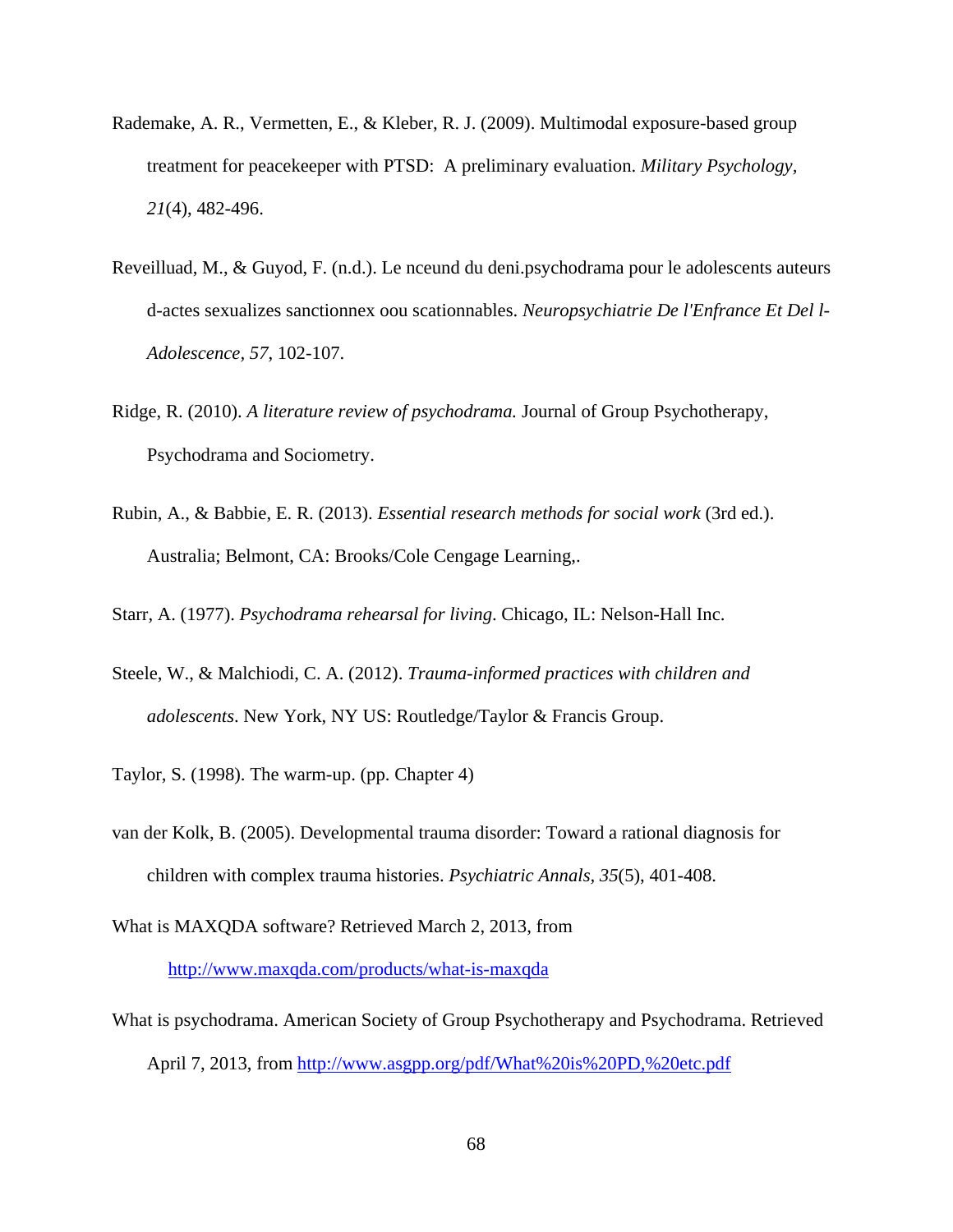(2013). Children and trauma. 2008 Presidential Task Force on Post Traumatic Stress Disorder and Trauma in Children and Adolescents. Retrieved May 22, 2013, from http://www.apa.org/pi/families/resources/children-trauma-update.aspx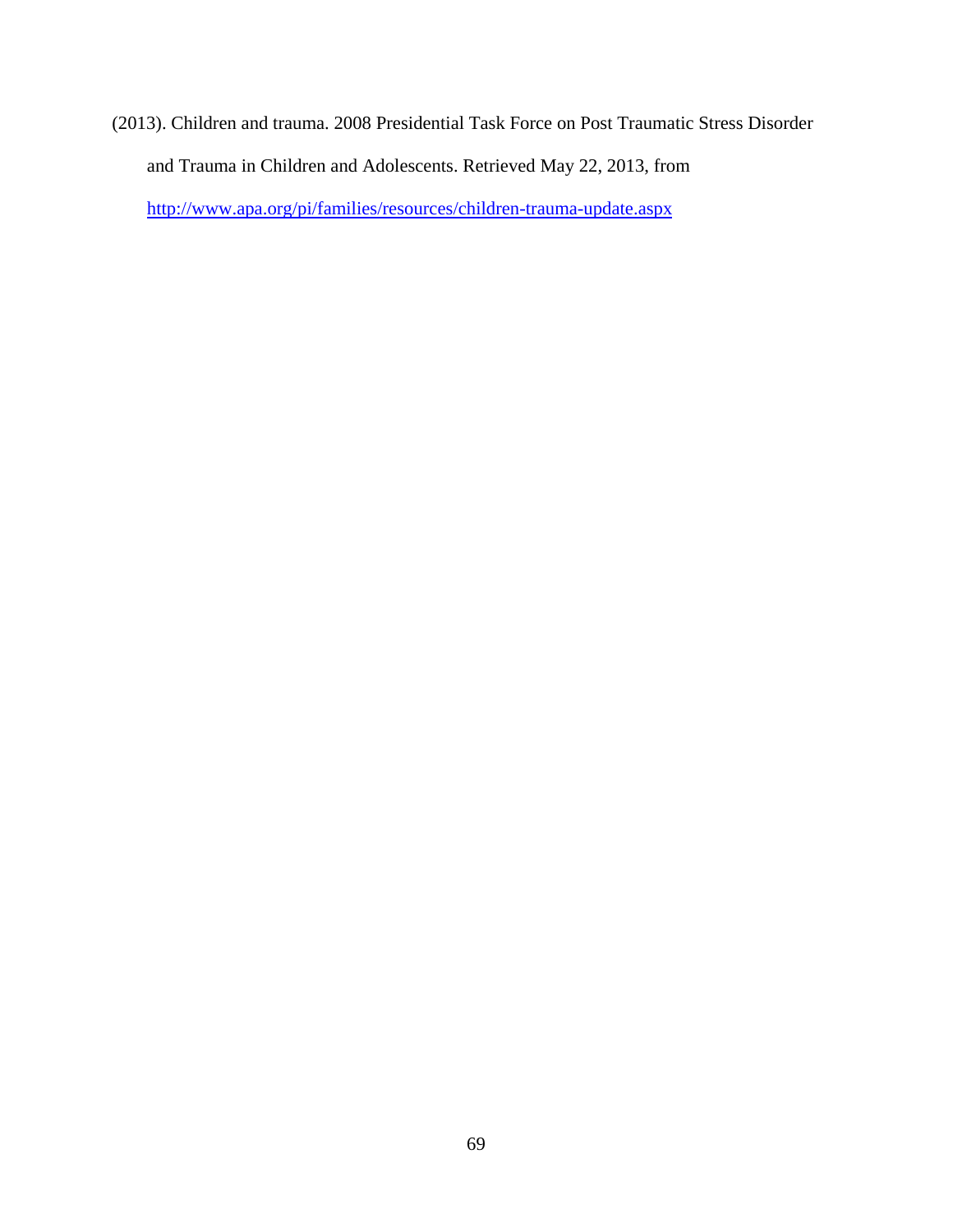## Appendix A

E-mail to Colleagues and Classmates as well as Facebook Posting Hello Colleagues and Classmates,

I am writing you to ask for your help in recruitment for my thesis through the Smith College School for Social Work. I am studying the possible benefits of psychodrama as a treatment modality for adolescents who have experienced trauma. Psychodrama is the use of theater and drama within therapeutic treatment. For the purpose of my study, I am defining adolescents as people ages 12-22. In order to research this topic, I am completing a qualitative study interviewing clinicians who have practiced psychodrama with youth about their opinions of the benefits for adolescents who have experienced trauma.

I am looking for study participants who match the following criteria: master's level clinician or higher with a degree in Social Work, Psychology, Counseling or other related field; training in psychodramatic techniques; practiced psychodrama within the last five years, and experience practicing psychodrama with adolescents either currently or in the past.

If you fit this criteria and are interested in learning more about my study, or if you have any questions please contact me directly. If you know someone you feel may be interested in the study please consider forwarding this e-mail to them. If you believe you have received this email in error please let me know.

I can be reached at the following e-mail address: cmertz@smith.edu

Thank you in advance for you recruitment help!

Corrine Mertz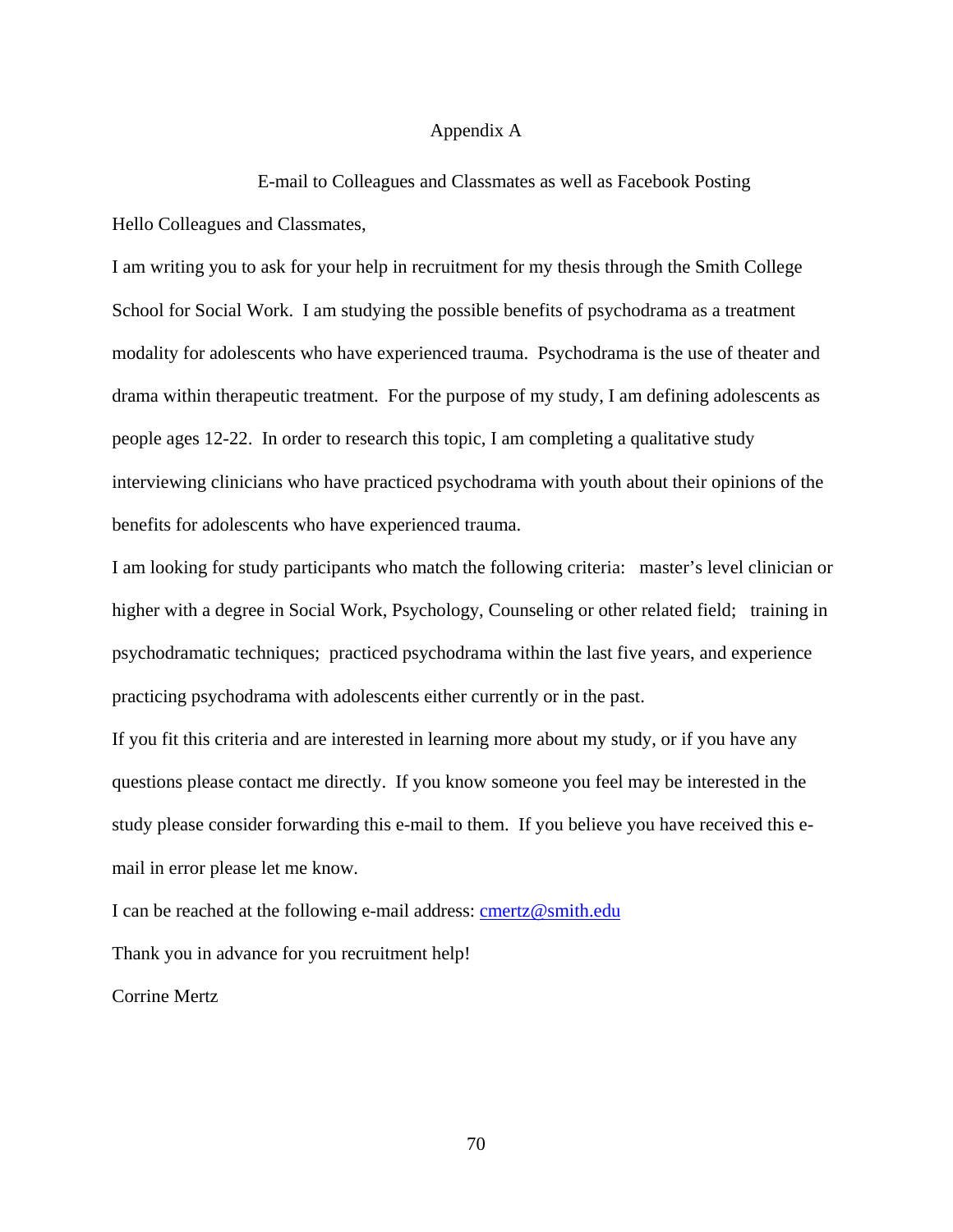## Appendix B

E-mail for Clinicians Identified Through Psychodrama Website Hello,

My name is Corrine Mertz, and I am a MSW Candidate at the Smith College School for Social Work. You are receiving this e-mail because I am looking for clinicians who practice or have practiced psychodrama to participate in my thesis study. I obtained your contact information from the data base on psychodramacertification.org.

I am studying the possible benefits of psychodrama as a treatment modality for adolescents who have experienced trauma. Psychodrama is the use of theater and drama within therapeutic treatment. For the purpose of my study, I am defining adolescents as people ages 12- 22. In order to research this topic, I am completing a qualitative study interviewing clinicians who have practiced psychodrama with youth about their opinions of the benefits for adolescents who have experienced trauma.

I am looking for study participants who match the following criteria: Participants of this study must be a master's level clinician or higher with a degree in Social Work, Psychology, Counseling or other related field; participants must have training in psychodramatic techniques; participants must have practiced psychodrama within the last five years, and must have some experience practicing psychodrama with adolescents either currently or in the past.

If you fit this criteria and are interested in learning more about my study, or if you have any questions please contact me directly. If you know someone you feel may be interested in the study please consider forwarding this e-mail to them. If you believe you have received this email in error please let me know.

I can be reached at the following e-mail address: cmertz@smith.edu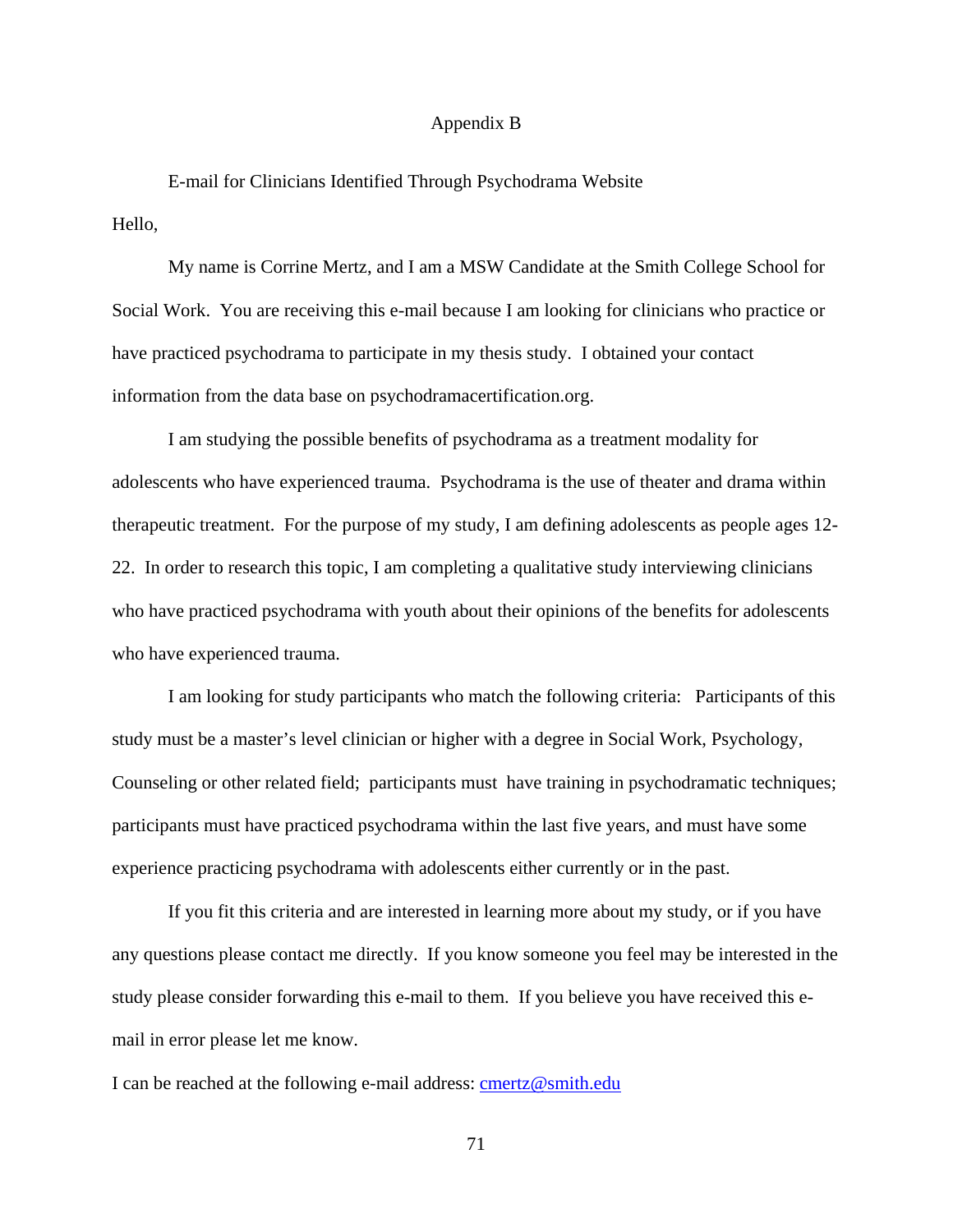Thank you for your time, and I hope to hear from you soon.

Corrine Mertz

MSW Candidate Smith College School for Social Work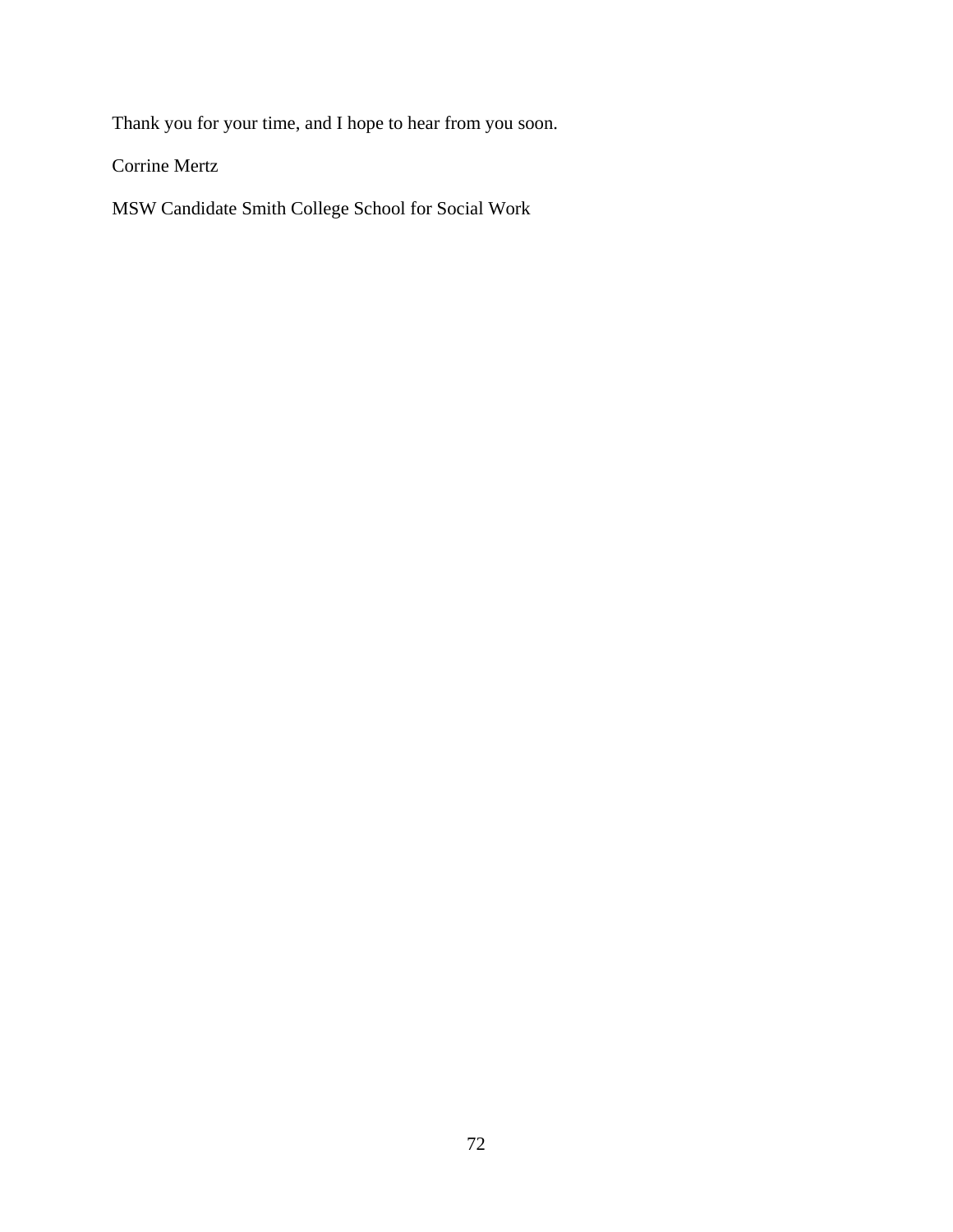## Appendix C

E-mail for Expressive Therapies Professors Identified through Lesley Professor Directory

Hello,

 My name is Corrine Mertz, and I am a MSW Candidate at the Smith College School for Social Work. You are receiving this e-mail because I am looking for clinicians who practice or have practiced psychodrama to participate in my thesis study. I am writing you specifically because you have been identified as a professor in the Expressive Arts program at Lesley University, and as the university teaches psychodrama within this program I believe that you may know someone who practices psychodrama. I obtained your contact information from the faculty and staff directory on Lesley's website.

 I am studying the possible benefits of psychodrama as a treatment modality for adolescents who have experienced trauma. Psychodrama is the use of theater and drama within therapeutic treatment. For the purpose of my study, I am defining adolescents as people ages 12- 22. In order to research this topic, I am completing a qualitative study interviewing clinicians who have practiced psychodrama with youth about their opinions of the benefits for adolescents who have experienced trauma.

 I am looking for study participants who match the following criteria: Participants of this study must be a master's level clinician or higher with a degree in Social Work, Psychology, Counseling or other related field; participants must have training in psychodramatic techniques; participants must have practiced psychodrama within the last five years, and must have some experience practicing psychodrama with adolescents either currently or in the past.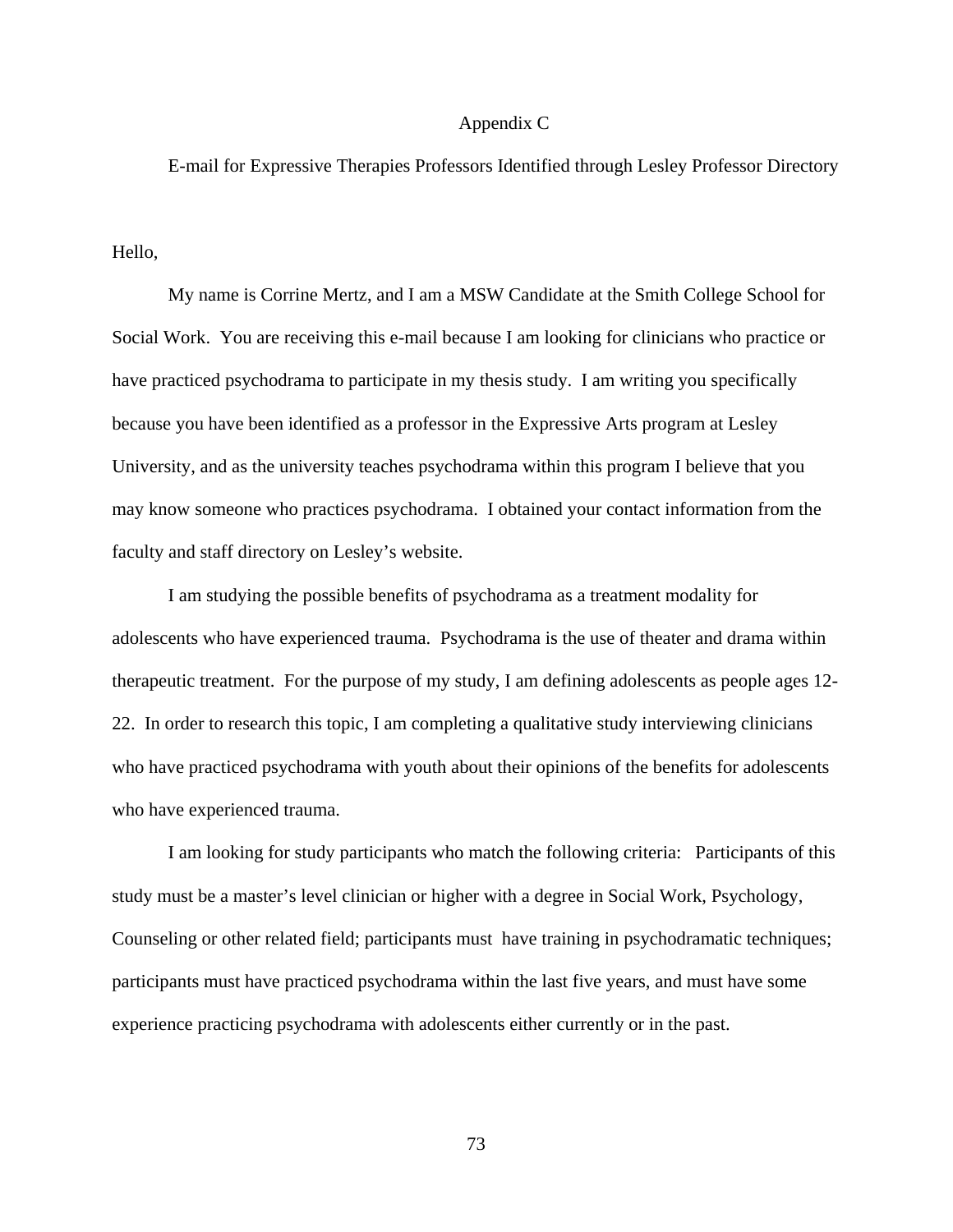If you fit this criteria and are interested in learning more about my study, or if you have any questions please contact me directly. If you know someone you feel may be interested in the study please consider forwarding this e-mail to them. If you believe you have received this email in error please let me know.

I can be reached at the following e-mail address: **cmertz@smith.edu** 

Thank you for your time, and I hope to hear from you soon.

Corrine Mertz

MSW Candidate Smith College School for Social Work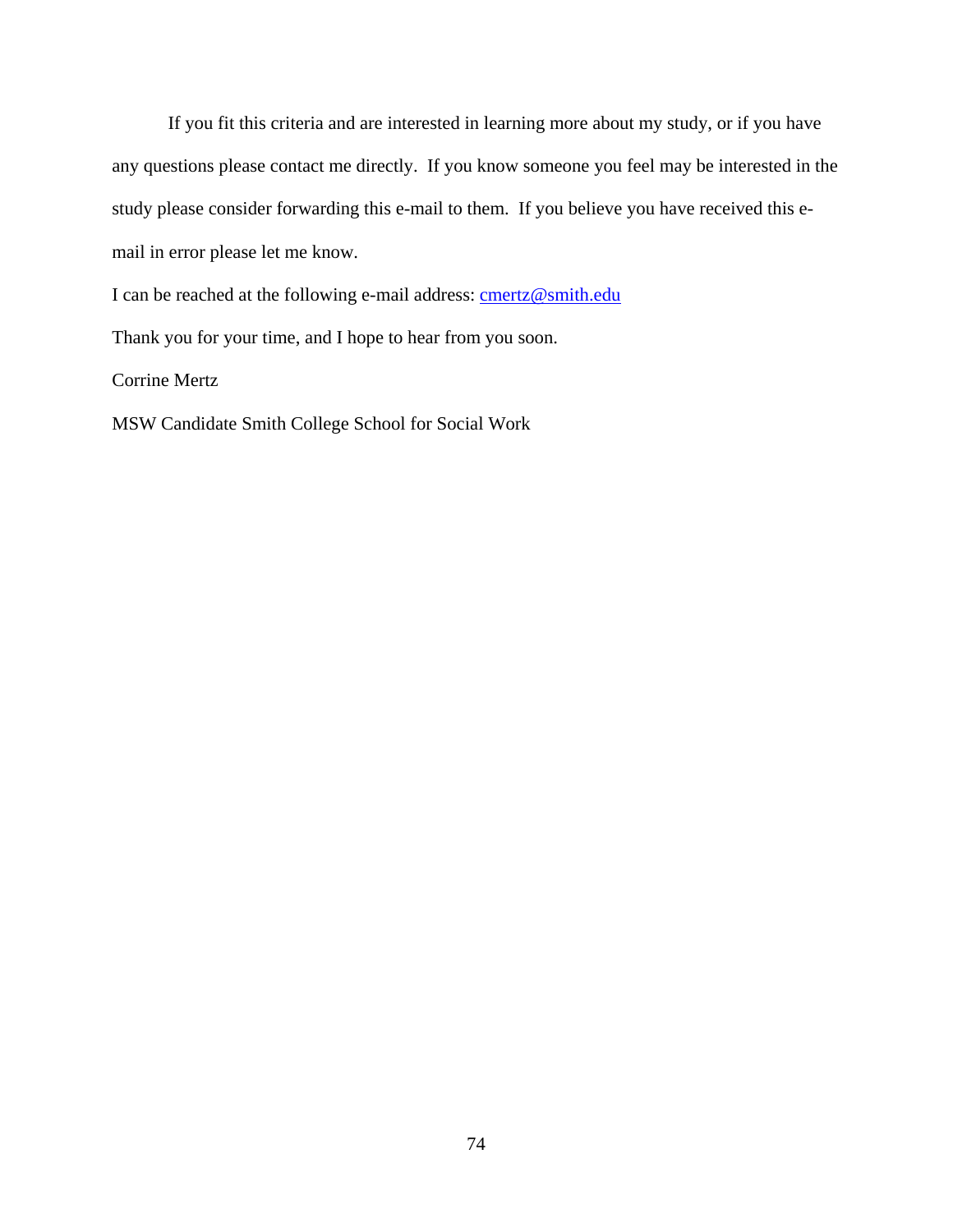### Appendix D

#### Linkedin message for searched members

Hello,

My name is Corrine Mertz, and I am a MSW Candidate at the Smith College School for Social Work. You are receiving this e-mail because you came up in a search I completed looking for folks who practice psychodrama. I am looking for clinicians who practice or have practiced psychodrama to participate in my thesis study, and I thought you might qualify/be interested in the study or that you may know someone who might be.

I am studying the possible benefits of psychodrama as a treatment modality for adolescents who have experienced trauma. Psychodrama is the use of theater and drama within therapeutic treatment. For the purpose of my study, I am defining adolescents as people ages 12- 22. In order to research this topic, I am completing a qualitative study interviewing clinicians who have practiced psychodrama with youth about their opinions of the benefits for adolescents who have experienced trauma.

I am looking for study participants who match the following criteria: Participants of this study must be a master's level clinician or higher with a degree in Social Work, Psychology, Counseling or other related field; participants must have training in psychodramatic techniques; participants must have practiced psychodrama within the last five years, and must have some experience practicing psychodrama with adolescents either currently or in the past.

If you fit this criteria and are interested in learning more about my study, or if you have any questions please contact me directly. If you know someone you feel may be interested in the study please consider forwarding this e-mail to them. If you believe you have received this email in error please let me know.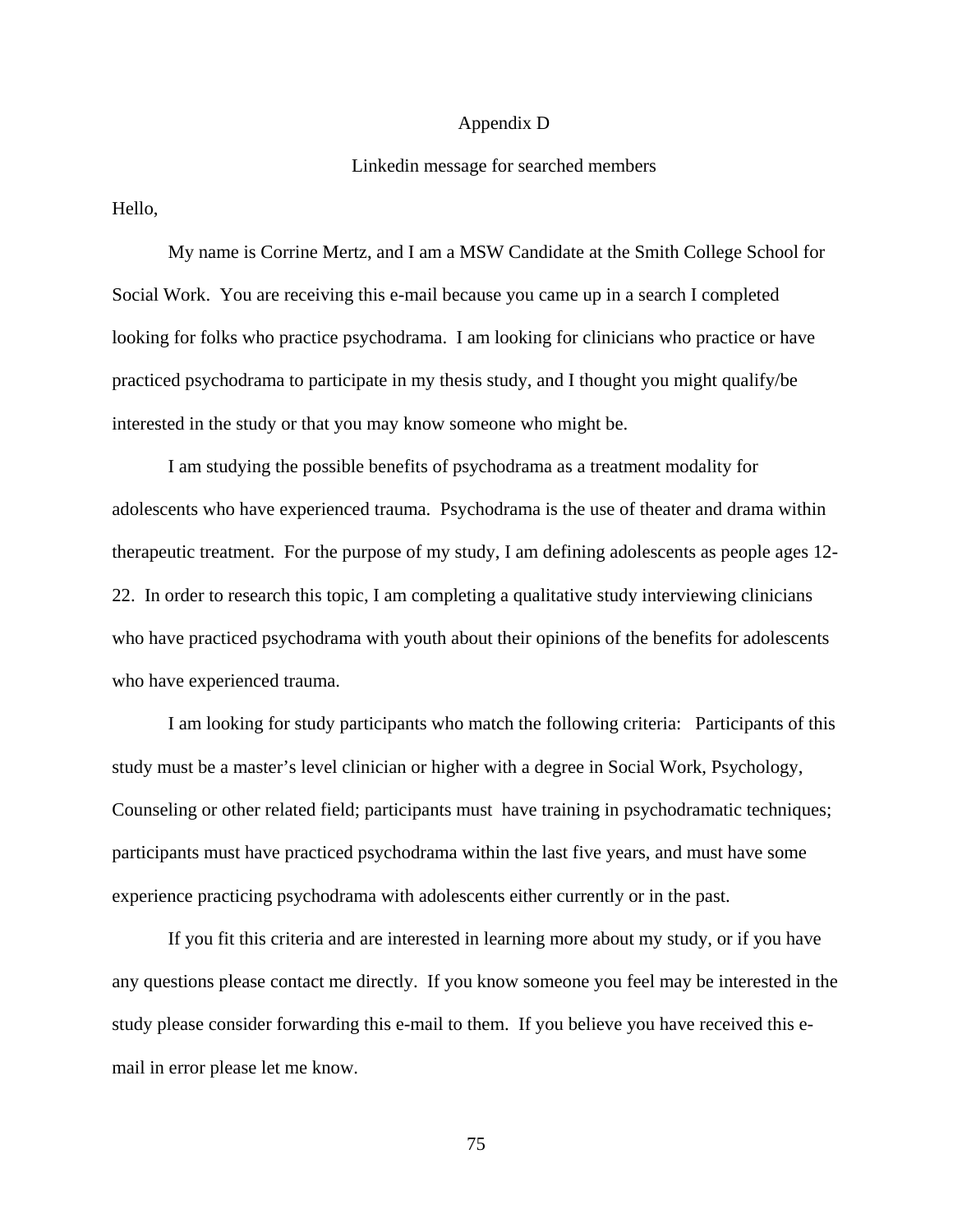I can be reached at the following e-mail address: **cmertz@smith.edu** 

Thank you for your time, and I hope to hear from you soon.

Corrine Mertz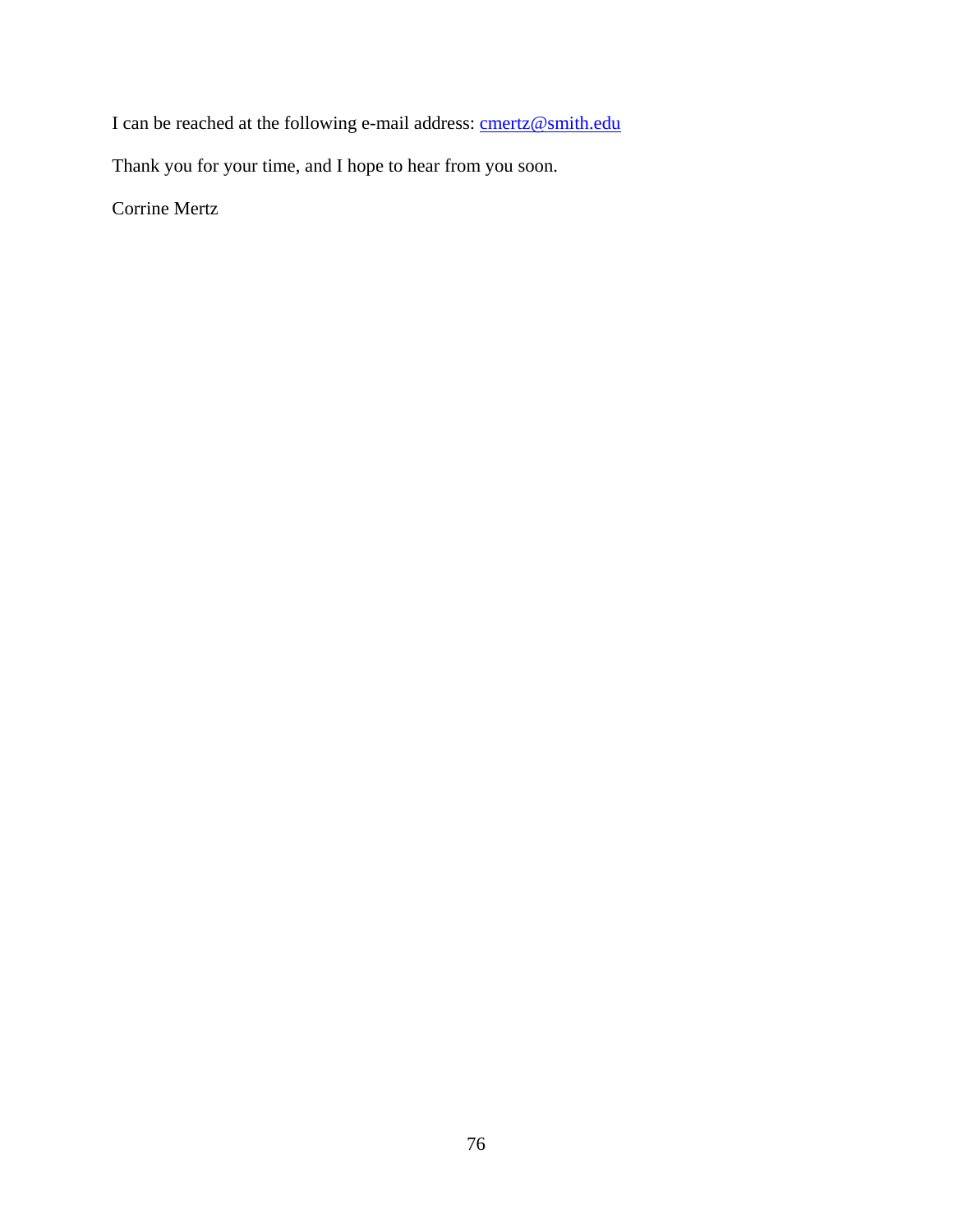## Appendix E

Talking Points for Recruitment Conversations with Colleagues, Classmates, and Possible Study Participants.

- I am an MSW Candidate from the Smith College School for Social Work.
- The purpose of this study is to research the benefits of psychodrama as a treatment modality for adolescents who have experienced trauma.
- I am exploring this question through interviewing twelve clinicians who have used or currently use psychodrama with adolescents.
- For the purpose of this study, I will define clinician as any person with a master's level degree or higher in a Social work, Psychology, Counseling, or related filed.
- I am looking for study participants who match the following criteria: Participants of this study must be a master's level clinician or higher with a degree in Social Work, Psychology, Counseling or other related field; participants must have training in psychodramatic techniques; participants must have practiced psychodrama within the last five years, and must have some experience practicing psychodrama with adolescents either currently or in the past.
- My interviews will consist of five questions and will take around 20-30 minutes.
- All participants' confidentiality will be protected, and research will be kept according to federal guidelines.
- I will complete my interviews via phone, Skype, or in person.
- Data from this interview may help inform clinicians about the benefits of psychodrama and may possibly inspire further research into this field.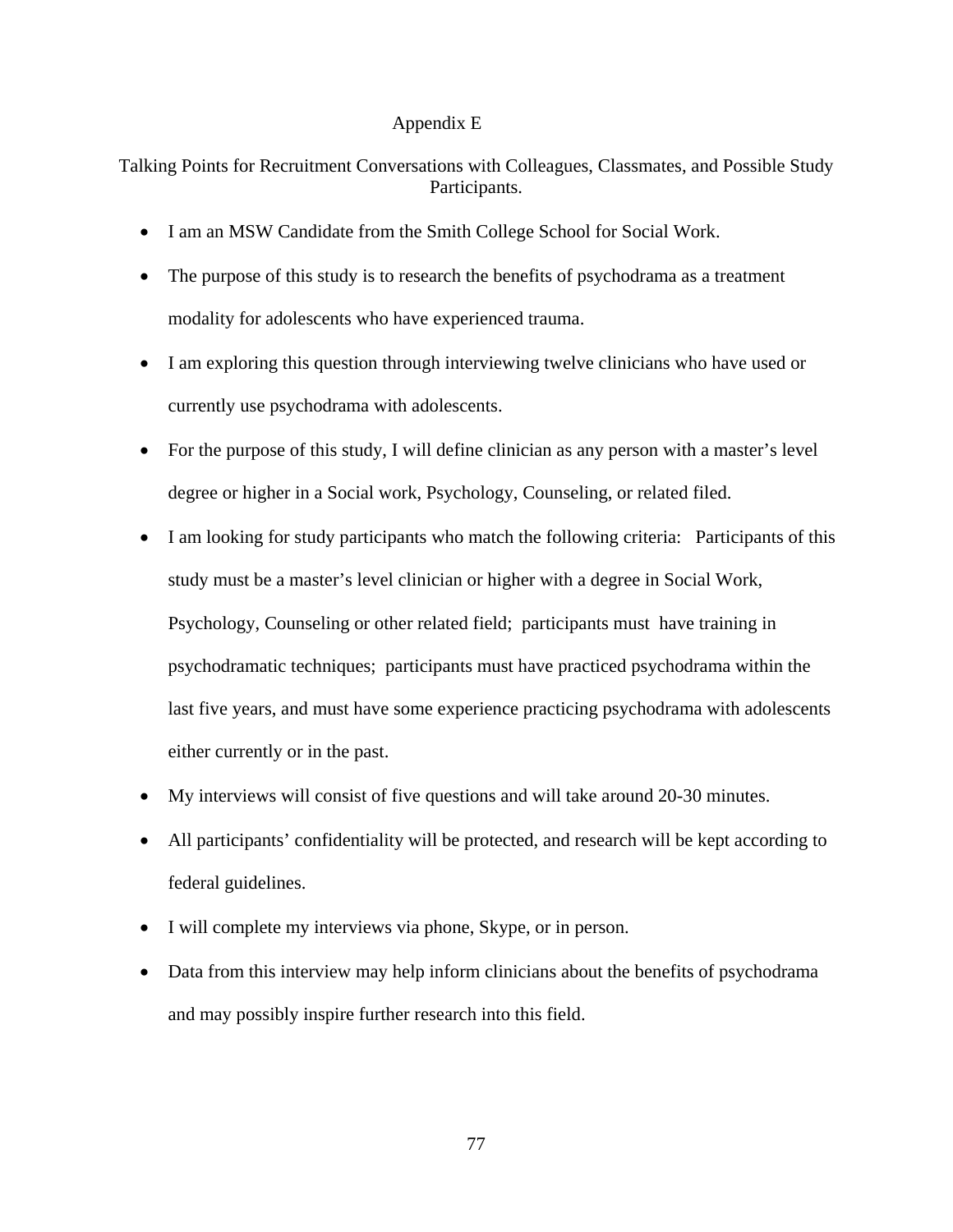## Appendix F

## E-mail to Possible Study Participants

Hello,

My name is Corrine Mertz and I am an MSW candidate from the Smith College School for Social Work in Northampton, MA. You are receiving this e-mail because you have been identified as a possible study participant for my research. I am studying the potential benefits of psychodrama as a treatment modality for adolescents who have experienced trauma. Psychodrama is the use of theater and drama within therapeutic treatment. For the purpose of my study, I am defining adolescents as people ages 12-22. In order to research this topic, I am completing a qualitative study interviewing clinicians who have practiced psychodrama with youth about their opinions of the benefits for adolescents who have experienced trauma.

I am looking for study participants who match the following criteria: a master's level clinician or higher with a degree in Social Work, Psychology, Counseling or other related field; training in psychodramatic techniques; practiced psychodrama within the last five years, and experience practicing psychodrama with adolescents either currently or in the past.

If you fit this criteria and are interested in learning more about my study, or if you have any questions please contact me directly. If you know someone whom you feel may be interested in the study please consider forwarding this e-mail to them. If you believe you have received this e-mail in error please let me know.

I can be reached at the following e-mail address: cmertz@smith.edu

Thank you for your time, and I hope to hear from you soon,

Corrine Mertz

MSW Candidate Smith College School for Social Work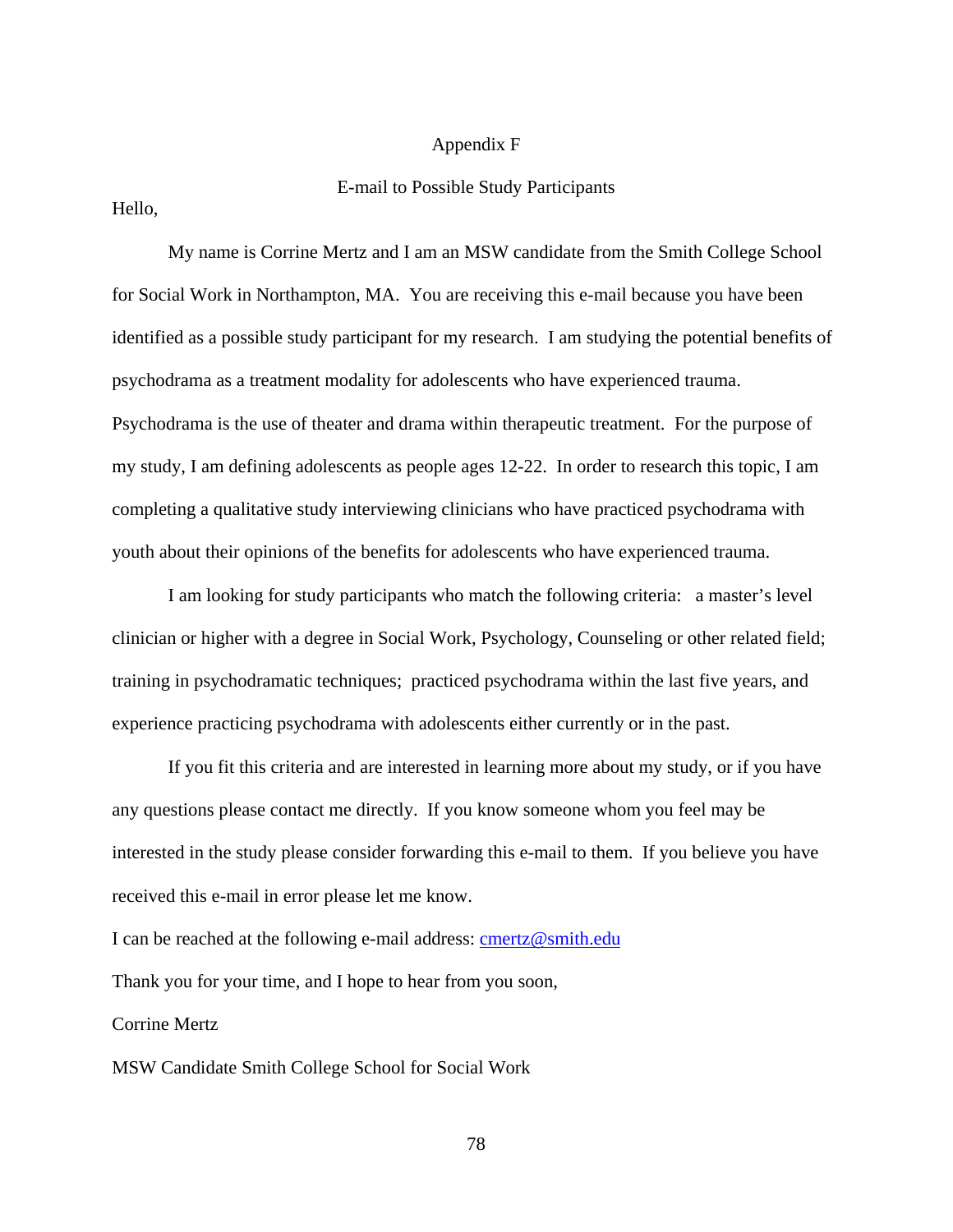## Appendix G

### Informed Consent

Dear Participant,

 My name is Corrine Mertz, and I am a graduate student at Smith College for Social Work in Northampton, MA. I am conducting research for my Master's thesis. My thesis aims to explore the potential benefits of psychodrama as a treatment modality for adolescents who have experienced trauma. My study focuses on answering this question through the perspective of clinicians who practice or have practiced psychodrama with adolescents. Participants of this study must meet the following criteria: a master's level clinician or higher with a degree in Social Work, Psychology, Counseling or other related field; training in psychodramatic techniques; practiced psychodrama within the last five years, and must have some experience practicing psychodrama with adolescents either currently or in the past.

 This study is a qualitative study and participants in this study agree to a Skype, phone, or in person interview with me directly. This interview should last between 20 and 30 minutes. At the beginning of the interview you will be asked demographic questions about your gender, race/ethnicity, ethnicity, and professional training. You will then be asked five questions directly related to your opinions about the benefits of psychodrama for adolescents who have experienced trauma. The interviews will be audio recorded with a digital recording device, and then transcribed and coded for data analysis using a computer coding program. The data you provide for this study will be viewed by me, as well as my research advisor. When sharing the data with my research advisor and when discussed within my thesis all identifying information will be disguised in order to protect your confidentiality. Data, including audio recordings, and e-mails will be stored on a password protected computer for three years, in accordance with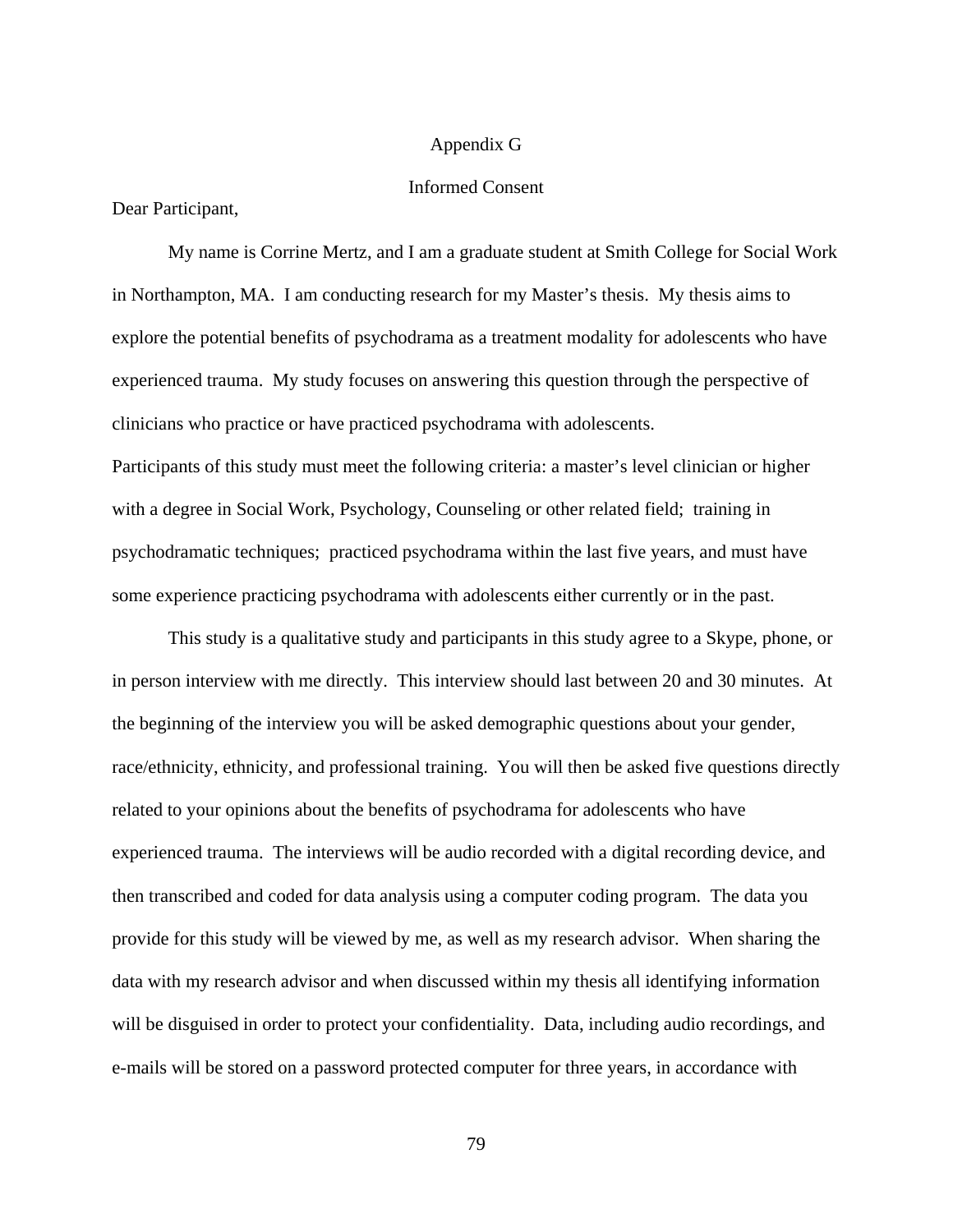federal regulations, at which time the data will be destroyed. If that data is needed beyond a three year period, it will continue to be kept in a secure location and will be destroyed when it is no longer needed. If for any reason paper notes are created or data are printed it will be stored in a locked file cabinet for three years, upon which time it will be destroyed.

 Because I will asking you about your direct opinions related to psychodrama as a treatment for adolescents who have experienced trauma, there is a small risk you may feel negative emotions during the interview process, if this happens for you I hope you will feel comfortable letting me know. The benefit of participating in this study is that you may gain insight into your own practice, further the field of Social Work's knowledge about the use of psychodrama as an effective treatment modality, and help to promote further research on the topic.

 Participation in this study is voluntary, and you have the right to refuse to answer any question I ask. You also have the right to withdraw your participation in the study any time before April 30, 2013. If you wish to withdraw from the study please get in touch with me via either of the contact modes provided below. If you choose to withdraw, all of your information and data will be immediately destroyed.

 Please contact me directly if you have any questions that I can answer cmertz@smith.edu, or (XXX) XXX-XXXX. Should you have any concerns about your rights or any aspect of the study, you are encouraged to contact me or the Chair of the Smith College School for Social Work Human Subjects Review Committee at (413) 585-7974. Sincerely,

Corrine Mertz, MSW Candidate Smith College School for Social Work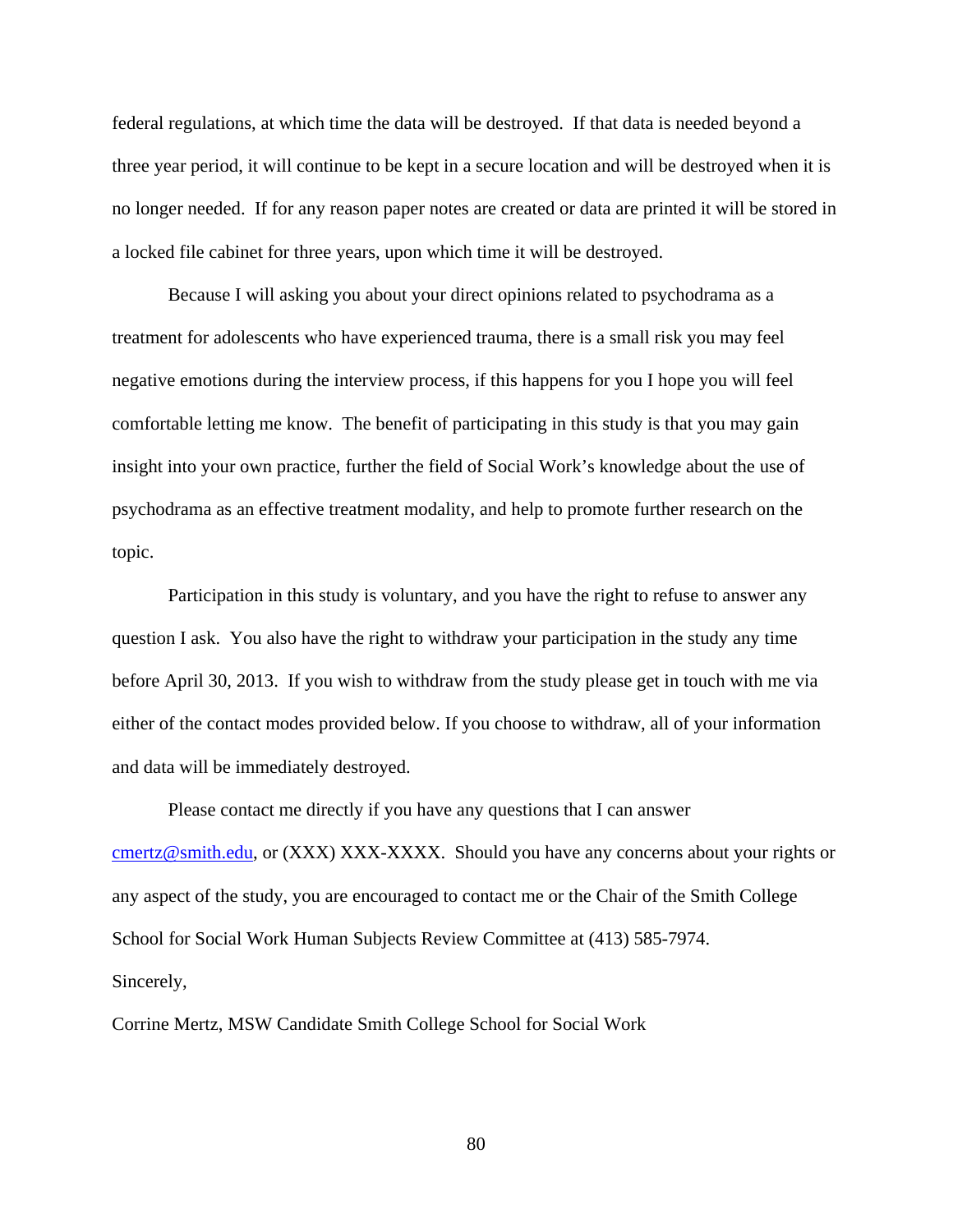|                                                                            | Date: $\qquad \qquad \qquad$ |
|----------------------------------------------------------------------------|------------------------------|
| THAT YOU AGREE TO PARTICIPATE IN THE STUDY.                                |                              |
| <b>OUESTIONS ABOUT THE STUDY, YOUR PARTICIPATION, AND YOUR RIGHTS; AND</b> |                              |
| READ THE INFORMED CONSENT AND HAVE HAD THE OPPORTUNITY TO ASK              |                              |
| PLEASE SIGN AND DATE IN THE SPACE BELOW TO INDICATE THAT YOU HAVE          |                              |

Please return a signed and dated consent form to me by mailing a copy to me at Corrine Mertz X

XXXXXXX, XXXXXX or by bringing a copy to the interview.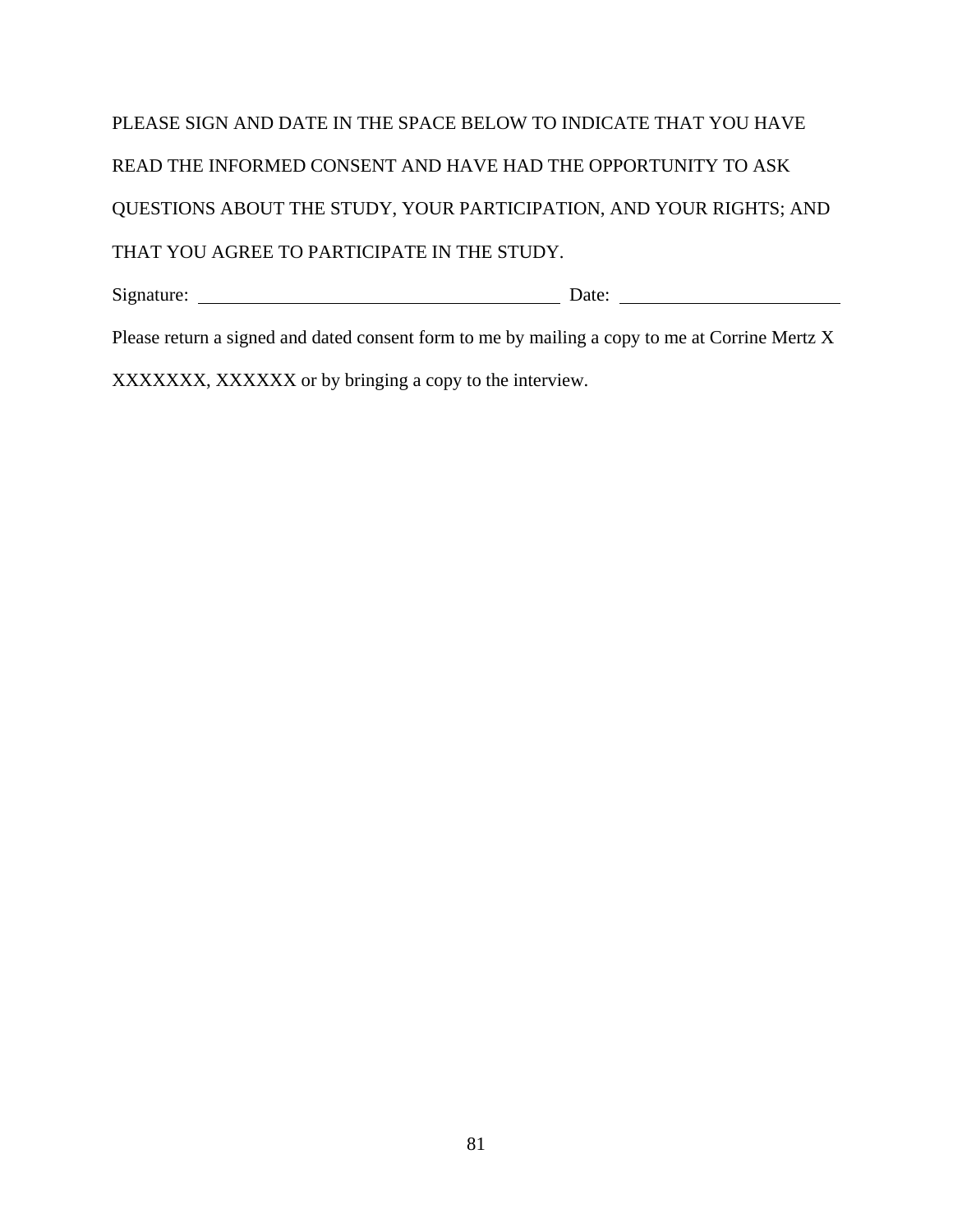# Appendix H

## Questions for Interviews with Participants

Probes:

Tell me more about that…

I am wondering what you meant by that…

Can you explain further?

Could you clarify?

Let me make sure I understand you correctly, are you saying...(repeat or paraphrase something

participant just said.)

1. Tell me about the type of psychodrama that you practice?

- a. What types of clients do you work with?
- b. How do you decide to practice psychodrama with particular clients?
- 2. How do you define adolescent trauma?
- 3. How effective have you found psychodrama to be with adolescents who have experienced

trauma? Please explain.

a. What types of trauma is psychodrama most effective with?

b.What types of trauma is psychodrama least effective with?

4. How do you decide if the psychodrama treatment you are using is effective? What evidence do you look for?

5. How do you measure the effectiveness of treatment?